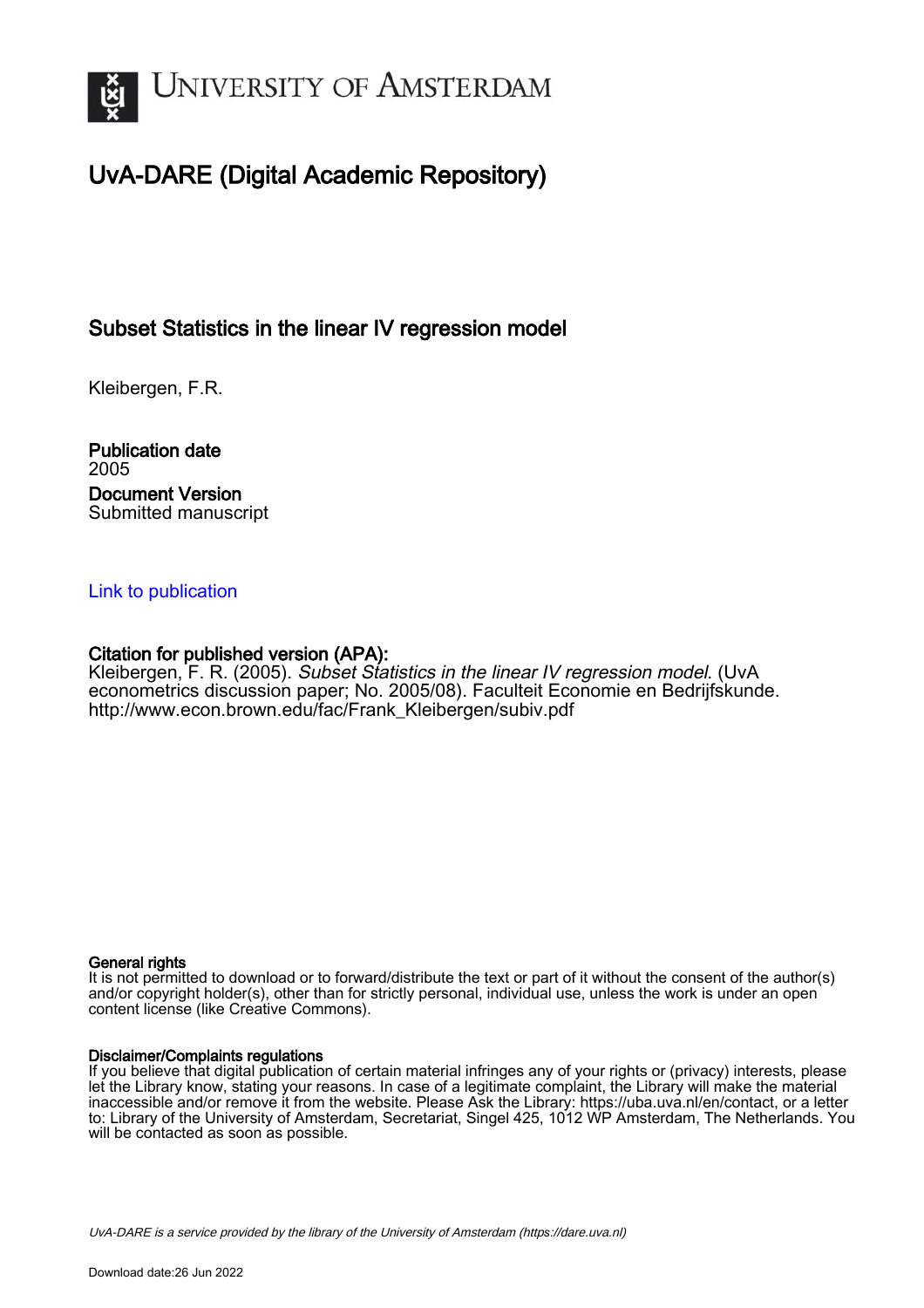

Discussion Paper: 2005/08

# **Subset statistics in the linear IV regression model**

Frank Kleibergen

**www.fee.uva.nl/ke/UvA-Econometrics** 

**Amsterdam School of Economics**  Department of Quantitative Economics Roetersstraat 11 1018 WB AMSTERDAM The Netherlands



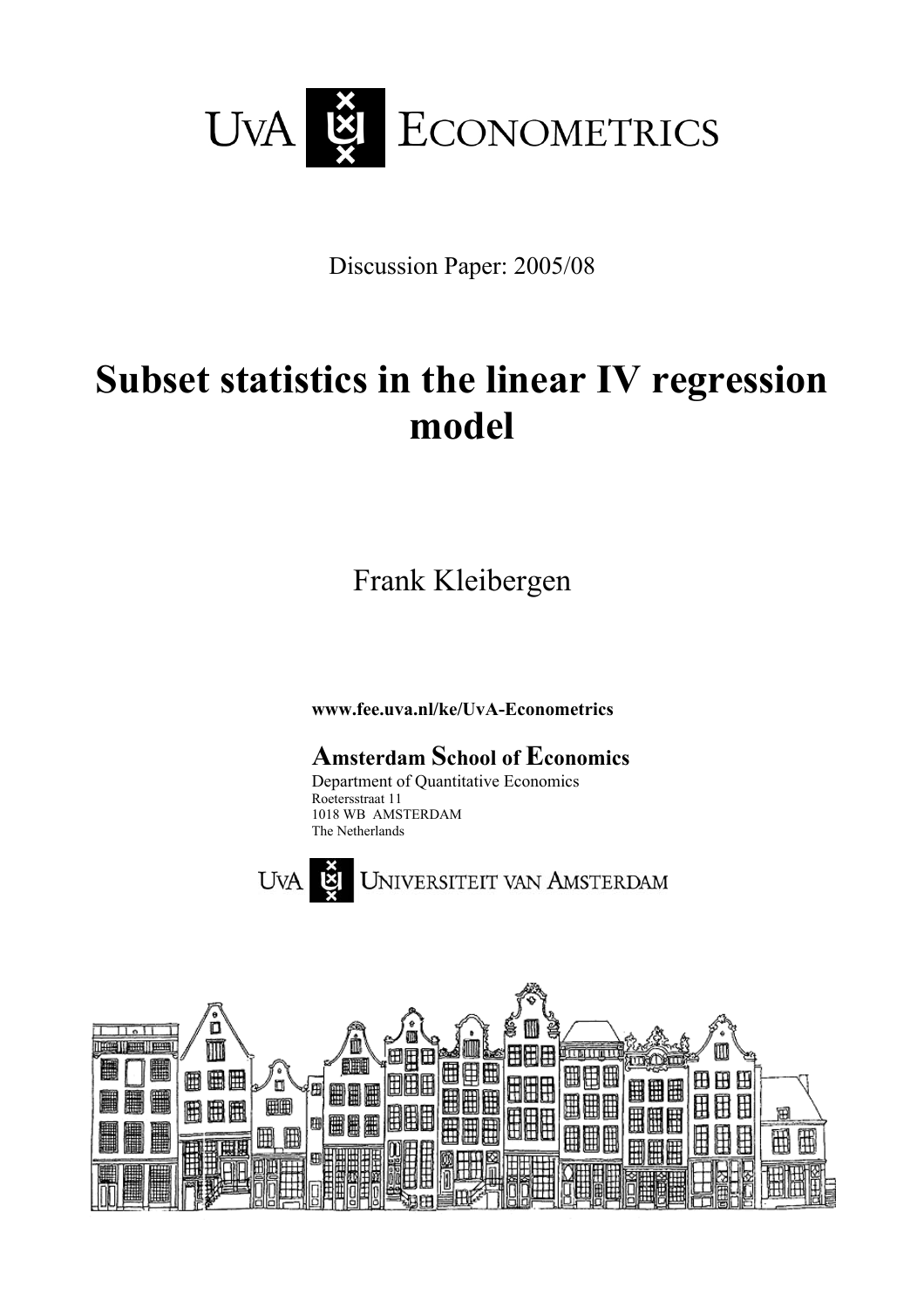# Subset statistics in the linear IV regression model

Frank Kleibergen<sup>∗</sup>

Preliminary version. Not to be quoted without permission.

#### Abstract

We show that the limiting distributions of subset generalizations of the weak instrument robust instrumental variable statistics are boundedly similar when the remaining structural parameters are estimated using maximum likelihood. They are bounded from above by the limiting distributions which apply when the remaining structural parameters are wellidentified and from below by the limiting distributions which holds when the remaining structural parameters are completely unidentified. The lower bound distribution does not depend on nuisance parameters and converges in case of Kleibergen's (2002) Lagrange multiplier statistic to the limiting distribution under the high level assumption when the number of instruments gets large. The power curves of the subset statistics are non-standard since the subset tests converge to identification statistics for distant values of the parameter of interest. The power of a test on a well-identified parameter is therefore low for distant values when one of the remaining structural parameter is weakly identified and is equal to the power of a test for a distant value of one of the remaining structural parameters. All subset results extend to statistics that conduct tests on the parameters of the included exogenous variables.

# 1 Introduction

A sizeable literature currently exists that deals with statistics for the linear instrumental variables (IV) regression model whose limiting distributions are robust to instrument quality, see e.g. Anderson and Rubin (1994), Kleibergen (2002), Moreira (2003) and Andrews et. al. (2005). These robust statistics test hypothezes that are specified on all structural parameters of the linear IV regression model. Many interesting hypothezes are, however, specified on subsets of the structural parameters and/or on the parameters associated with the included exogenous variables. When we replace the structural parameters that are not specified by the hypothesis of interest by estimators, the limiting distributions of the robust statistics extend to tests of such hypothezes when a high level identification assumption on these remaining structural parameters holds, see e.g. Stock and Wright (2000) and Kleibergen (2004,2005a). This high level assumption

<sup>∗</sup>Department of Economics, Box B, Brown University, Providence, RI 02912, United States and Department of Quantitative Economics, University of Amsterdam, Roetersstraat 11, 1018 WB Amsterdam, The Netherlands, e-mail: Frank\_Kleibergen@brown.edu, homepage: http://www.econ.brown.edu/fac/Frank\_Kleibergen. This research is partly funded by the NWO research grant "Empirical Comparison of Economic Models".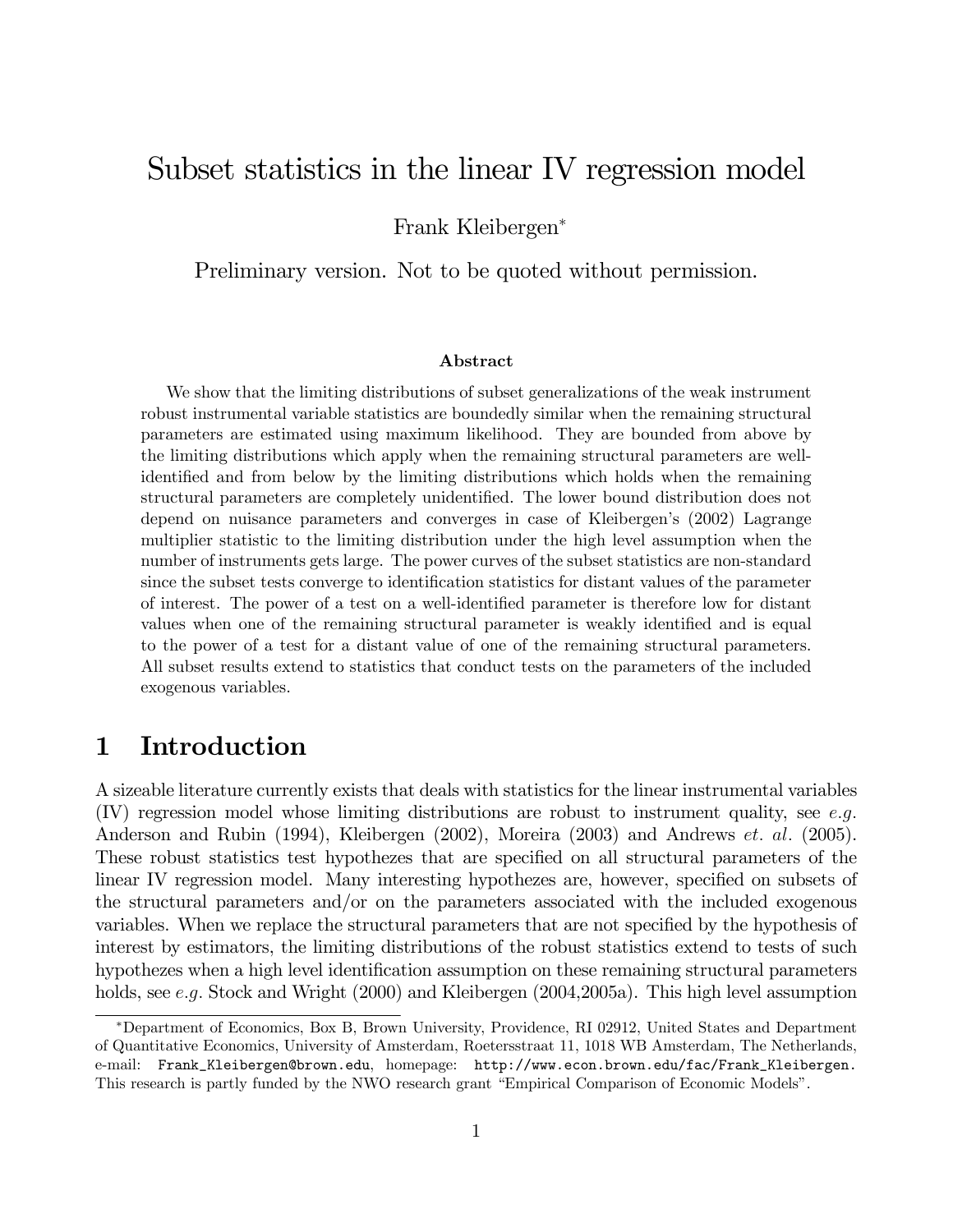is rather arbitrary and its validity is typically unclear. It is needed to ensure that the parameters whose values are not specified under the null hypothesis are replaced by consistent estimators so the limiting distributions of the robust statistics remain unaltered. When the high level assumption is not satisfied, the limiting distributions are unclear. The high level assumption is avoided when we test the hypotheses using a projection argument which results in conservative tests, see Dufour and Taamouti (2005a,2005b).

We show that when the unspecified parameters are estimated using maximum likelihood that the limiting distributions of the subset robust statistics are boundedly similar (pivotal). They are bounded from above by the limiting distribution which applies when the high level assumption holds and from below by the limiting distributions which apply when the unspecified parameters are completely unidentified. The latter lower bound distribution does not depend on nuisance parameters and converges to the limiting distribution under the high level assumption when the number of instruments gets large for Kleibergen's (2002) Lagrange multiplier (KLM) statistic. The subset robust statistics are thus conservative when we apply the limiting distributions that hold under the high level assumption.

We use the conservative critical values that result under the high level assumption to compute power curves of the subset robust statistics. These power curves show that the weak identification of a particular parameter spills over to tests on any of the other parameters. For large values of the parameter of interest, we show that the subset robust statistics correspond with tests of the identification of any of the structural parameters. Hence, when a particular (combination of the) structural parameter(s) is weakly identified, the power curves of any test on the structural parameters converges to a rejection frequency that is well below one when the parameter of interest becomes large. The quality of identification of the structural parameters whose values are not specified under the null hypothesis are therefore of equal importance for the power of the tests as the identification of the hypothesized parameters itself.

The paper is organized as follows. In the second section, we construct the robust statistics for tests on subsets of the parameters. Because the subset likelihood ratio statistic has no analytical expression, we extend Moreira's (2003) conditional likelihood ratio statistic to a quasi-likelihood ratio statistic for tests on subsets of the structural parameters. In the third section, we obtain the limiting distributions of the subset robust statistics when the remaining structural parameters are completely non-identified. We show that these distributions provide a lower bound on the limiting distributions of the subset robust statistics while the limiting distributions under the high level identification assumption provide a upperbound. In the fourth section, we analyze the size and power of the subset statistics and show that they converge to a statistic that tests for the identification of any of the structural parameters when the parameter of interest becomes large. The fifth section illustrates some possible shapes of the p-value plots that result from the subset robust statistics. The sixth section extends the subset robust statistics to statistics that conduct tests of hypothezes specified on the parameters of the included exogenous variables. It also analyzes the size and power of such tests. Finally, the seventh section concludes.

We use the following notation throughout the paper:  $vec(A)$  stands for the (column) vectorization of the  $T \times n$  matrix  $A$ ,  $\text{vec}(A) = (a'_1 \dots a'_n)'$ , when  $A = (a_1 \dots a_n)$ .  $P_A = A(A'A)^{-1}A'$ is a projection on the columns of the full rank matrix A and  $M_A = I_T - P_A$  is a projection on the space orthogonal to A. Convergence in probability is denoted by  $\frac{m}{p}$  and convergence in distribution by " $\rightarrow u^*$ ".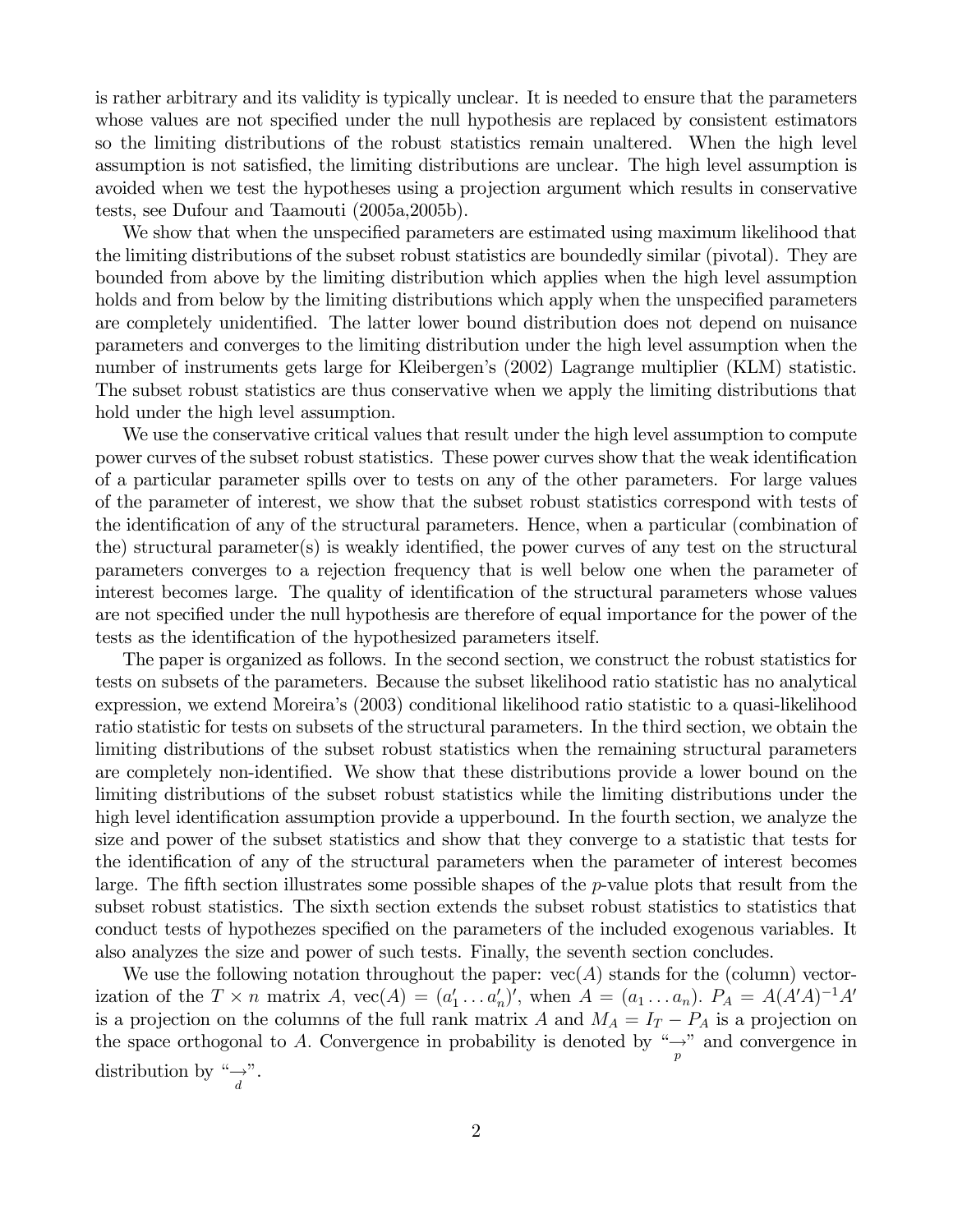### 2 Subset statistics in the Linear IV Regression Model

We consider the linear IV regression model

$$
y = X\beta + W\gamma + \varepsilon
$$
  
\n
$$
X = Z\Pi_X + V_X
$$
  
\n
$$
W = Z\Pi_W + V_W,
$$
\n(1)

where y, X and W are  $T \times 1$ ,  $T \times m_x$  and  $T \times m_w$  dimensional matrices that contain the endogenous variables, Z is a  $T \times k$  dimensional matrix of instruments and  $m = m_x + m_w$ . The  $T \times 1$ ,  $T \times m_x$  and  $T \times m_w$  dimensional matrices  $\varepsilon$ ,  $V_X$  and  $V_W$  contain the disturbances. The  $m_x \times 1$ ,  $m_w \times 1$ ,  $k \times m_x$  and  $k \times m_w$  dimensional matrices  $\beta$ ,  $\gamma$ ,  $\Pi_X$  and  $\Pi_W$  consist of unknown parameters. We can add a set of exogenous variables to all equations in (1) and the results that we obtain next remain unaltered when we replace all variables by the residuals that result from a regression on these additional exogenous variables.

**Assumption 1:** When the sample size  $T$  converges to infinity, the following convergence results hold jointly:

- **a.**  $\frac{1}{T}(\varepsilon : V_X : V_W)'(\varepsilon : V_X : V_W) \to \Sigma$ , with  $\Sigma$  a positive definite  $(m + 1) \times (m + 1)$  matrix and  $\Sigma =$  $\sqrt{ }$  $\mathbf{I}$  $\sigma_{\varepsilon\varepsilon}$   $\sigma_{\varepsilon X}$   $\sigma_{\varepsilon W}$  $\sigma_{X\varepsilon}$   $\Sigma_{XX}$   $\Sigma_{XW}$  $\sigma_{W\varepsilon}$   $\Sigma_{WX}$   $\Sigma_{WW}$  $\setminus$  $\int$ ,  $\sigma_{\varepsilon\varepsilon}: 1 \times 1$ ,  $\sigma_{\varepsilon X} = \sigma'_{X\varepsilon}: 1 \times m_x$ ,  $\sigma_{\varepsilon W} = \sigma'_{W\varepsilon}: 1 \times m_w$ ,  $\Sigma_{XX}: m_x \times m_x$ ,  $\Sigma_{XW} = \Sigma'_{WX}: m_x \times m_w$ ,  $\Sigma_{WW}: m_w \times m_w$ .
- **b.**  $\frac{1}{T}Z'Z \rightarrow Q$ , with Q a positive definite  $k \times k$  matrix.
- c.  $\frac{1}{\sqrt{T}}Z'(\varepsilon : V_X : V_W) \to (\psi_{Z\varepsilon} : \psi_{ZX} : \psi_{ZW})$ , with  $\psi_{Z\varepsilon} : k \times 1$ ,  $\psi_{ZX} : k \times m_X$ ,  $\psi_{ZW} : k \times m_w$ and  $\text{vec}(\psi_{Z\varepsilon} : \psi_{ZX} : \psi_{ZW}) \sim N(0, \Sigma \otimes Q)$ .

Statistics to test joint hypothezes on  $\beta$  and  $\gamma$ , like, for example,  $H^* : \beta = \beta_0$  and  $\gamma = \gamma_0$ , have been developped whose (conditional) limiting distributions under H<sup>∗</sup> and Assumption 1 (1∗) do not depend on the value of  $\Pi_X$  and  $\Pi_W$ , see e.g. Anderson and Rubin (1949), Kleibergen (2002) and Moreira (2003). These statistics can be adapted to test for hypothezes that are specified on a subset of the parameters, for example,  $H_0$ :  $\beta = \beta_0$ . We construct such statistics by using the maximum likelihood estimator (MLE) for the unknown value of  $\gamma$ ,  $\tilde{\gamma}$ , which results from the first order condition (FOC) for a maximum of the likelihood. The Anderson-Rubin (AR) statistic is proportional to the concentrated likelihood so we can obtain the FOC from  $(k \text{ times})$  the AR statistic:

$$
\frac{\partial}{\partial \gamma} AR(\beta_0, \gamma) \Big|_{\gamma = \tilde{\gamma}} = 0 \Leftrightarrow
$$
  

$$
\frac{\partial}{\partial \gamma} \left[ \frac{(y - X\beta_0 - W\gamma)' P_Z(y - X\beta_0 - W\gamma)}{\frac{1}{T - k}(y - X\beta_0 - W\gamma)' M_Z(y - X\beta_0 - W\gamma)} \right] \Big|_{\gamma = \tilde{\gamma}}^{\gamma = \tilde{\gamma}} = 0 \Leftrightarrow
$$
  

$$
\frac{2}{\hat{\sigma}_{\varepsilon\varepsilon}(\beta_0)} \tilde{\Pi}_W(\beta_0)' Z'(y - X\beta_0 - W\tilde{\gamma}) = 0,
$$
 (2)

where  $\tilde{\Pi}_W(\beta_0) = (Z'Z)^{-1}Z' \left[W - (y - X\beta_0 - W\tilde{\gamma})\frac{\partial_{\varepsilon_W}(\beta_0)}{\partial_{\varepsilon_{\varepsilon}}(\beta_0)}\right]$  $\hat{\sigma}_{\varepsilon\varepsilon}(\beta_0)$ ] and  $\hat{\sigma}_{\varepsilon\varepsilon}(\beta_0) = \frac{1}{T-k}(y - X\beta_0 W\tilde{\gamma}$ ' $M_Z(y - X\beta_0 - W\tilde{\gamma})$ ,  $\hat{\sigma}_{\varepsilon W}(\beta_0) = \frac{1}{T-k}(y - X\beta_0 - W\tilde{\gamma})'M_ZW$ .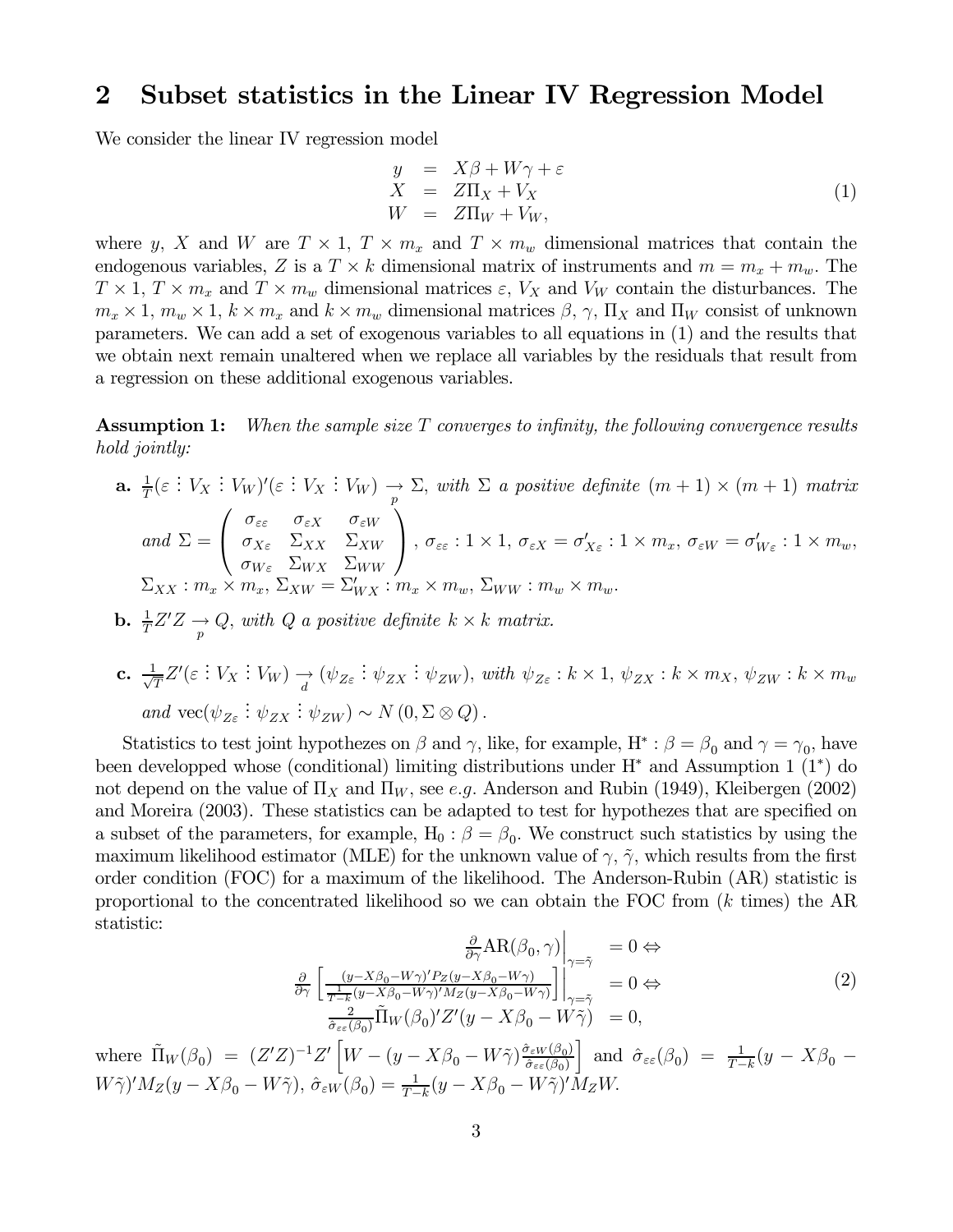**Definition 1:** 1. The AR statistic (times k) to test  $H_0: \beta = \beta_0$  reads

$$
AR(\beta_0) = \frac{1}{\hat{\sigma}_{\varepsilon\varepsilon}(\beta_0)}(y - X\beta_0 - W\tilde{\gamma})' P_{M_{Z\tilde{\Pi}_W(\beta_0)}Z}(y - X\beta_0 - W\tilde{\gamma}).\tag{3}
$$

2. Kleibergen's  $(2002)$  Lagrange multiplier  $(KLM)$  statistic to test  $H_0$  reads, see Kleibergen (2004),

$$
\text{KLM}(\beta_0) = \frac{1}{\hat{\sigma}_{\varepsilon\varepsilon}(\beta_0)} (y - X\beta_0 - W\tilde{\gamma})' P_{M_{Z\tilde{\Pi}_W(\beta_0)} Z\tilde{\Pi}_X(\beta_0)} (y - X\beta_0 - W\tilde{\gamma}).\tag{4}
$$

with  $\tilde{\Pi}_X(\beta_0) = (Z'Z)^{-1}Z'\left[X - (y - X\beta_0 - W\tilde{\gamma})\frac{\hat{\sigma}_{\varepsilon X}(\beta_0)}{\hat{\sigma}_{\varepsilon\varepsilon}(\beta_0)}\right]$  $\int$  and  $\hat{\sigma}_{\varepsilon X}(\beta_0) = \frac{1}{T-k} (y - X\beta_0 - W\tilde{\gamma})' M_Z X.$ 3. A J-statistic that tests misspecification under  $H_0$  reads, see Kleibergen (2004),

 $JKLM(\beta_0) = AR(\beta_0) - KLM(\beta_0).$  (5)

4. The likelihood ratio (LR) statistic to test  $H_0$  reads,<sup>1</sup>

$$
LR(\beta_0) = AR(\beta_0) - \lambda_{\min}, \qquad (6)
$$

where  $\lambda_{\min}$  is the smallest root of the characteristic polynomial:

$$
\left| \lambda I_{m+1} - \left[ (Z'Z)^{-\frac{1}{2}} Z' \left( \frac{(y - X\beta_0 - Z\tilde{\gamma})}{\sqrt{\hat{\sigma}_{\varepsilon\varepsilon}(\beta_0)}} \right] \left[ (X \stackrel{\cdot}{:} W) - (y - X\beta_0 - Z\tilde{\gamma}) \frac{\hat{\sigma}_{\varepsilon(X \stackrel{\cdot}{:} W)}(\beta_0)}{\hat{\sigma}_{\varepsilon\varepsilon}(\beta_0)} \right] \hat{\Sigma}_{(X \stackrel{\cdot}{:} W)(X \stackrel{\cdot}{:} W) \cdot \varepsilon} \right] \right|'
$$
\n
$$
\left[ (Z'Z)^{-\frac{1}{2}} Z' \left( \frac{(y - X\beta_0 - Z\tilde{\gamma})}{\sqrt{\hat{\sigma}_{\varepsilon\varepsilon}(\beta_0)}} \right] \left[ (X \stackrel{\cdot}{:} W) - (y - X\beta_0 - Z\tilde{\gamma}) \frac{\hat{\sigma}_{\varepsilon(X \stackrel{\cdot}{:} W)}(\beta_0)}{\hat{\sigma}_{\varepsilon\varepsilon}(\beta_0)} \right] \hat{\Sigma}_{(X \stackrel{\cdot}{:} W)(X \stackrel{\cdot}{:} W) \cdot \varepsilon} \right] \right| = 0,
$$

with  $\hat{\sigma}_{\varepsilon(X+W)}(\beta_0) = \frac{1}{T-k}(y - X\beta_0 - W\tilde{\gamma})'M_Z(X:W), \ \hat{\Sigma}_{(X+W)(X:W)} = \frac{1}{T-k}(X:W)'M_Z(X:W)$  $W$ ),  $\hat{\Sigma}_{(X \ : \ W)(X \ : \ W) \cdot \varepsilon} = \hat{\Sigma}_{(X \ : \ W)(X \ : \ W)} - \frac{\hat{\sigma}_{\varepsilon(X \ : \ W)}(\beta_0) \hat{\sigma}_{\varepsilon(X \ : \ W)}(\beta_0)}{\hat{\sigma}_{\varepsilon\varepsilon}(\beta_0)}.$ 

The subset LR statistic (6) has no analytical expression. By decomposing the characteristic polynomial, we obtain an approximation of the subset LR statistic with an analytical expresssion.

**Theorem 1.** A upperbound on the subset LR statistic  $(6)$  reads

$$
MQLR(\beta_0) = \frac{1}{2} \left[ AR(\beta_0) - rk(\beta_0) + \sqrt{(AR(\beta_0) + rk(\beta_0))^2 - 4(R(\beta_0) - KLM(\beta_0)) rk(\beta_0)} \right],
$$
\n(7)

where  $rk(\beta_0)$  is the smallest characteristic root of

$$
\hat{\Sigma}_{\text{MQLR}}(\beta_0) = \hat{\Sigma}_{(X \ : W)(X \ : W) \cdot \varepsilon}^{-\frac{1}{2} \cdot V} \left[ (X \ : W) - (y - X\beta_0 - Z\tilde{\gamma}) \frac{\hat{\sigma}_{\varepsilon(X \ : W)}(\beta_0)}{\hat{\sigma}_{\varepsilon\varepsilon}(\beta_0)} \right]'
$$
\n
$$
P_Z \left[ (X \ : W) - (y - X\beta_0 - Z\tilde{\gamma}) \frac{\hat{\sigma}_{\varepsilon(X \ : W)}(\beta_0)}{\hat{\sigma}_{\varepsilon\varepsilon}(\beta_0)} \right] \hat{\Sigma}_{(X \ : W)(X \ : W) \cdot \varepsilon}^{-\frac{1}{2}},
$$

and this upperbound is equal to the LR statistic when the FOC holds for  $\beta_0$ . **Proof.** see the Appendix. ■

<sup>&</sup>lt;sup>1</sup>We refer to the proof of Theorem 1 for the construction of the LR statistic.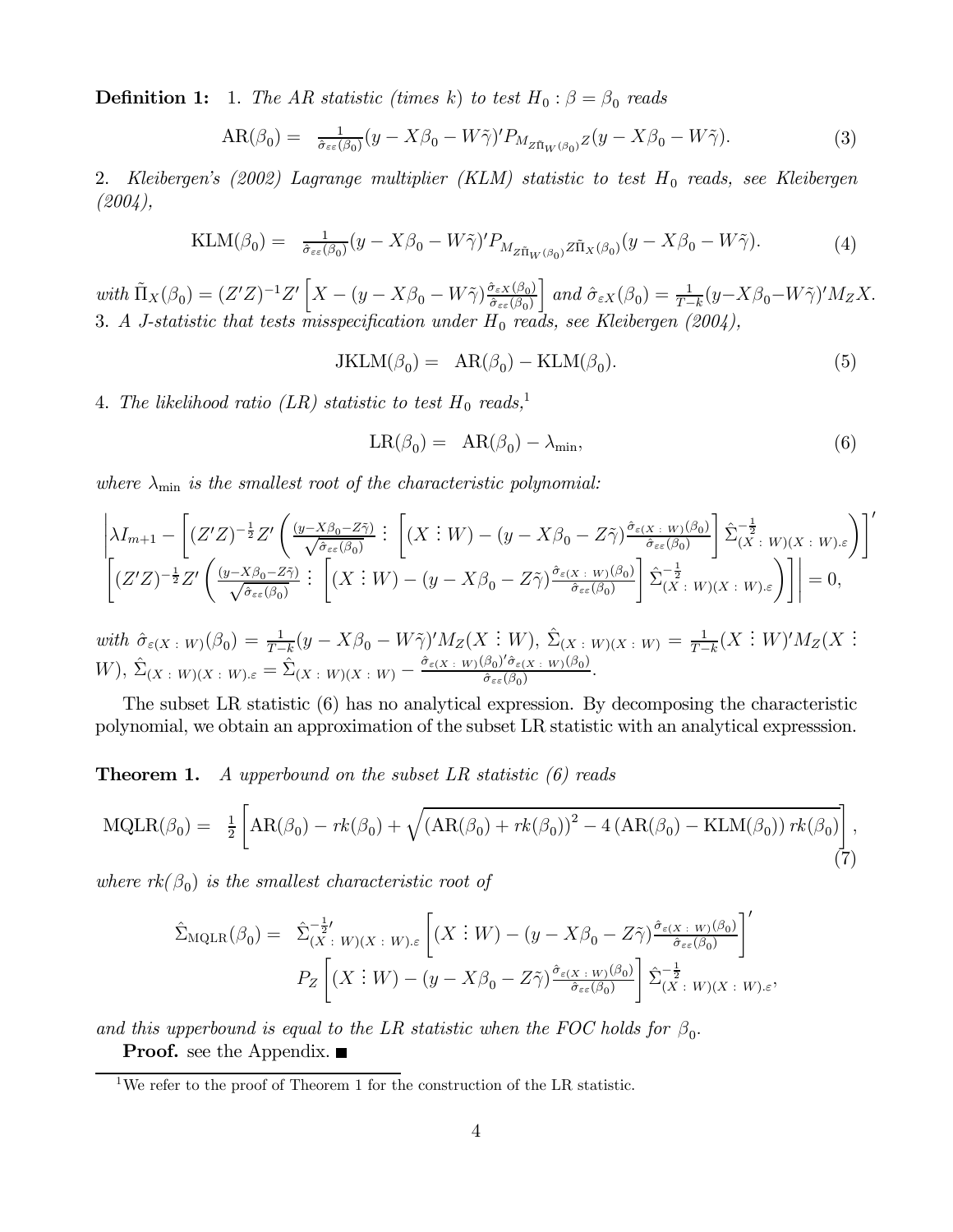Except for the usage of the characteristic root  $\text{rk}(\beta_0)$ , the expression of the quasi-likelihood ratio statistic in (7) is identical to that of Moreira's (2003) conditional likelihood ratio statistic. We therefore refer to it as  $MQLR(\beta_0)$ . It preserves the main properties of the LR statistic and results from equating all characteristic roots to the smallest one which explains why it provides a upperbound on the LR statistic, see Kleibergen (2005b). The equality of  $MQLR(\beta_0)$  and  $LR(\beta_0)$ for values of  $\beta_0$  that satisfy the FOC illustrates the quality of the approximation of  $LR(\beta_0)$  by  $MQLR(\beta_0)$ .

The (conditional) limiting distributions of  $AR(\beta_0)$ ,  $KLM(\beta_0)$ ,  $JKLM(\beta_0)$  and  $MQLR(\beta_0)$ result from the independence of  $Z'(y - X\beta_0 - Z\tilde{\gamma})$  and  $\tilde{\Pi}_X(\beta_0)$ ,  $\tilde{\Pi}_W(\beta_0)$  in large samples and from a high level assumption with respect to the rank of  $\Pi_W$ , see Kleibergen (2004).

**Assumption 2:** The value of the  $k \times m_w$  dimensional matrix  $\Pi_W$  is fixed and of full rank.

**Theorem 2.** Under  $H_0$  and when Assumptions 1 and 2 hold, the (conditional) limiting distributions of  $AR(\beta_0)$ ,  $KLM(\beta_0)$ ,  $JKLM(\beta_0)$  and  $MQLR(\beta_0)$  given  $rk(\beta_0)$  are characterized by

- 1.  $AR(\beta_0)$   $\rightarrow \psi_{m_x} + \psi_{k-m}$ ,
- 2. KLM( $\beta_0$ )  $\rightarrow \psi_{m_x}$ ,
- 3. JKLM( $\beta_0$ )  $\rightarrow \psi_{k-m}$ ,

4. 
$$
\text{MQLR}(\beta_0) | rk(\beta_0) \rightarrow \frac{1}{d} \left[ \psi_{m_x} + \psi_{k-m} - rk(\beta_0) + \sqrt{(\psi_{m_x} + \psi_{k-m} + rk(\beta_0))^2 - 4\psi_{k-m} rk(\beta_0)} \right],
$$
\n(8)

where  $\psi_{m_x}$  and  $\psi_{k-m}$  are independent  $\chi^2(m_x)$  and  $\chi^2(k-m)$  distributed random variables.

**Proof.** see Kleibergen  $(2004)$ .

Assumption 2 is a high level assumption that is difficult to verify in practice. We therefore establish the limiting distributions of the different statistics when Assumption 2 fails to hold, i.e. when  $\Pi_W$  equals zero instead of a full rank value. We show that the limiting distributions of the statistics in this extreme setting provide a lower bound for all other cases while the distributions from Theorem 2 provide a upper bound.

# 3 Limiting distributions of subset statistics in non-identified cases

We construct the (conditional) limiting distributions of the AR, KLM, JKLM and MQLR statistics when  $\Pi_W$  equals zero.

**Lemma 1.** When  $\Pi_W = 0$  and Assumption 1 and  $H_0$  hold, the FOC (2) corresponds in large samples with

$$
\left[\xi_w - (\xi_{\varepsilon,w} - \xi_w \bar{\gamma}) \frac{\bar{\gamma}'}{1 + \bar{\gamma}' \bar{\gamma}}\right]' [\xi_{\varepsilon,w} - \xi_w \bar{\gamma}] = 0, \tag{9}
$$

where  $\xi_w$  and  $\xi_{\varepsilon,w}$  are  $k \times 1$  and  $k \times m_w$  dimensional independently standard normal distributed matrices and  $\bar{\gamma} = \sum_{WW}^{\frac{1}{2}} (\tilde{\gamma} - \gamma_0 - \sum_{WW}^{-1} \sigma_{W_{\varepsilon}}) \sigma_{\varepsilon \varepsilon \cdot w}^{-\frac{1}{2}}, \sigma_{\varepsilon \varepsilon \cdot w} = \sigma_{\varepsilon \varepsilon} - \sigma_{\varepsilon w} \sum_{ww}^{-1} \sigma_{w \varepsilon}.$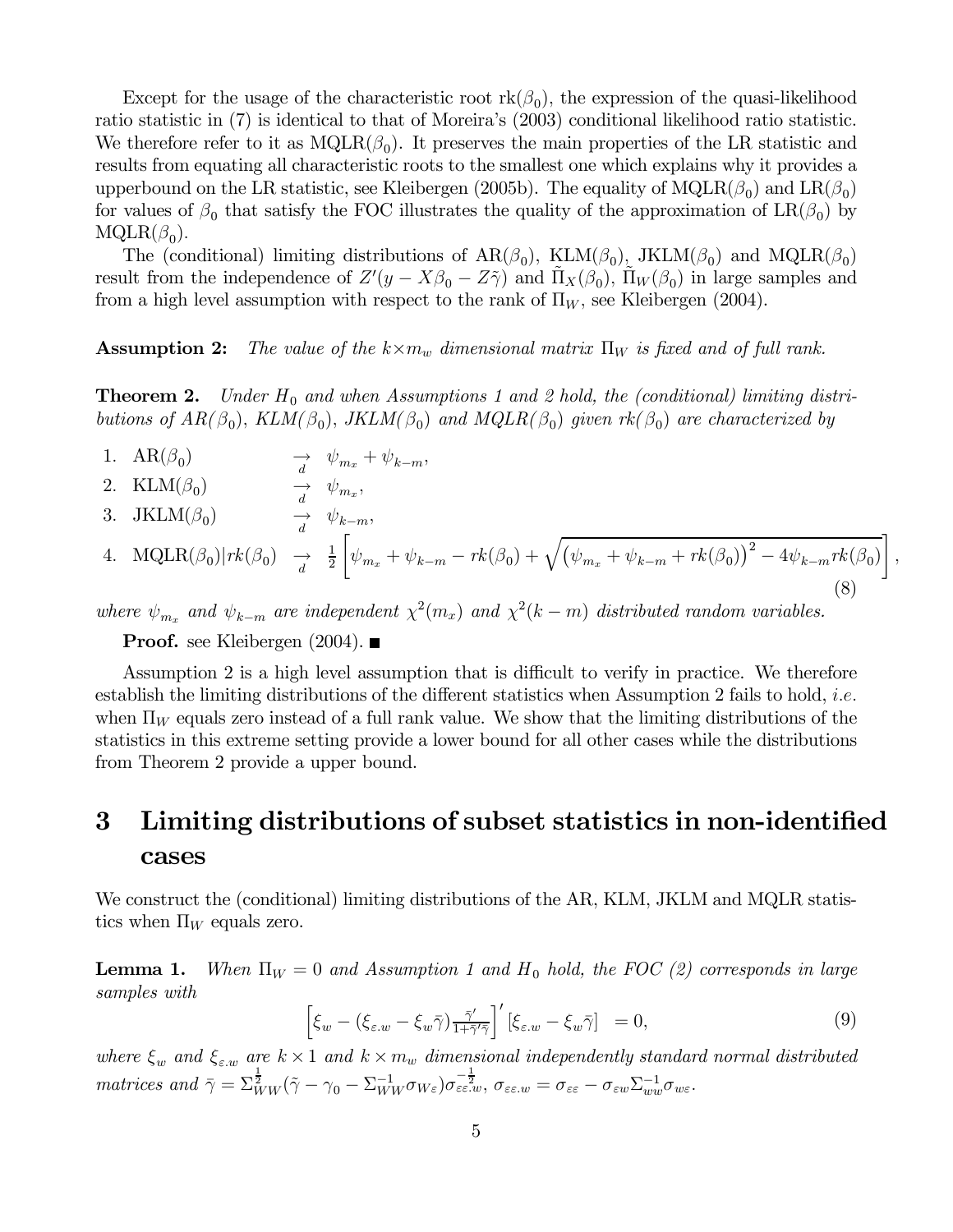#### **Proof.** see the Appendix. ■

The solution of  $\bar{\gamma}$  to the FOC in Lemma 1 is not unique and the MLE results as the solution that minimizes the AR statistic. Lemma 1 shows that  $\bar{\gamma}$ , which is a function of the MLE  $\tilde{\gamma}$ , does not depend on any parameters. When  $\Pi_W$  equals zero, the distribution of  $\bar{\gamma}$  does therefore not depend on any other parameters and is a standard Cauchy density, see e.g. Mariano and Sawa (1972) and Phillips (1989). We construct the limiting distributions of the AR, KLM, JKLM and MQLR statistics to test H<sub>0</sub> :  $\beta = \beta_0$  when  $\Pi_W$  equals zero.

#### **Theorem 3.** Under Assumption 1 and when  $\Pi_W$  equals zero:

1. The limiting behavior of the AR statistic to test  $H_0$ :  $\beta = \beta_0$  is characterized by:

$$
AR(\beta_0) \to \frac{1}{d} \left[ \xi_{\varepsilon,w} - \xi_w \bar{\gamma} \right]' \left[ \xi_{\varepsilon,w} - \xi_w \bar{\gamma} \right]. \tag{10}
$$

.

2. The limiting behavior of the KLM statistic to test  $H_0$ :  $\beta = \beta_0$  is characterized by:

$$
\text{KLM}(\beta_0) \xrightarrow[d]{} \frac{1}{1 + \bar{\gamma}'\bar{\gamma}} (\xi_{\varepsilon,w} - \xi_w \bar{\gamma})' P_{M_{\left[\xi_w - (\xi_{\varepsilon,w} - \xi_w \bar{\gamma}) \frac{\bar{\gamma}'}{1 + \bar{\gamma}'\bar{\gamma}}\right]} A(\xi_{\varepsilon,w} - \xi_w \bar{\gamma}), \tag{11}
$$

where A is a fixed  $k \times m_x$  dimensional matrix.

3. The limiting behavior of the JKLM statistic is under  $H_0$  characterized by:

$$
JKLM(\beta_0) \to \frac{1}{d} \overline{1+\bar{\gamma'}\bar{\gamma}} (\xi_{\varepsilon,w} - \xi_w \bar{\gamma})' M_{[A:\xi_w - (\xi_{\varepsilon,w} - \xi_w \bar{\gamma})\frac{\bar{\gamma'}}{1+\bar{\gamma'}\bar{\gamma}}]} (\xi_{\varepsilon,w} - \xi_w \bar{\gamma}). \tag{12}
$$

4. The conditional limiting behavior of the MQLR statistic given  $rk(\beta_0)$  to test  $H_0: \beta = \beta_0$ reads

$$
\text{MQLR}(\beta_0) | rk(\beta_0) \rightarrow \frac{1}{d} \left[ \frac{1}{1 + \bar{\gamma}' \bar{\gamma}} \left[ \xi_{\varepsilon, w} - \xi_w \bar{\gamma} \right]' \left[ \xi_{\varepsilon, w} - \xi_w \bar{\gamma} \right] - rk(\beta_0) + \left\{ \left( \frac{1}{1 + \bar{\gamma}' \bar{\gamma}} \left[ \xi_{\varepsilon, w} - \xi_w \bar{\gamma} \right]' \left[ \xi_{\varepsilon, w} - \xi_w \bar{\gamma} \right] + rk(\beta_0) \right)^2 - 4 \left( \frac{1}{1 + \bar{\gamma}' \bar{\gamma}} \left[ \xi_{\varepsilon, w} - \xi_w \bar{\gamma} \right]' M_{\left[ A + \xi_w - (\xi_{\varepsilon, w} - \xi_w \bar{\gamma}) \frac{\bar{\gamma}'}{1 + \bar{\gamma}' \bar{\gamma}} \right]} \left[ \xi_{\varepsilon, w} - \xi_w \bar{\gamma} \right] \right) rk(\beta_0) \right\}^{\frac{1}{2}}
$$
\n(13)

**Proof.** see the Appendix. ■

Theorem 3 shows that the limit behaviors of  $AR(\beta_0)$ ,  $KLM(\beta_0)$ ,  $JKLM(\beta_0)$  and  $MQLR(\beta_0)$ when  $\Pi_W = 0$  do not depend on nuisance parameters. The distribution functions associated with the limit behaviors from Theorem 3 are bounded from above by the distribution functions in case of a full rank value of  $\Pi_W$  which result from Theorem 2. This is shown in Figure 1 for the KLM statistic and in Figure 2 for the AR statistic.

Figure 1 shows the  $\chi^2(1)$  distribution function and the limiting distribution function of KLM( $\beta_0$ ) for different numbers of instruments when  $\Pi_W = 0$  and  $m_w = m_x = 1$ . Figure 1 shows that the  $\chi^2(1)$  distribution provides a upperbound for the limiting distribution function of KLM( $\beta_0$ ) when  $\Pi_W = 0$ . It also shows that the limiting distribution of KLM( $\beta_0$ ) when  $\Pi_W = 0$ converges to a  $\chi^2(1)$  when the number of instruments increases.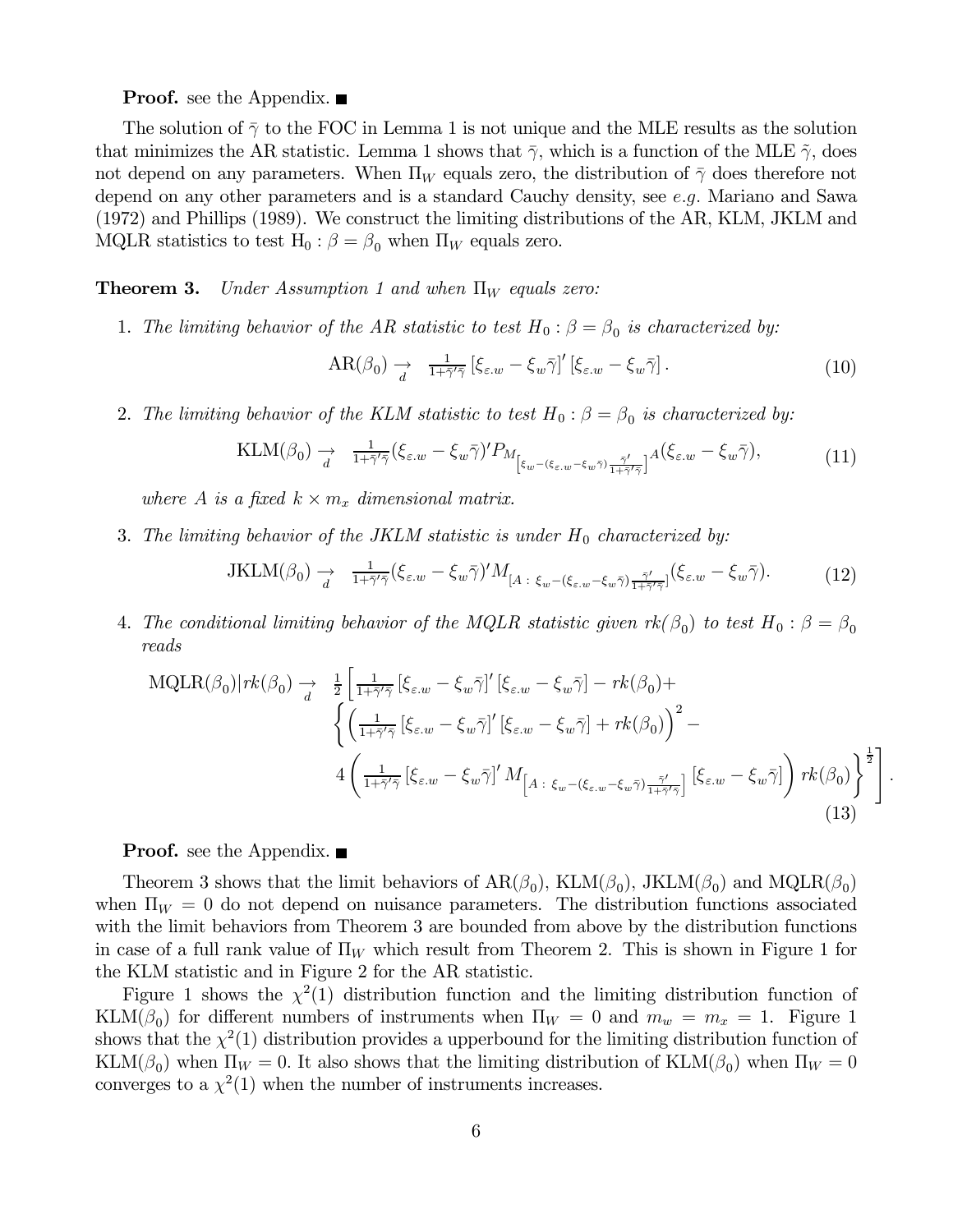

Figure 1: (Limiting) Distribution functions of  $\chi^2(1)$  (solid) and KLM( $\beta_0$ ) when  $\Pi_w = 0$ ,  $m_w =$  $m_x = 1$  and  $k = 2$  (dotted), 5 (dashed-dotted), 20 (dashed) and 100 (pointed).

**Theorem 4.** Under  $H_0$  and when the sample size  $T$  and the number of instruments jointly converge to infinity such that  $k/T \to 0$ , the limiting behavior of  $KLM(\beta_0)$  when  $\Pi_W = 0$  is characterized by

$$
KLM(\beta_0) \to \chi^2(m_x). \tag{14}
$$

**Proof.** see the Appendix. ■

Theorem 4 implies that the  $\chi^2$  distribution becomes a better approximation of the limiting distribution of  $\text{KLM}(\beta_0)$  when the number of instruments gets large. The number of instruments should, however, not be too large compared to the sample size because a different limiting distribution of  $KLM(\beta_0)$  results when it is proportional to the sample size, see Bekker and Kleibergen (2003).

Figure 2 shows the  $\chi^2(k - m_w)/(k - m_w)$  distribution function and the limiting distribution function of  $AR(\beta_0)/(k - m_w)$  for different number of instruments when  $\Pi_W = 0$  and  $m_w = 1$ . Figure 2 shows that the limiting distribution of  $AR(\beta_0)$  is bounded by the  $\chi^2(k - m_w)$  distribution when  $\Pi_W = 0$ . Figure 2 shows that the  $\chi^2(k - m_w)$  distribution is a much more distant upperbound for the limiting distribution of  $AR(\beta_0)$  than the upperbound for  $KLM(\beta_0)$  in Figure 1. The  $\chi^2$  approximation of the limiting distribution of  $AR(\beta_0)$  when  $\Pi_W = 0$  is thus a much more conservative one than for KLM( $\beta_0$ ). Another important difference with KLM( $\beta_0$ ) is that there is no convergence of the limiting distribution of  $AR(\beta_0)$  towards a  $\chi^2$  distribution when the number of instruments gets large.

The conditional limiting distribution of  $MQLR(\beta_0)$  given  $rk(\beta_0)$  when  $\Pi_W = 0$  behaves similar to that of  $AR(\beta_0)$  and  $KLM(\beta_0)$  since it is just a function of these statistics given the value of  $rk(\beta_0)$ . We therefore, and because of its dependence on  $rk(\beta_0)$ , refrain from showing this distribution function. Since JKLM( $\beta_0$ ) is a function of  $AR(\beta_0)$  and  $KLM(\beta_0)$  as well, we also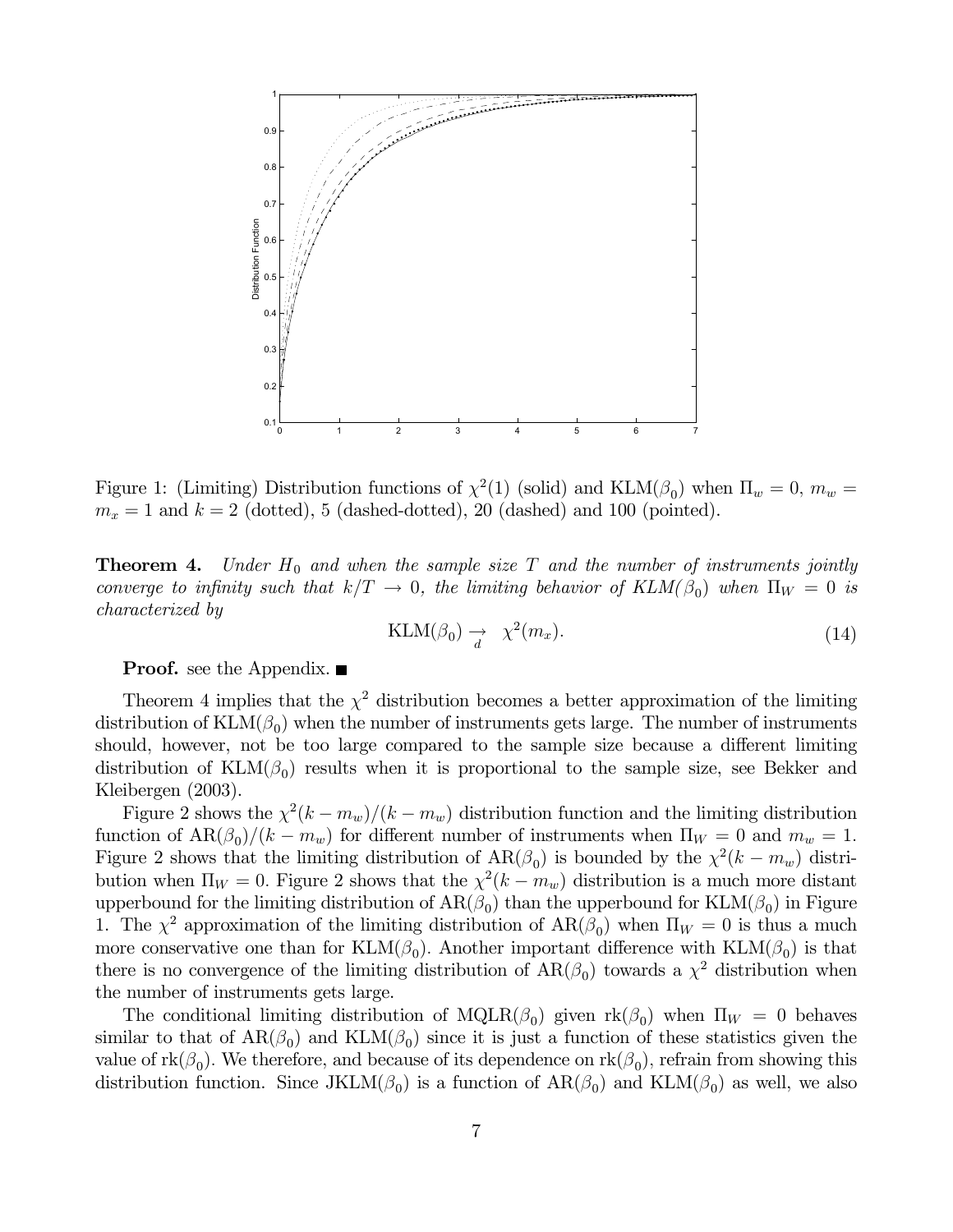

Figure 2: (Limiting) Distribution functions of  $\chi^2(k-1)/(k-1)$  and  $AR(\beta_0)/(k-1)$  when  $\Pi_w = 0$ ,  $m_w = m_x = 1$  and  $k = 2$  (dotted and dashed-dotted), 20 (solid and dashed) and 100 (solid with triangles and solid with plusses).

refrain from showing the distribution function of  $JKLM(\beta_0)$ .

Figures 1 and 2 show that the limiting distribution functions of  $\text{KLM}(\beta_0)$  and  $\text{AR}(\beta_0)$  when  $\Pi_W = 0$  are bounded by the limiting distributions of these statistics under a full rank value of  $\Pi_W$ . Theorem 5 states that the limiting distributions of  $\text{KLM}(\beta_0)$ ,  $\text{JKLM}(\beta_0)$ ,  $\text{MQLR}(\beta_0)$  and  $AR(\beta_0)$  are in general bounded by the limiting distributions under a full rank value of  $\Pi_W$  and that the limiting distributions under  $\Pi_W = 0$  provide a lowerbound on these distributions.

**Theorem 5.** The (conditional) limiting distributions of  $AR(\beta_0)$ ,  $KLM(\beta_0)$ ,  $JKLM(\beta_0)$  and  $MQLR(\beta_0)$  under a full rank value of  $\Pi_W$  provide a upperbound on the (conditional) limiting distributions for general values of  $\Pi_W$  while the (conditional) limiting distributions under a zero value of  $\Pi_W$  provide a lowerbound.

**Proof.** see the Appendix. ■

Theorem 5 shows that the (conditional) limiting distributions of  $AR(\beta_0)$ ,  $KLM(\beta_0)$ ,  $JKLM(\beta_0)$ and MQLR( $\beta_0$ ) are boundedly similar. The critical values of  $AR(\beta_0)$ ,  $KLM(\beta_0)$ ,  $JKLM(\beta_0)$ and MQLR( $\beta_0$ ) that result from the (conditional) limiting distributions of AR( $\beta_0$ ), KLM( $\beta_0$ ),  $JKLM(\beta_0)$  and  $MQLR(\beta_0)$  in Theorem 2 can therefore be applied in general, so even for (almost) lower rank values of  $\Pi_W$ , since the size of these tests is at most equal to the size under a full rank value of  $\Pi_W$ . Usage of the critical values from Theorem 2 thus results in tests that are conservative.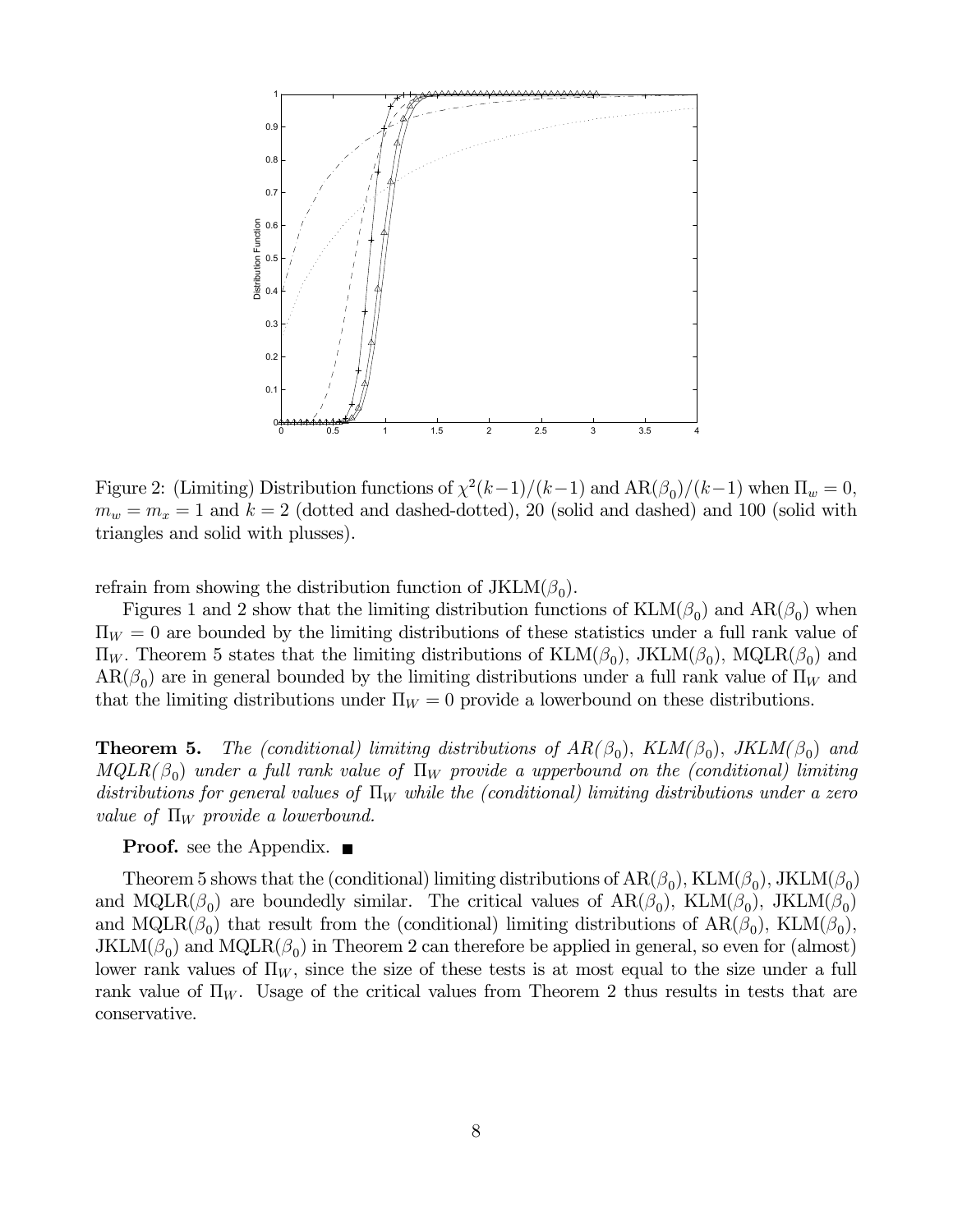| $\#$ instr.<br>stat. | $\text{KLM}(\beta_0)$ | $\textbf{MQLR}(\beta_0)$ | $AR(\beta_0)$ | $\mathbf{JKLM}(\beta_0)$ | $2SLS(\beta_0)$ |
|----------------------|-----------------------|--------------------------|---------------|--------------------------|-----------------|
|                      | 0.36                  | $0.36\,$                 | 0.36          |                          | $\rm 0.24$      |
|                      | 0.88                  | $0.44\,$                 | 0.28          | 0.36                     | $1.3\,$         |
| $20\,$               | 2.3                   | 0.56                     | 0.12          | 0.08                     | 3.0             |
| 50                   | 3.2                   | 0.56                     | 0.04          | 0.04                     | 4.4             |

Table 1: Observed size (in percentages) of the different statistics that test  $H_0$  when  $\Pi_w = 0$  using the 95% asymptotic significance level.

# 4 Size and Power

We conduct a size and power comparison of the different statistics to analyze the influence of the quality of the identification of  $\gamma$  for tests on  $\beta$ . We therefore conduct a simulation experiment using (1) with  $m_x = m_w = 1$ ,  $\gamma = 1$ ,  $T = 500$  and  $\text{vec}(\varepsilon : V_X : V_W) \sim N(0, \Sigma \otimes I_T)$ . The instruments Z are generated from a  $N(0, I_k \otimes I_T)$  distribution. We compute the rejection frequency of testing the hypothesis H<sub>0</sub> :  $\beta = 0$  using the AR-statistic (3), KLM-statistic (4), JKLM-statistic (5), MQLR-statistic (7), a combination of the KLM and JKLM statistics and the two stage least squares (2SLS) t-statistic, to which we refer as  $2SLS(\beta_0)$ . The number of simulations that we conduct equals 2500.

We control for the identification of  $\beta$  and  $\gamma$  by specifying  $\Pi_X$  and  $\Pi_W$  in accordance with a prespecified value of the matrix generalisation of the concentration parameter, see e.g. Phillips (1983) and Rothenberg (1984). We therefore analyze the size and power of tests on  $\beta$  for different values of  $\Theta = (Z'Z)^{\frac{1}{2}}(\Pi_X : \Pi_W)\Omega_{XW}^{-\frac{1}{2}}$ , with  $\Omega_{XW} = \begin{pmatrix} \Sigma_{XX} \\ \Sigma_{WX} \end{pmatrix}$  $\Sigma_{WX}$  $\sum_{\text{X}WW}^{\Sigma_{XW}}$ , whose quadratic form constitutes the matrix concentration parameter. We specify  $\Theta$  such that only its first two rows have non-zero elements.

Observed size when  $\gamma$  is not identified. We first analyze the size of the different statistics for conducting tests on  $\beta$  when  $\gamma$  is completely unidentified so  $\Pi_W = 0$ . We therefore specify Σ and Θ such that Σ equals the identity matrix and  $\Theta_{11} = 5$ ,  $\Theta_{12} = \Theta_{21} = \Theta_{22} = 0$ . Table 1 contains the observed size of the different statistics when we test  $H_0$  at the 95% asymptotic (conditional) significance level that results from Theorem 2.

Table 1 confirms Figures 1, 2 and Theorem 4. It shows that  $KLM(\beta_0)$ , JKLM $(\beta_0)$ , MQLR $(\beta_0)$ and  $AR(\beta_0)$  are conservative tests when we use the critical values that result from applying the (conditional) limiting distributions from Theorem 2. Table 1 also confirms the convergence of the asymptotic distribution of  $KLM(\beta_0)$  when  $\Pi_W = 0$  towards a  $\chi^2$  distribution when the number of instruments gets large as stated in Theorem 4 and shown in Figure 1. Since  $\text{KLM}(\beta_0) = \text{MQLR}(\beta_0) = \text{AR}(\beta_0)$  when  $k = 2$ , the size of these statistics coincides when  $k = m = 2$  and the model is exactly identified such that  $JKLM(\beta_0)$  is not defined.

The size of the 2SLS t-statistic in Table 1 shows that the limiting distribution of the 2SLS tstatistic is conservative when  $\Pi_W = 0$  and  $\Sigma$  equals the identity matrix. This result is specific for the identity covariance matrix case and, as we show later, does not apply to general specifications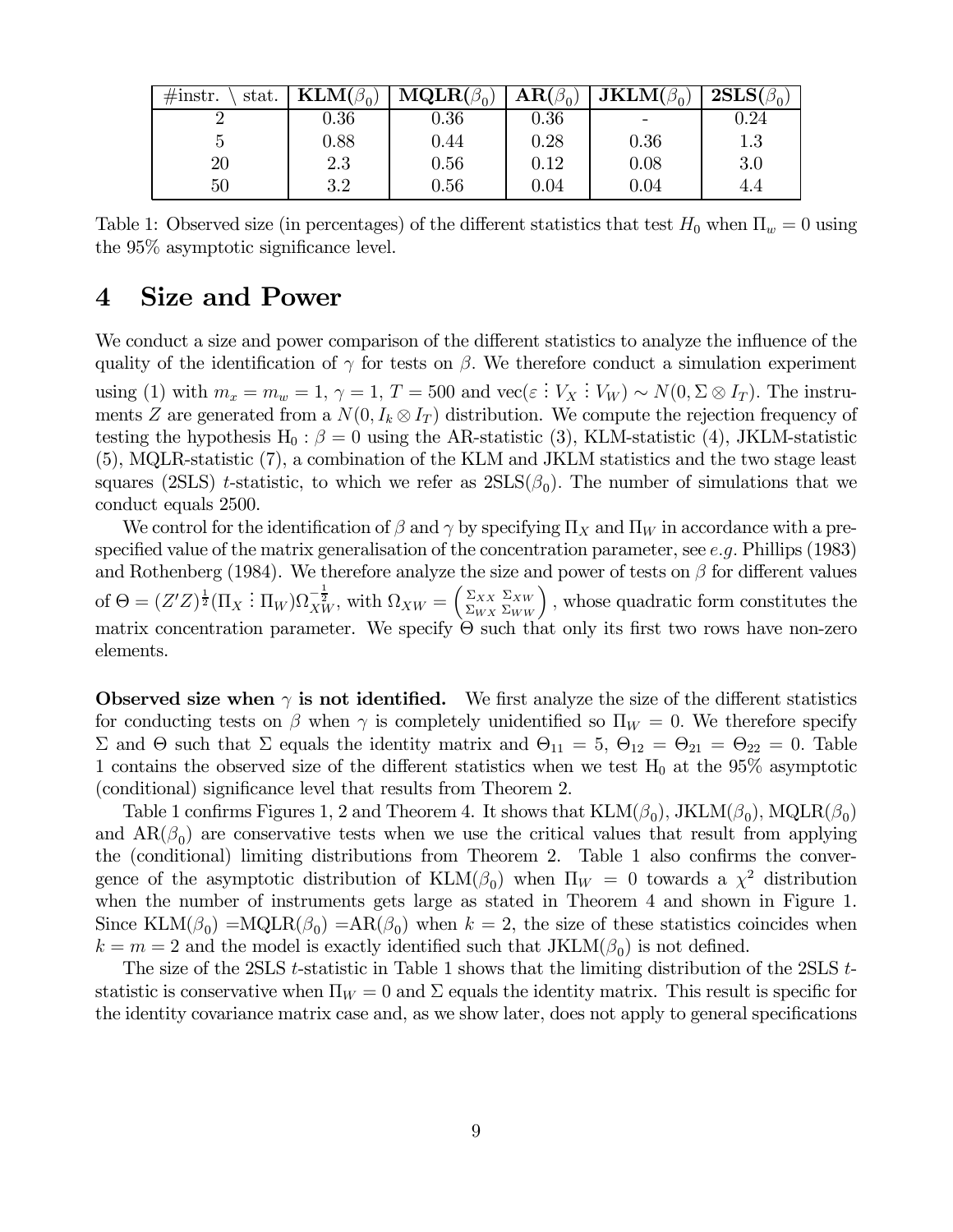of the covariance matrix.

Panel 1: Power curves of  $AR(\beta_0)$  (dash-dotted),  $KLM(\beta_0)$  (dashed), JKLM( $\beta_0$ ) (points), MQLR( $\beta_0$ ) (solid), CJKLM(solid-plusses) and  $2SLS(\beta_0)$  (dotted) for testing  $H_0 : \beta = 0$ .



Figure 1.3: Weakly identified  $\beta$  and strongly Figure 1.3: Weakly identified  $\beta$  and  $\gamma$ : identified  $\gamma: \Theta_{11} = 3, \ \Theta_{22} = 10.$   $\Theta_{11} = \Theta_{22} = 3.$ 

Power and size for varying levels of identification. We conduct a power comparison of the different statistics to analyze the influence of the identification of  $\gamma$  on tests for the value of β. Except for the specification of the covariance matrix  $\Sigma$ , we use the above specification of the model parameters. The covariance matrix  $\Sigma$  is specified such that  $\sigma_{\varepsilon\varepsilon} = \sigma_{XX} = \sigma_{WW} = 1$ ,  $\sigma_{X\epsilon} = \sigma_{\epsilon X} = 0.9$ ,  $\sigma_{W\epsilon} = \sigma_{\epsilon W} = 0.8$  and  $\sigma_{XW} = \sigma_{WX} = 0.6$  and the number of instruments equals 20,  $k = 20$ .

Since the KLM-statistic is proportional to a quadratic form of the derivative of the ARstatistic, it is equal to zero at (local) minima, maxima and saddle points of the AR statistic, *i.e.* where the FOC holds. This affects the power of the KLM statistic, see e.g. Kleibergen (2005). We therefore also compute the power of testing  $H_0$  using a combination of the KLM and JKLM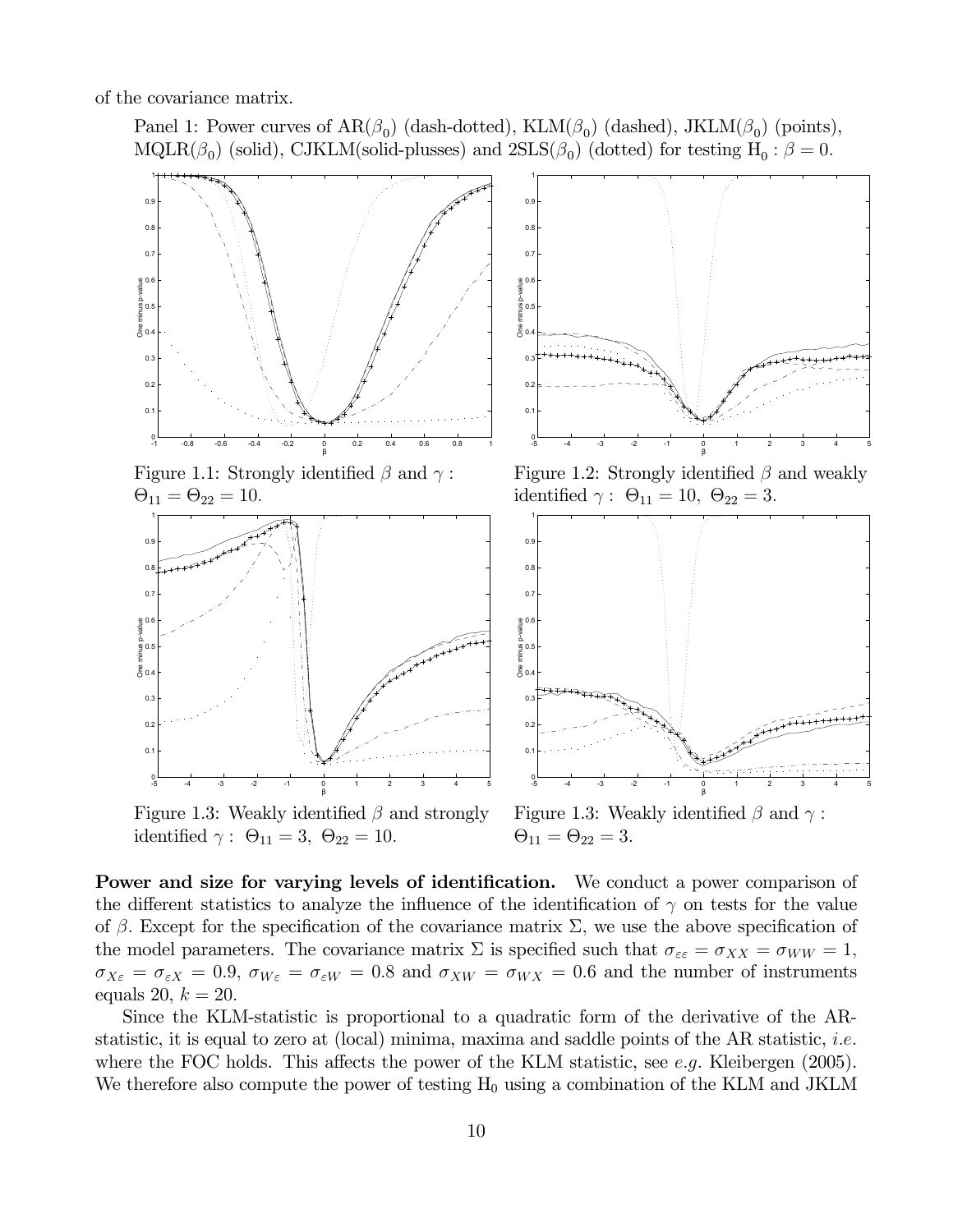|            | $\mathbf{KLM}(\beta_0)$ | $\mathbf{MQLR}(\beta_0)$ | $\overline{\mathbf{JKLM}}(\beta_0)$ | $\overline{\textbf{CJKLM}}(\beta_0)$ | $\mathbf{AR}(\beta_0)$ | $\overline{\textbf{2SLS}}(\beta_0)$ |
|------------|-------------------------|--------------------------|-------------------------------------|--------------------------------------|------------------------|-------------------------------------|
| Fig. 1.1   | $5.4\,$                 | $5.4\,$                  | $5.8\,$                             | $5.2\,$                              | 5.8                    | 28                                  |
| Fig. 1.2   | 6.4                     | 6.3                      | 5.0                                 | 6.2                                  | 5.7                    | 31                                  |
| Fig. 1.3   | 5.6                     | 5.7                      | 5.0                                 | $5.4\,$                              | 5.6                    | 98                                  |
| Fig. 1.4   | 6.7                     | 4.4                      | 1.8                                 | 5.8                                  | 2.3                    | 97                                  |
| Fig. 2.1   | 5.1                     | 4.8                      | 2.0                                 | 2.8                                  | 5.0                    | 3.0                                 |
| Fig. 2.2   | 3.1                     | 1.9                      | 4.7                                 | 4.5                                  | 1.5                    | 3.6                                 |
| Fig. 2.3   | 4.0                     | 3.5                      | 4.2                                 | 3.3                                  | 4.0                    | 4.0                                 |
| Fig. 2.4   | 4.8                     | 4.7                      | 4.7                                 | 3.9                                  | 5.0                    | 3.7                                 |
| Fig. 2.5   | 4.2                     | 4.0                      | 4.4                                 | 3.5                                  | 4.8                    | 4.4                                 |
| Fig. $2.6$ | 4.4                     | 5.0                      | 4.9                                 | 4.0                                  | 5.0                    | 4.3                                 |
| Fig. 3.1   | 6.2                     | 6.2                      | 5.3                                 | 6.2                                  | 5.8                    | 88                                  |
| Fig. 3.2   | 5.7                     | 5.6                      | 5.1                                 | 6.7                                  | 5.8                    | 99                                  |

Table 2: Size of the different statistics in percentages that test  $H_0$  at the 95% significance level.

statistics where we apply a 96% significance level for the KLM statistic and a 99% significance level for the JKLM statistic so the size of the combined test procedure equals 5% since the KLM and JKLM statistics converge to independent random variables under  $H_0$ . The combined KLM, JKLM test procedure is indicated by CJKLM.

Panel 1 shows the power curves for different values of the matrix concentration parameter Θ with  $\Theta_{12} = \Theta_{21} = 0$  and Table 2 shows the observed sizes when we test at the 95% significance level. The value of  $\Theta$  in Figure 1.1 is such that both  $\beta$  and  $\gamma$  are well identified. Hence all statistics have nice shaped power curves and the AR statistic is the least powerful statistic because of the larger degrees of freedom parameter of its limiting distribution. The power of  $JKLM(\beta_0)$  is rather low since it tests the hypothesis of overidentification which is satisfied for all the different values of  $\beta$ . Table 2 shows that the 2SLS-statistic already has considerable size distortion in this well identified setting.

The value of  $\Theta$  in Figure 1.2 is such that  $\gamma$  is weakly identified and  $\beta$  is well identified. Figure 1.2 shows that the weak identification of  $\gamma$  has large consequences for especially the power of tests on  $\beta$ . The MQLR statistic is the most powerful statistic in Figure 1.2. As shown in Table 2, except for the 2SLS t-statistic, the size of the tests remains almost unaltered by the weak identification of  $\gamma$  but the power is strongly affected.

Figure 1.3 has a value of  $\Theta$  that makes  $\beta$  weakly identified and  $\gamma$  strongly identified. Again the MQLR statistic is the most powerful statistic but the power of the KLM statistic is comparable. Table 3 shows that the size distortions of all statistics, except the 2SLS t-statistic, is rather small. The size of the 2SLS *t*-statistic is completely spurious.

The specification of  $\Theta$  is such that all parameters are weakly identified in Figure 1.4. The power of all statistics is therefore rather low and none of the statistics clearly dominates the others. Because of the low degree of identification, Table 2 shows that the AR statistic is rather undersized which corresponds with Table 1. The size of the 2SLS t-statistic in Table 2 is again completely spurious.

The specification of the covariance matrix  $\Sigma$  in Panel 1 is such that there are spill-overs between the identification of  $\beta$  and  $\gamma$  that results from  $\Theta$ . It is therefore difficult to determine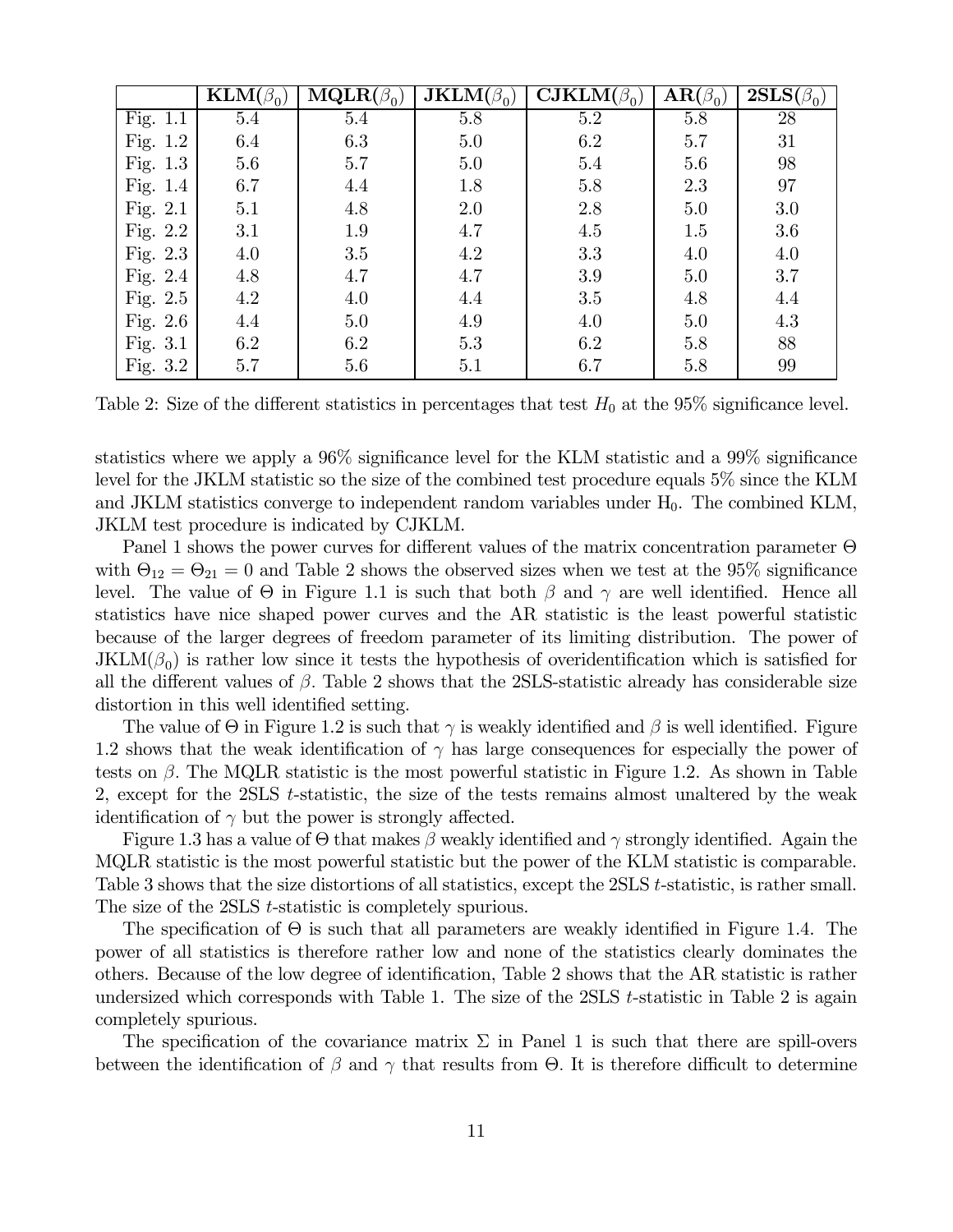the influence of the weak identification of  $\gamma$  on the size and power of tests on  $\beta$ . To analyze the

Panel 2: Power curves of  $AR(\beta_0)$  (dashed-dotted),  $KLM(\beta_0)$  (dashed),  $MQLR(\beta_0)$  (solid), JKLM( $\beta_0$ ) (points), CJKLM(solid with plusses) and  $2SLS(\beta_0)$  (dotted) for testing  $H_0: \beta = 0$ .

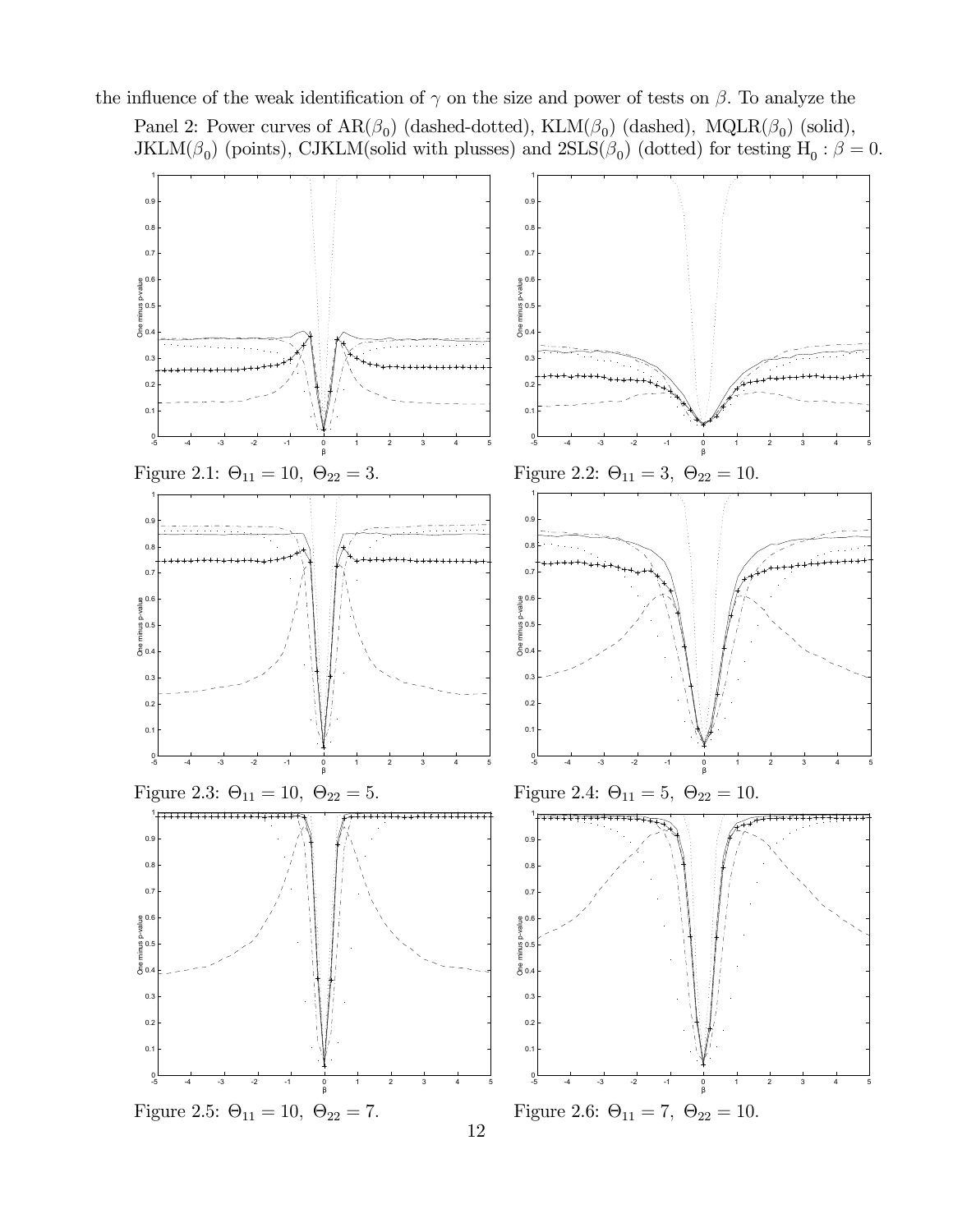influence of the weak identification of  $\gamma$  on the power of tests on  $\beta$  in an isolated manner, we equate the covariance matrix  $\Sigma$  to the identity matrix. Table 2 and Panel 2 show the resulting size and power for tests on  $\beta$ .

Table 2 shows that  $KLM(\beta_0)$ , JKLM( $\beta_0$ ), CJKLM( $\beta_0$ ), MQLR( $\beta_0$ ) and AR( $\beta_0$ ) are undersized when  $\gamma$  is weakly identified which is in accordance with Table 1 and Theorem 5. The values of  $\Theta$  in Figure 1.2 and 2.2 are identical but  $KLM(\beta_0)$ , JKLM $(\beta_0)$ , CJKLM $(\beta_0)$ , MQLR $(\beta_0)$  and  $AR(\beta_0)$  are only undersized in Figure 2.2 and not in Figure 1.2. This results because of the different values of  $\Sigma$  that are used for Figures 1.2 and 2.2 such that  $\Pi_W$  is small in Figure 2.2 but sizeable in Figure 1.2.

The power curves in Panel 2 show that  $2SLS(\beta_0)$  is the most power ful statistic for testing  $H_0$ . Because of the absence of correlation between the different endogenous variables,  $2SLS(\beta_0)$  is size correct. The previous Figures, however, show that  $2SLS(\beta_0)$  is often severely size-distorted in cases when any correlation is present which makes its results difficult to trust. Among the statistics that remain size-correct when identification is weak,  $MQLR(\beta_0)$  is the most powerful statistic for testing H<sub>0</sub>. The power of MQLR( $\beta_0$ ) exceeds that of AR( $\beta_0$ ) for values of  $\beta$  that are relatively close to zero but is remarkably similar to that of  $AR(\beta_0)$  for more distant values of  $\beta$ . This argument holds in a reversed manner with respect to  $KLM(\beta_0)$ . The behavior of the power curve of MQLR( $\beta_0$ ) thus resembles that of KLM( $\beta_0$ ) close to zero and that of AR( $\beta_0$ ) for more distant values of  $\beta$ .

The level of identification of  $\beta$  and  $\gamma$  is reversed in the two columns of Panel 2. In the lefthandside column, the identification of  $\gamma$  is worse than of  $\beta$  and vice versa in the right-handside column. Table 2 therefore shows that the statistics are somewhat undersized in the left-handside column while they are size correct in the right-handside column. Besides the size issue, the power curves in the left and right-handside columns of Panel 2 are remarkably similar for distant values of  $\beta$ . They only differ closely around the hypothesis of interest. This indicates a systematic behavior of the statistics for distant values of  $\beta$  which is stated in Theorem 6.

**Theorem 6.** When  $m_X = 1$ , Assumption 1 holds and for tests of  $H_0: \beta = \beta_0$  with a value of  $\beta_0$  that differs substantially from the true value:

- 1. The AR-statistic  $AR(\beta_0)$  is equal to the smallest eigenvalue of  $\hat{\Omega}_{XW}^{-\frac{1}{2}'}(X \div W)'P_Z(X \div W)$  $W) \hat{\Omega}_{XW}^{-\frac{1}{2}}$  which is a statistic that tests for a reduced rank value of  $(\Pi_X : \Pi_W)$ ,  $\hat{\Omega}_{XW} =$  $\frac{1}{T-k}(X:W)'P_Z(X:W).$
- 2. The eigenvalues of  $\Sigma_{\text{MQLR}}(\beta_0)$  that are used to obtain  $rk(\beta_0)$  correspond for large numbers of observations with the eigenvalues of

$$
\left[\psi_{\varepsilon,(X\; : \; W)}\; : \; \left(\Theta_{(X\; : \; W)} + \Psi_{(X\; : \; W)}\right)V_1\right]'\left[\psi_{\varepsilon,(X\; : \; W)}\; : \; \left(\Theta_{(X\; : \; W)} + \Psi_{(X\; : \; W)}\right)V_1\right],\tag{15}
$$

where 
$$
(Z'Z)^{-\frac{1}{2}}Z'\left[\varepsilon-(X:W)\Omega_{XW}^{-1}\left(\frac{\sigma_{X\varepsilon}}{\sigma_{W\varepsilon}}\right)\right]\sigma_{\varepsilon\varepsilon,(X:W)}^{-\frac{1}{2}}\to \psi_{\varepsilon,(X:W)} \to \psi_{\varepsilon,(X:W)} = Q^{-\frac{1}{2}}[\psi_{Z\varepsilon}-\psi_{(ZX:ZW)}
$$
  
\n $\Omega_{XW}^{-1}\left(\frac{\sigma_{X\varepsilon}}{\sigma_{W\varepsilon}}\right)]\sigma_{\varepsilon\varepsilon,(X:W)}^{-\frac{1}{2}}.$  (I1<sub>X</sub>: II<sub>W</sub>) $\Omega_{XW}^{-\frac{1}{2}} \to \Theta_{(X:W)}$  and  $(Z'Z)^{-\frac{1}{2}}Z'(V_X:V_W)\Omega_{XW}^{-\frac{1}{2}} \to$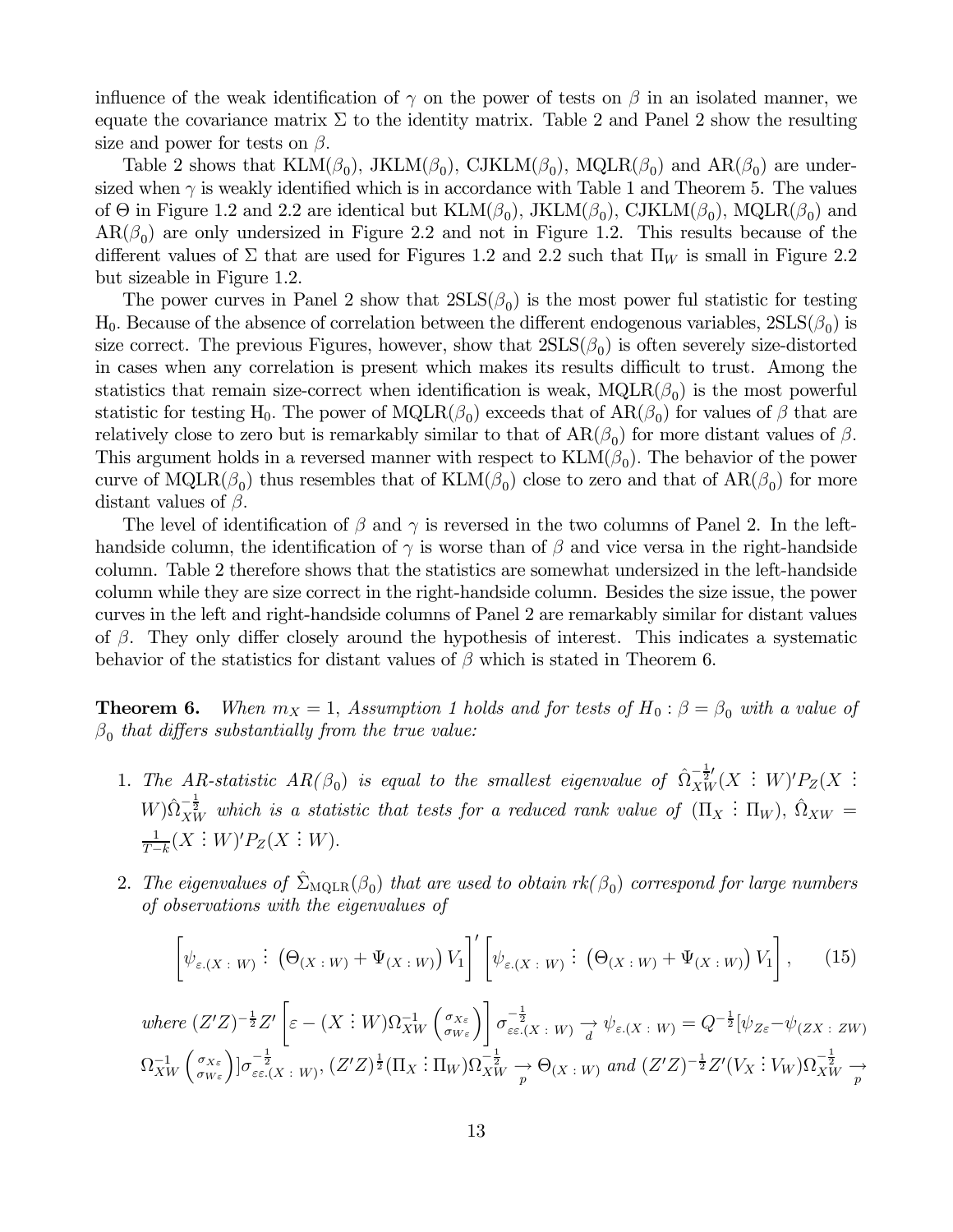$\Psi_{(X \; : \; W)} \; = \; Q^{-\frac{1}{2}} \psi_{(ZX \; : \; ZW)} \Omega^{-\frac{1}{2}}_{XW}, \; \textit{and} \; \; V_1 \; \; \textit{is} \; \; a \; \; m \times m_w \; \; \textit{matrix that contains the eigen-}$ vectors of the largest  $m_w$  eigenvalues of  $\Omega_{XW}^{-\frac{1}{2}}(X \,:\, W)'P_Z(X \,:\, W)\Omega_{XW}^{-\frac{1}{2}}, \sigma_{\varepsilon\varepsilon(X \,:\, W)}$  $\sigma_{\varepsilon\varepsilon} - \left(\frac{\sigma_{X\varepsilon}}{\sigma_{W\varepsilon}}\right)' \Omega_{XW}^{-1}\left(\frac{\sigma_{X\varepsilon}}{\sigma_{W\varepsilon}}\right).$ 

3. For large numbers of observations, the  $\chi^2(k - m_w)$  distribution provides a upperbound on the distribution of  $rk(\beta_0)$ .

#### **Proof.** see the Appendix. ■

Theorem 6 shows that the power of the AR statistic equals the rejection frequency of a rank test when the value of  $\beta$  gets large. The rank test to which the AR statistic converges is identical for all structural parameters. Hence, the power of the AR statistic for discriminating distant values of any structural parameter is identical. This explains the equality of the rejection frequencies of the AR statistic for distant values of  $\beta$  in the left and right-handside figures of Panel 3.

The MQLR statistic consists of  $AR(\beta_0)$ , KLM( $\beta_0$ ) and rk( $\beta_0$ ). Theorem 6 shows that rk( $\beta_0$ ) is bounded by a  $\chi^2(k - m_w)$  distributed random variable for values of  $\beta_0$  that are distant from the true value. This implies a relatively small value of  $rk(\beta_0)$  so  $MQLR(\beta_0)$  behaves similar to  $AR(\beta_0)$  for distant values of  $\beta_0$ . Since both the value where  $rk(\beta_0)$  and  $AR(\beta_0)$  converge to are the same for all structural parameters, the power of  $MQLR(\beta_0)$  is the same for all structural parameters at distant values and similar to that of  $AR(\beta_0)$ . This corresponds with the Figures in Panel 2.

Panel 3: Power curves of  $AR(\beta_0)$  (dashed-dotted), KLM( $\beta_0$ ) (dashed), MQLR( $\beta_0$ ) (solid), JKLM( $\beta_0$ ) (points), CJKLM(solid with plusses) and  $2SLS(\beta_0)$  (dotted) for testing H<sub>0</sub> :  $\beta = 0$ .



identified  $\gamma : \Theta_{11} = 10, \Theta_{22} = 5, \Theta_{12} = 5, \text{ identical } \gamma : \Theta_{11} = 5, \Theta_{22} = 10, \Theta_{12} = 5,$  $\Theta_{21} = 5$ , Eigenvalues  $\Theta' \Theta$ : 3.65, 171.



Figure 2.1: Strongly identified  $\beta$  and weakly Figure 2.2: Weakly identified  $\beta$  and strongly  $\Theta$ : 3.65, 171.  $\Theta_{21} = 5$ , Eigenvalues  $\Theta' \Theta$ : 3.65, 171.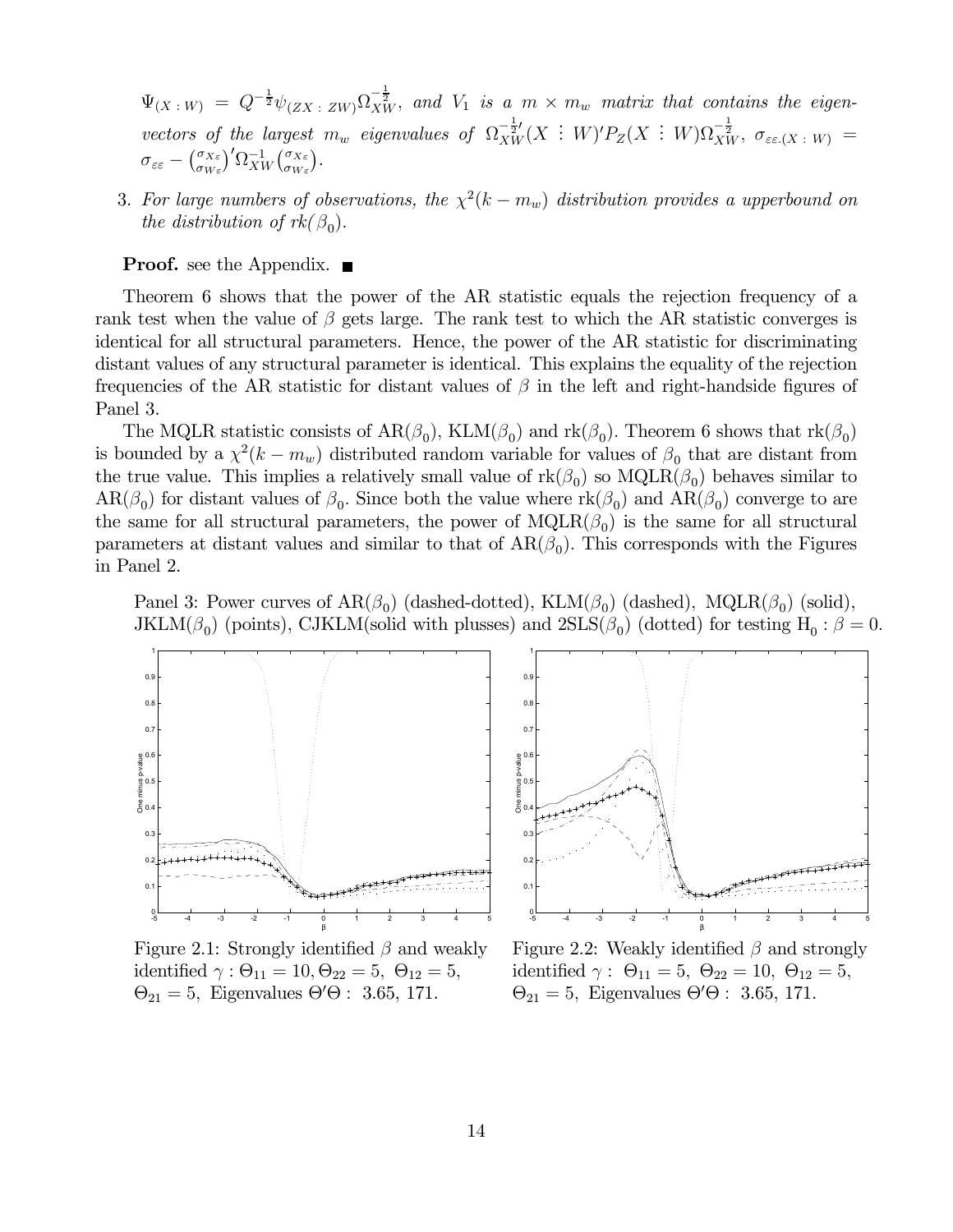Panel 4: One minus *p*-value plots of AR (dash-dotted), KLM (dashed), MQLR (solid) JKLM (points) and 2SLS (dotted) for testing  $\beta$  and  $\gamma$ ,  $k = 20$ ,  $\Theta_{21} = \Theta_{12} = 0$ .

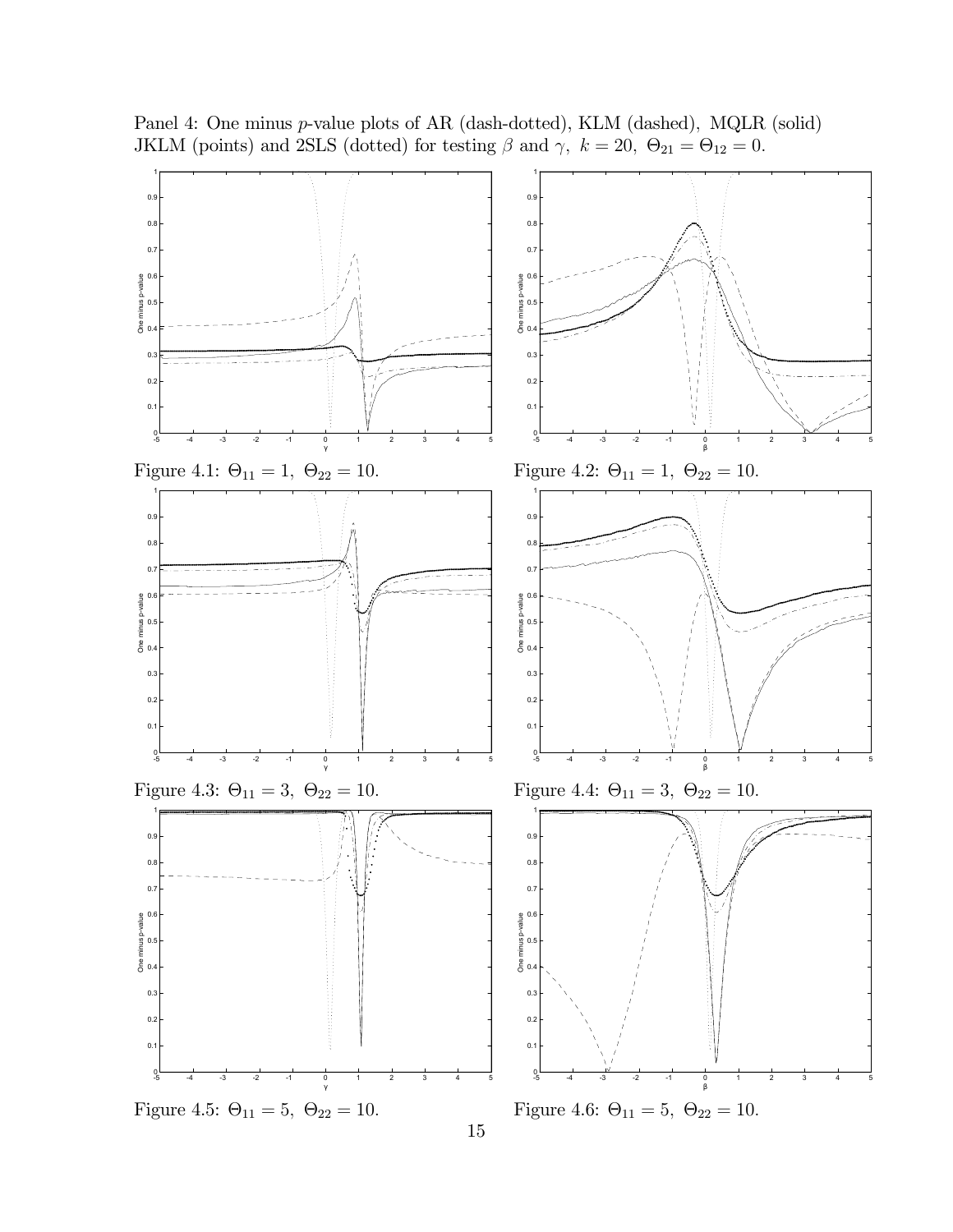The identification of  $\beta$  and  $\gamma$  is governed by the matrix concentration parameter  $\Theta$ . Besides having values that especially identify  $\beta$  and/or  $\gamma$ , the matrix concentration parameter can also be such that linear combinations of  $\beta$  and  $\gamma$  are strong or weakly identified. To analyze the influence of the strong/weak identification of combinations of  $\beta$  and  $\gamma$  on tests for  $\beta$ , we specified the value of  $\Theta$  such that it is close to a reduced rank one. We used the previous non-diagonal specification of  $\Sigma$  to further disperse the identification of combinations of  $\beta$  and  $\gamma$ .

Table 2 and Panel 3 shows the size and power of tests for  $\beta$  when the value of  $\Theta$  is close to a reduced rank one which is revealed by the eigenvalues of  $\Theta' \Theta$ . Except for the 2SLS t-statistic, the size of the statistics is close to 5%. The weak identification of a linear combination of  $\gamma$  and  $\beta$  is such that the power of all statistics is rather low. Figures 3.1 and 3.2 show that the  $MQLR(\beta_0)$ is the most powerful statistic.

## 5 Confidence Sets

Theorem 6 shows that tests on different parameters become identical when the parameters of interest become large. Its influence on the power curves in Panels 1-3 is clearly visible and it has similar consequences for the confidence sets of the structural parameters. We therefore use the previously discussed data generating process to compute some (one minus the) p-value plots which allow us to obtain the confidence set of a specific parameter. The p-value plots are constructed by inverting the value of the statistic that tests H<sub>0</sub> :  $\beta = \beta_0$  for a range of values of  $\beta_0$  using the (conditional) limiting distribution that results from Theorem 2.

Panel 4 contains the one minus p-value plots for a data generating process that is identical to that of Panel 2. The Figures in Panel 4 are such that the Figures on the left-handside contain the p-value plot of tests on  $\gamma$  while the Figures on the right-handside contain p-value plots of tests on  $\beta$ . The data set used to compute the p-value plot of  $\beta$  and  $\gamma$  is the same and only differs over the rows of Panel 2.

Panel 4 shows that the behavior of the tests on  $\beta$  and  $\gamma$  differs around the true value of  $\beta$  (0) and  $\gamma$  (1) but becomes identical for distant values. This is exactly in line with Theorem 6. It shows that even when  $\beta$  is well identified, confidence sets of  $\beta$  are unbounded when  $\gamma$  is weakly identified.

The odd behavior of the p-value plot of  $KLM(\beta_0)$  results since it is equal to zero when the FOC holds. Figures 4.2, 4.4 and 4.6 therefore show that  $KLM(\beta_0)$  is equal to zero when  $AR(\beta_0)$ is maximal. We note that the p-value plots of  $\text{KLM}(\beta_0)$ ,  $\text{MQLR}(\beta_0)$  and  $\text{2SLS}(\beta_0)$  are equal to zero at resp. the MLE and the 2SLS estimator but this is not visible in all of the Figures in Panel 4 because of the grid with values of  $\beta_0$ .

The data generating process that is used to construct Panel 5 is identical to that of Panel 1. Because of the presence of correlation, a linear combination of  $\beta$  and  $\gamma$  is weakly identified in the Figures in the top two rows of Panel 5 such that the p-value plots do not converge to one. The resulting 95% confidence sets of  $\beta$  are therefore unbounded for these Figures. For distant values of  $\beta$  and  $\gamma$ , Panel 5 shows again that the statistics that conduct tests on  $\beta$  or  $\gamma$  become identical.

Panels 4 and 5 show that the distinguishing features of the subsets statistics shown for the power curves, i.e. that they do not converge to one when the parameters of interest gets large and statistics that test hypotheses on different parameter become identical for distant values of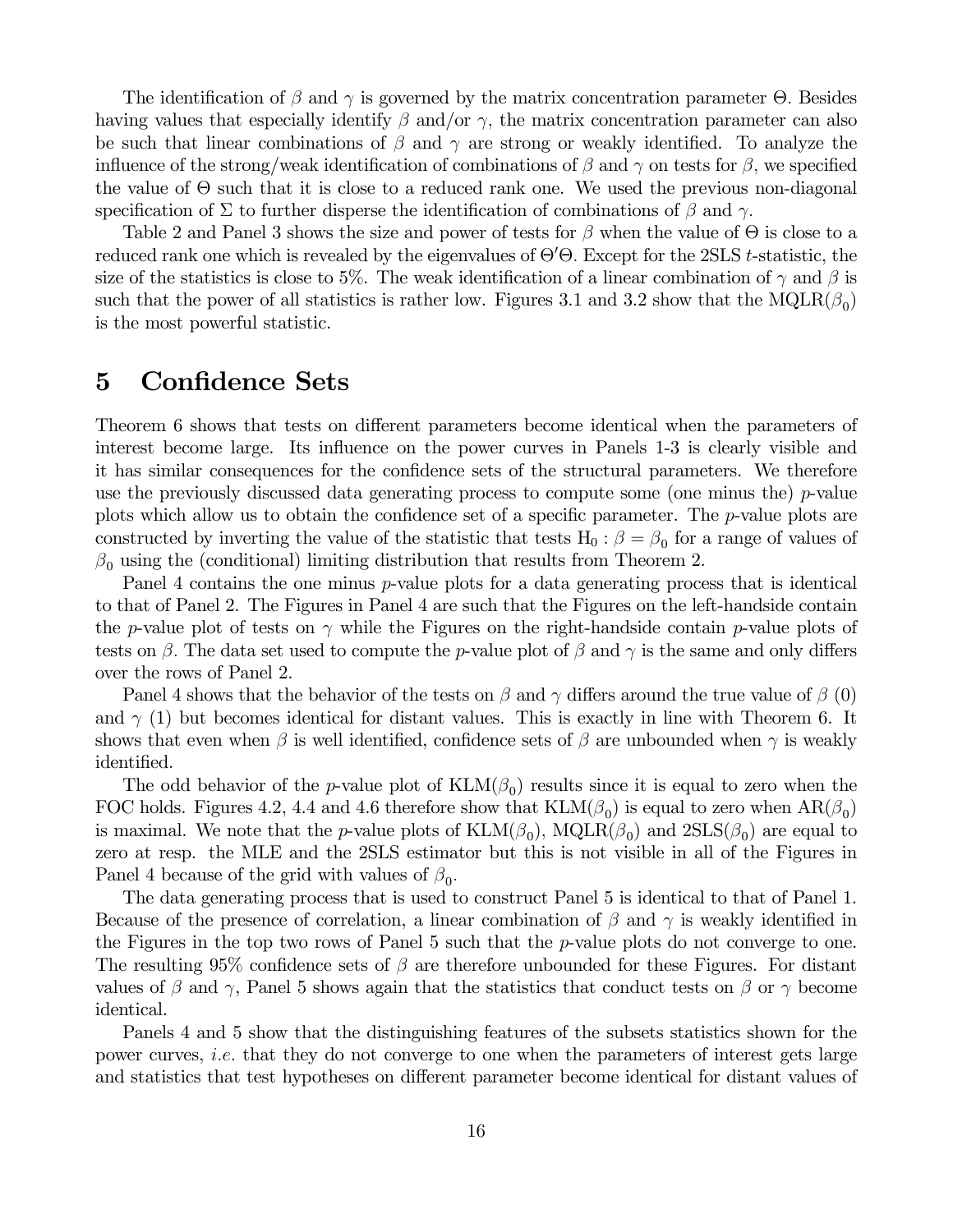the parameter of interest, appropriately extend to confidence sets.

Panel 5: One minus p-value plots of AR (dash-dotted), KLM (dashed), MQLR (solid) JKLM (points) and 2SLS (dotted) for testing  $\beta$  and  $\gamma$ ,  $k = 20$ ,  $\Theta_{21} = \Theta_{12} = 0$ .

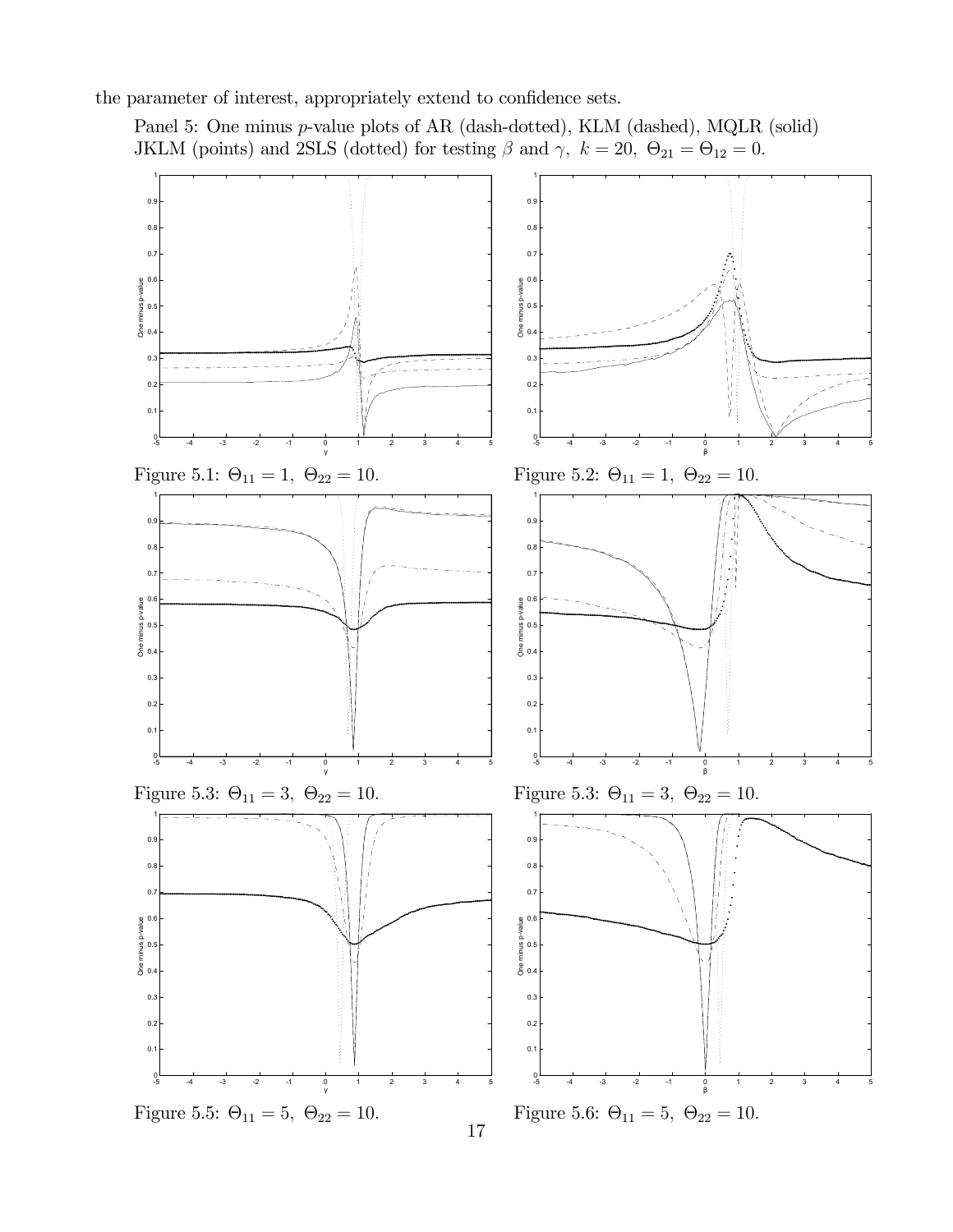# 6 Tests on the parameters of exogenous variables

The subset statistics extend to tests on the parameters of the exogenous variables that are included in the structural equation. The expressions of  $KLM(\beta_0)$ , J $KLM(\beta_0)$ , AR $(\beta_0)$  and  $MCLR(\beta_0)$  remain almost unaltered when X is exogenous and is spanned by the matrix of instruments. The linear IV regression model then reads

$$
y = X\beta + W\gamma + \varepsilon
$$
  
\n
$$
W = X\Pi_{WX} + Z\Pi_{WZ} + V_W,
$$
\n(16)

where  $(X : Z)$  is the  $T \times (k + m_x)$  dimensional matrix of instruments and  $\Pi_{XW}$  and  $\Pi_{ZW}$  are  $m_x \times m_w$  and  $k \times m_w$  matrices of parameters. All other parameters are identical to those defined for (1). We are interested in testing  $H_0$ :  $\beta = \beta_0$  and we adapt the expressions of the statistics from Definition 1 to accomodate tests of this hypothesis.

**Definition 2:** 1. The AR statistic (times k) to test  $H_0: \beta = \beta_0$  reads

$$
AR(\beta_0) = \frac{1}{\hat{\sigma}_{\varepsilon\varepsilon}(\beta_0)}(y - X\beta_0 - W\tilde{\gamma})' P_{M_{\tilde{Z}\tilde{\Pi}_W(\beta_0)}\tilde{Z}}(y - X\beta_0 - W\tilde{\gamma}).\tag{17}
$$

with  $\tilde{Z} = (X \vdots Z), \tilde{\Pi}_W(\beta_0) = (\tilde{Z}'\tilde{Z})^{-1}\tilde{Z}' \left[W - (y - X\beta_0 - W\tilde{\gamma})\frac{\hat{\sigma}_{\varepsilon W}(\beta_0)}{\hat{\sigma}_{\varepsilon\varepsilon}(\beta_0)}\right]$  $\Big]$  and  $\hat{\sigma}_{\varepsilon\varepsilon}(\beta_0) = \frac{1}{T-k}(y X\beta_0 - W\tilde{\gamma}$ <sup>'</sup> $M_{\tilde{Z}}(y - X\beta_0 - W\tilde{\gamma})$ ,  $\hat{\sigma}_{\varepsilon W}(\tilde{\beta_0}) = \frac{1}{T-k}(y - X\beta_0 - W\tilde{\gamma})'M_{\tilde{Z}}W$  and  $\tilde{\gamma}$  the MLE of  $\gamma$ given that  $\beta = \beta_0$ .

2. The KLM statistic to test  $H_0$  reads,

$$
KLM(\beta_0) = \frac{1}{\hat{\sigma}_{\varepsilon\varepsilon}(\beta_0)}(y - X\beta_0 - W\tilde{\gamma})' P_{M_{\tilde{Z}\tilde{\Pi}_W(\beta_0)}X}(y - X\beta_0 - W\tilde{\gamma}),\tag{18}
$$

since  $\tilde{\Pi}_X(\beta_0) = (\tilde{Z}'\tilde{Z})^{-1}\tilde{Z}'\left[X - (y - X\beta_0 - W\tilde{\gamma})\frac{\hat{\sigma}_{\varepsilon X}(\beta_0)}{\hat{\sigma}_{\varepsilon\varepsilon}(\beta_0)}\right]$  $\Big] = (\tilde{Z}'\tilde{Z})^{-1}\tilde{Z}'X = \begin{pmatrix} I_{m_x} \\ 0 \end{pmatrix}$  as  $\hat{\sigma}_{\varepsilon X}(\beta_0) =$  $\frac{1}{T-k}(y - X\beta_0 - W\tilde{\gamma})'M_{\tilde{Z}}X = 0.$ 

3. A J-statistic that tests misspecification under  $H_0$  reads,

$$
JKLM(\beta_0) = AR(\beta_0) - KLM(\beta_0). \tag{19}
$$

4. A quasi likelihood ratio statistic based on Moreira's (2003) likelihood ratio statistic to test  $H_0$  reads,

$$
MQLR(\beta_0) = \frac{1}{2} \left[ AR(\beta_0) - rk(\beta_0) + \sqrt{(AR(\beta_0) + rk(\beta_0))^2 - 4(R(\beta_0) - KLM(\beta_0))rk(\beta_0)} \right],
$$
\n(20)

where  $rk(\beta_0)$  is the smallest eigenvalue of

$$
\hat{\Sigma}_{\text{MQLR}} = \hat{\Sigma}_{WW\epsilon}^{-\frac{1}{2}'} \left[ W - (y - X\beta_0 - Z\tilde{\gamma}) \frac{\partial \varepsilon_W(\beta_0)}{\partial \varepsilon_{\varepsilon}(\beta_0)} \right]' P_{M_XZ} \left[ W - (y - X\beta_0 - Z\tilde{\gamma}) \frac{\partial \varepsilon_W(\beta_0)}{\partial \varepsilon_{\varepsilon}(\beta_0)} \right] \hat{\Sigma}_{WW\epsilon}^{-\frac{1}{2}}.
$$
\n
$$
\text{with } \hat{\sigma}_{\varepsilon W}(\beta_0) = \frac{1}{T - k} (y - X\beta_0 - W\tilde{\gamma})' M_{\tilde{Z}} W, \hat{\Sigma}_{WW} = \frac{1}{T - k} W' M_{\tilde{Z}} W, \hat{\Sigma}_{WW\epsilon} = \hat{\Sigma}_{WW} - \frac{\hat{\sigma}_{\varepsilon W}(\beta_0)' \hat{\sigma}_{\varepsilon W}(\beta_0)}{\hat{\sigma}_{\varepsilon\epsilon}(\beta_0)}.
$$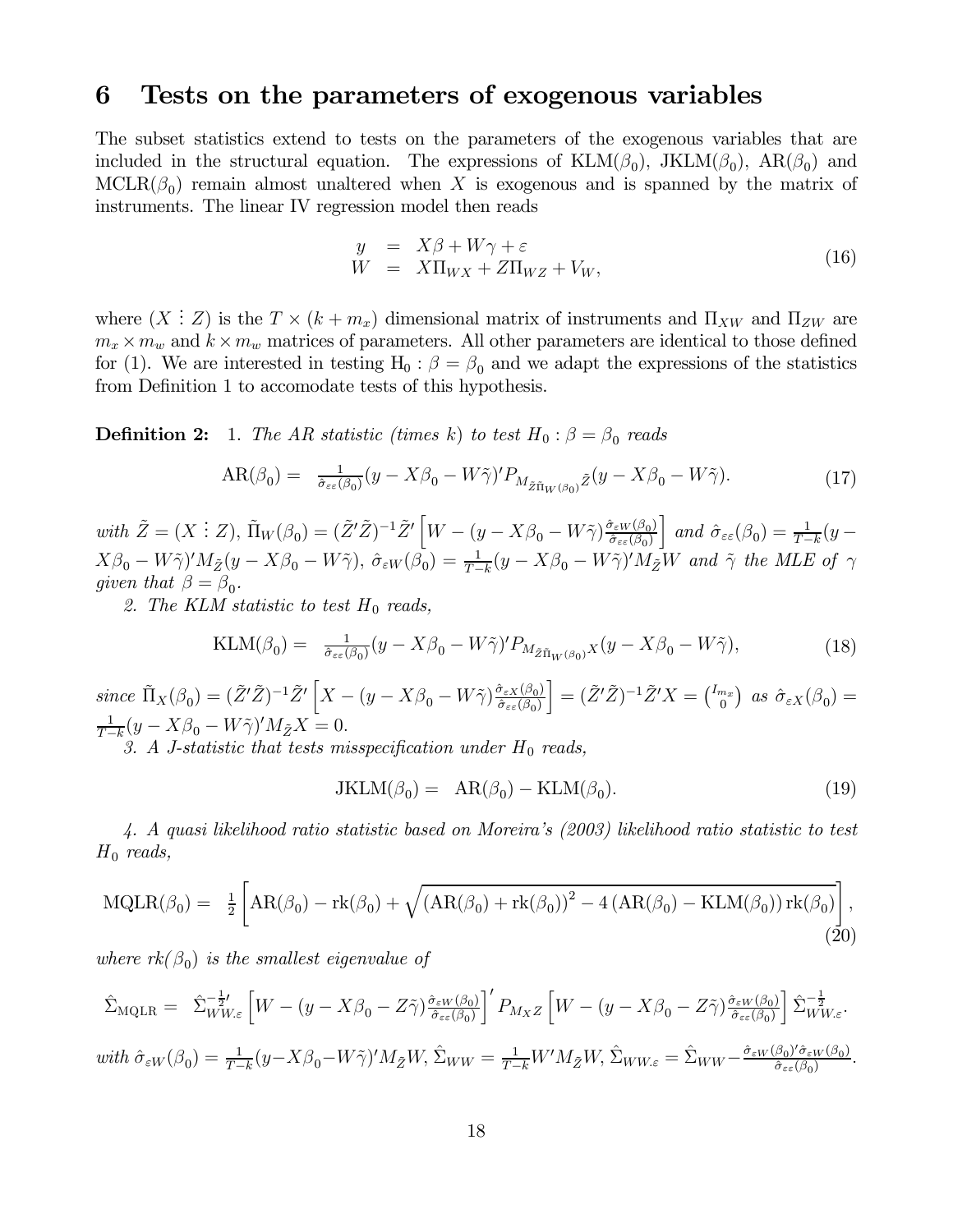Except for MQLR( $\beta_0$ ), all statistics in Definition 2 are direct extensions of those in Definition 1 when we note that  $\tilde{\Pi}_X(\beta_0) = \begin{pmatrix} I_{mx} \\ 0 \end{pmatrix}$ , when X belongs to the set of instruments. The alteration of the expression of  $\hat{\Sigma}_{\text{MQLR}}$  for  $\text{MLR}(\beta_0)$  partly results from  $M_{\tilde{Z}}X = 0$  and since only the instruments Z identify  $\gamma$ .

Under a full rank value of  $\Pi_{WZ}$ , the (conditional) limiting distributions of the exogenous variable statistics in Definition 2 are identical to those in Theorem 2 when "k" is equal to " $k + m_x$ ". Alongside Theorem 2, Theorems 3-5 apply to the statistics from Theorem 2 as well.

**Theorem 7.** The (conditional) limiting distributions of  $AR(\beta_0)$ ,  $KLM(\beta_0)$ ,  $JKLM(\beta_0)$  and  $MQLR(\beta_0)$  in Definition 2 are bounded from above by the limiting distribution under a full rank value of  $\Pi_{WZ}$  and from below by the limiting distribution under a zero value of  $\Pi_{WZ}$ .

**Proof.** results from Theorem 5.  $\blacksquare$ 

Panel 6: Power curves of  $AR(\beta_0)$  (dashed-dotted), KLM( $\beta_0$ ) (dashed), MQLR( $\beta_0$ ) (solid), JKLM( $\beta_0$ ) (points), CJKLM(solid with plusses) and  $2SLS(\beta_0)$  (dotted) for testing H<sub>0</sub> :  $\beta = 0$ .



Figure 6.3:  $\Theta_{WZ,11} = 7$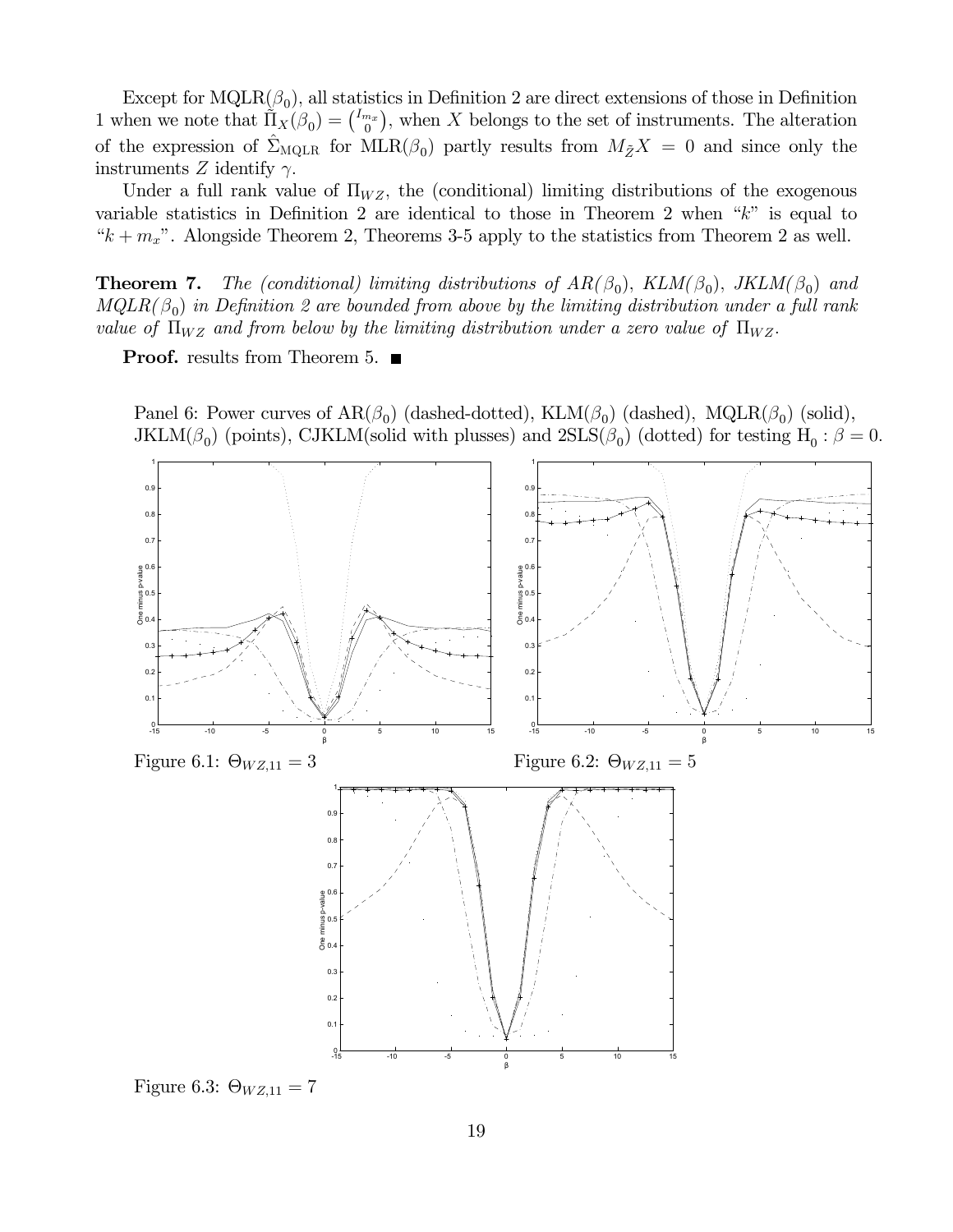#### 6.1 Size and power properties

To illustrate the behavior of the exogenous variable statistics from Definition 2, we analyze their size and power properties. We therefore conduct a simulation experiment using (16) with  $T = 500$ ,  $m_w = m_x = 1$  and  $k = 19$  so the total number of instruments equals  $k + m_x = 20$ . All instruments are independently generated from  $N(0, I_T)$  distributions and  $\text{vec}(\varepsilon : V_W)$  is generated from a  $N(0, \Sigma \otimes I_T)$  distribution. The number of simulations equals 2500.

The data generating process for the power curves in Panel 6 has  $\Pi_{WX} = 0$ ,  $\gamma = 1$  and  $\Sigma = I_{m_w+1}$ . The specification of  $\Theta_{WZ} = (Z'M_XZ)^{\frac{1}{2}}\Pi_{WZ}\Sigma_W^{-\frac{1}{2}}$  in Panel 6 is such that its first element  $\Theta_{WZ,11}$  is unequal to zero and all remaining elements of  $\Theta_{WZ}$  are equal to zero. Table 3 shows the observed size of the different statistics when we test at the 95% significance level.

The parameters of the data generating process used for Panel 6 are specified such that  $\beta$  is not partly identified by the parameters in the equation of W since  $\Pi_{XW} = 0$  and  $\sigma_{\varepsilon W} = 0$ . Panel 6 is thus comparable to Panel 2 whose data generating process is specified in a similar manner. The resulting power curves and observed sizes therefore closely resemble those in Panel 2 and Table 2. Table 3 shows that the statistics are conservative when the identification is rather low, which is in accordance with Theorem 7.

Panel 6 shows that the rejection frequencies converge to a constant unequal to one for distant values of  $\beta$  when the identification of  $\gamma$  is rather weak. This indicates that Theorem 6 extends to tests on subsets of the parameters.

**Theorem 8.** When  $m_X = 1$ , Assumption 1 holds, X is exogenous and for tests of  $H_0: \beta = \beta_0$ with a value of  $\beta_0$  that differs substantially from the true value:

- 1. The AR-statistic  $AR(\beta_0)$  is equal to the smallest eigenvalue of  $\hat{\Sigma}_{WW}^{-\frac{1}{2}}W'P_{M_XZ}W\hat{\Sigma}_{WW}^{-\frac{1}{2}}$  which is a statistic that tests for a reduced rank value of  $\Pi_{WZ}$ ,  $\hat{\Sigma}_{WW} = \frac{1}{T-k} W' P_{\tilde{Z}} W$ .
- 2. The eigenvalues of  $\hat{\Sigma}_{\text{MOLR}}(\beta_0)$  that are used to obtain  $rk(\beta_0)$  correspond for large numbers of observations with the eigenvalues of

$$
\left[\psi_{\varepsilon,W}:\left(\Theta_{WZ}+\Psi_W\right)V_1\right]'\left[\psi_{\varepsilon,W}:\left(\Theta_{WZ}+\Psi_W\right)V_1\right],\tag{21}
$$

where  $(Z'M_XZ)^{-\frac{1}{2}}Z'M_X\left[\varepsilon-W\Sigma_{WW}^{-1}\sigma_{W\varepsilon}\right]\sigma_{\varepsilon\varepsilon,W}^{-\frac{1}{2}} \xrightarrow{d} \psi_{\varepsilon,W}, (Z'M_XZ)^{\frac{1}{2}}\Pi_{WZ}\Sigma_{WW}^{-\frac{1}{2}} \xrightarrow{p} \Theta_{ZW}$ and  $(Z'M_XZ)^{-\frac{1}{2}}Z'M_XV_W\Sigma_{WW}^{-\frac{1}{2}} \longrightarrow \Psi_W$ , and  $V_1$  is a  $m \times m_w$  matrix that contains the eigenvectors of the largest  $m_w$  eigenvalues of  $\Sigma_{WW}^{-\frac{1}{2}'} W' P_{M_X Z} W \Sigma_{WW}^{-\frac{1}{2}}$ ,  $\sigma_{\varepsilon \varepsilon, W} = \sigma_{\varepsilon \varepsilon} - \sigma_{\varepsilon W} \Sigma_{WW}^{-1} \sigma_{W \varepsilon}$ .

3. For large numbers of observations, the  $\chi^2(k - m_w)$  distribution provides a upperbound on the distribution of  $rk(\beta_0)$ .

**Proof.** follows from the proof of Theorem 6.  $\blacksquare$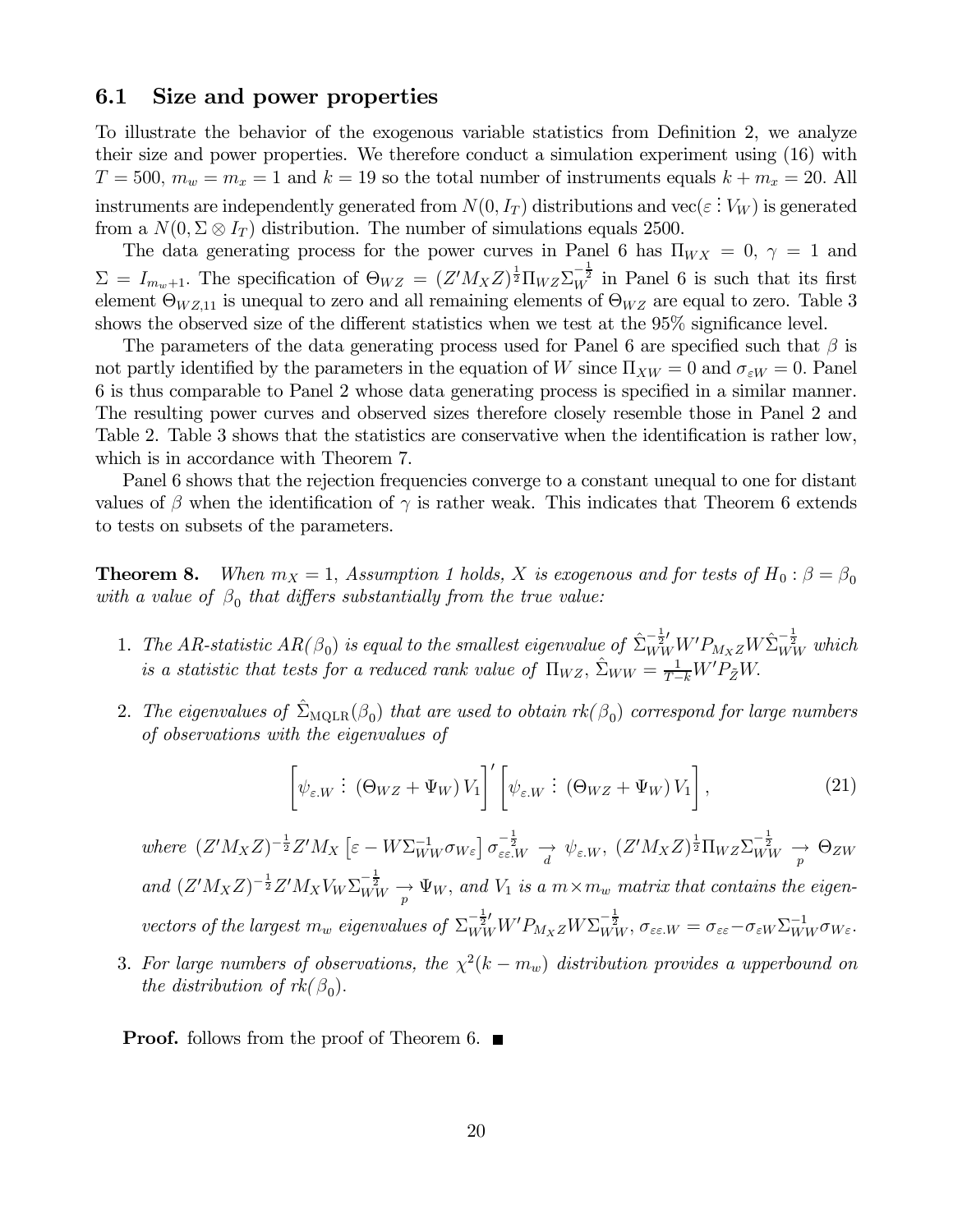|            | $\textbf{KLM}(\beta_0)$ | $\overline{\mathbf{MQLR}}(\beta_0)$ | $\overline{\mathbf{J}}\mathbf{KLM}(\beta_0)$ | $\overline{\mathbf{CJKLM}}(\beta_0)$ | $\mathbf{AR}(\beta_0)$ | $\overline{\textbf{2SLS}}(\beta_0)$ |
|------------|-------------------------|-------------------------------------|----------------------------------------------|--------------------------------------|------------------------|-------------------------------------|
| Fig. $6.1$ | 3.7                     | 2.4                                 | 1.5                                          | $3.1\,$                              | 1.8                    | 4.6                                 |
| Fig. $6.2$ | 4.3                     | 4.0                                 | 4.0                                          | 4.1                                  | 4.1                    | 4.7                                 |
| Fig. $6.3$ | 4.2                     | 4.3                                 | 5.6                                          | 4.4                                  | 5.9                    | 4.7                                 |
| Fig. $7.1$ | 5.1                     | 4.5                                 | 4.6                                          | 4.1                                  | 4.4                    | 13.0                                |
| Fig. $7.2$ | 4.6                     | 5.1                                 | 5.9                                          | 4.2                                  | 6.3                    | 7.8                                 |
| Fig. 7.3   | 4.3                     | 4.4                                 | 6.0                                          | 4.5                                  | 6.3                    | 5.9                                 |

Table 3: Size of the different statistics in percentages that test  $H_0$  at the 95% significance level.

Panel 7: Power curves of  $AR(\beta_0)$  (dashed-dotted),  $KLM(\beta_0)$  (dashed),  $MQLR(\beta_0)$  (solid), JKLM( $\beta_0$ ) (points), CJKLM(solid with plusses) and  $2SLS(\beta_0)$  (dotted) for testing H<sub>0</sub> :  $\beta = 0$ .



Theorem 8 explains the convergence of the rejection frequences in Panel 6 and implies that the behavior of  $MQLR(\beta_0)$  is similar to that of  $AR(\beta_0)$  for distant values of  $\beta$ . Identical to the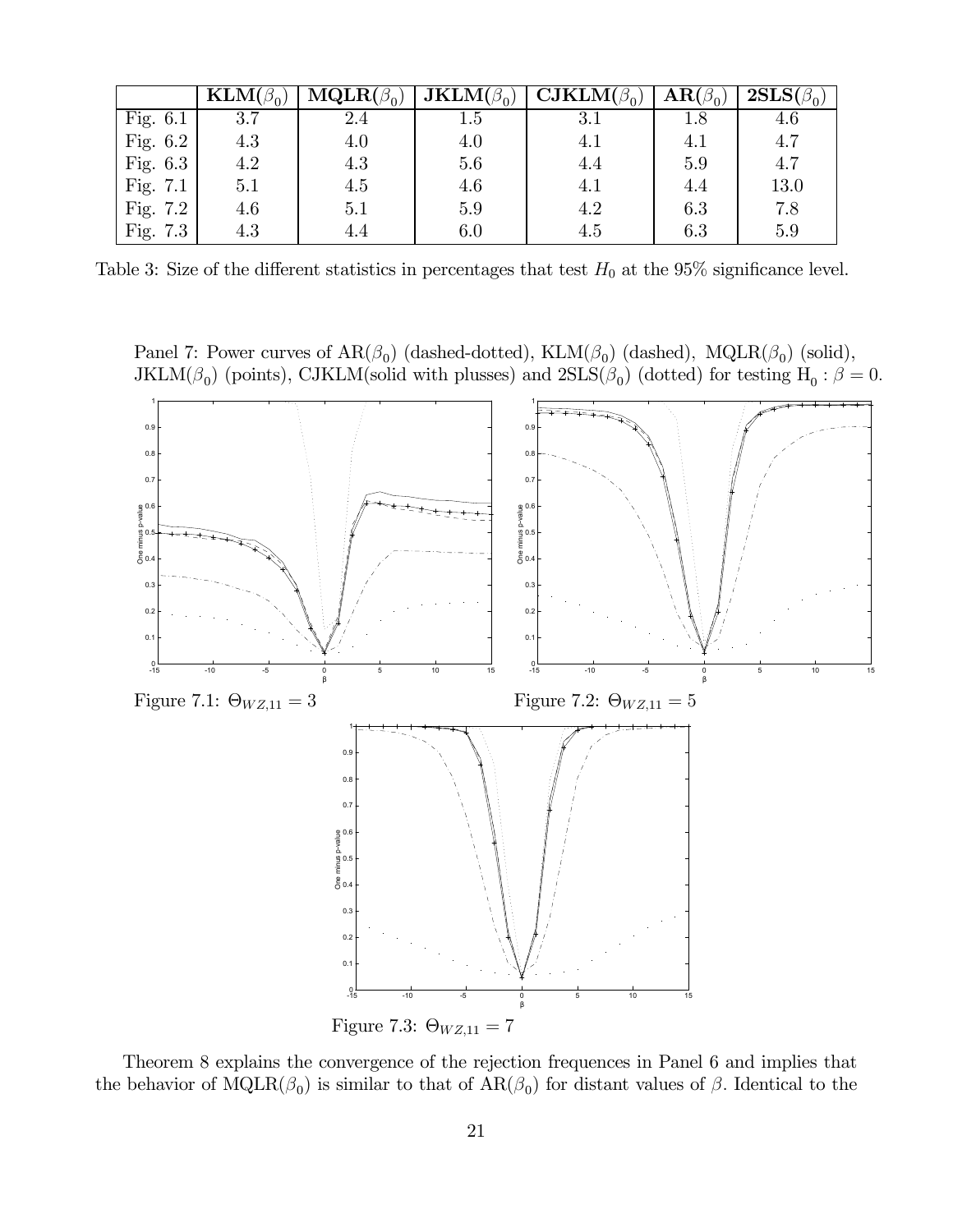previous Panels,  $SLS(\beta_0)$  is the most powerful statistic in Panel 6 while Table 3 shows that it also has little size distortion. This results because  $\sigma_{\varepsilon W} = 0$ . For non-zero values of  $\sigma_{\varepsilon W}$ , the size-distortion is often substantial.

The parameter settings for Panel 7 are such that  $\beta$  is partly identified by the parameters in the equation of W since  $\Pi_{XW} = 1$  and  $\sigma_{\epsilon W} = 0.8$ . All remaining parameters are identical to those in Panel 6. Because of the partly identification, Table 3 shows that the statistics are no longer conservative when  $\Theta_{WZ,11}$  is small. Because of the non-zero value of  $\sigma_{\varepsilon W}$ ,  $2SLS(\beta_0)$  is now severly size distorted when  $\Theta_{WZ,11}$  is small.

Although the small value of  $\Theta_{WZ,11}$  does not affect the size of the tests from Definition 2, it still strongly influences the power. Panel 7 shows that the power curves do not converge to one when  $\Theta_{WZ,11}$  is small which is in accordance with Theorem 8.

# 7 Conclusions

The limiting distributions of subset instrumental variable statistics under a high level identification assumption on the remaining structural parameters provide upperbounds on the limiting distribution of these statistics in general. Lower bounds result from the limiting distributions under complete identification failure of the remaining parameters. For distant values of the parameter of interest, the subset instrumental variable statistics correspond with identification statistics. Even if the parameter of interest is well-identified, the power of tests on it do therefore not necessarily converge to one when the hypothesized value of interest gets large.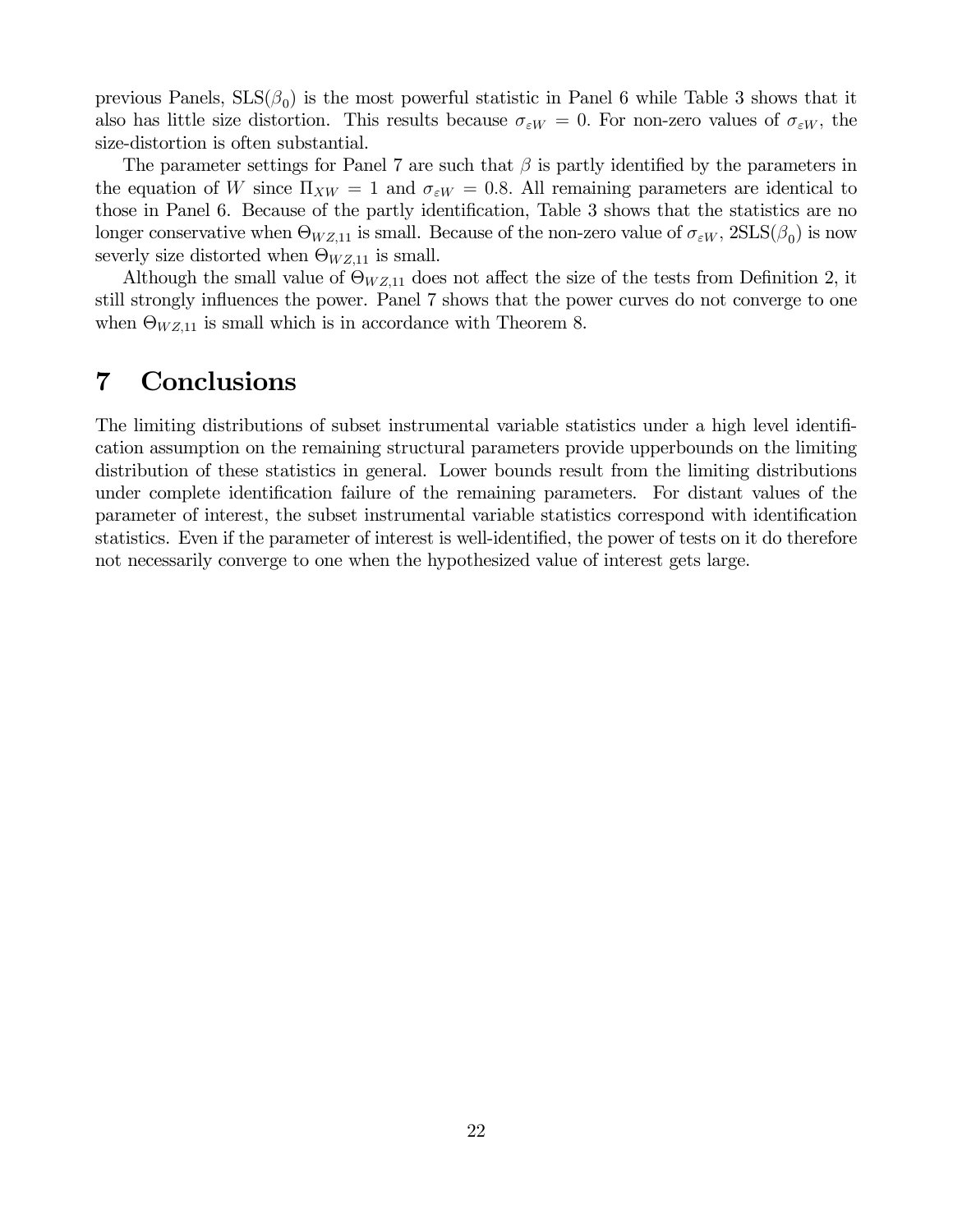# Appendix

**Proof of Theorem 1.** The likelihood ratio statistic to test  $H_0$  reads

$$
LR(\beta_0) = AR(\beta_0) - \min_{\beta} AR(\beta).
$$

The value of  $AR(\beta)$  is obtained by minimizing over  $\gamma$  so  $\min_{\beta}AR(\beta)$  can also be specified as

$$
\min_{\beta} AR(\beta) = \min_{\beta, \gamma} \frac{1}{\frac{1}{T-k}(y - X\beta - W\gamma)'M_Z(y - X\beta - W\gamma)} (y - X\beta - W\gamma)'P_Z(y - X\beta - W\gamma)
$$

which results from the characteristic polynomial

$$
\left|\lambda \hat{\Omega} - (y \,:\, X \,:\, W)' P_X(y \,:\, X \,:\, W)\right| = 0,
$$

where  $\hat{\Omega} = \frac{1}{T-k} (y \, : \, X \, : \, W)' M_X(y \, : \, X \, : \, W)$ . The solutions to the characteristic polynomial do not alter when we pre- and post-multiply by a triangular matrix with ones on the diagonal:

$$
\begin{vmatrix}\n1 & 0 & 0 \\
-\beta_0 & I_{m_x} & 0 \\
-\tilde{\gamma} & 0 & I_{m_w}\n\end{vmatrix}' \begin{bmatrix}\n\lambda \hat{\Omega} - (y \vdots X \vdots W)'P_X(y \vdots X \vdots W)\n\end{bmatrix} \begin{pmatrix}\n1 & 0 & 0 \\
-\beta_0 & I_{m_x} & 0 \\
-\tilde{\gamma} & 0 & I_{m_w}\n\end{pmatrix} = 0 \Leftrightarrow
$$
\n
$$
\lambda \hat{\Sigma}(\beta_0) - (y \vdots X \vdots W)'P_X(y \vdots X \vdots W)\n\begin{vmatrix}\n1 & 0 & 0 \\
-\beta_0 & I_{m_x} & 0 \\
-\tilde{\gamma} & 0 & I_{m_w}\n\end{vmatrix} = 0.
$$

where  $\hat{\Sigma}(\beta_0) =$  $\sqrt{ }$  $\overline{1}$ 100  $-\beta_0$   $I_{m_x}$  0  $-\tilde{\gamma}$  0  $I_{m_w}$  $\setminus$  $\perp$  $\overline{a}$  $\hat{\Omega}$  $\sqrt{ }$  $\mathbf{I}$ 100  $-\beta_0$   $I_{m_x}$  0  $-\tilde{\gamma}$  0  $I_{m_w}$  $\setminus$  $\Big\} =$  $\int \hat{\sigma}_{\varepsilon\in}(\beta_0) \qquad \hat{\sigma}_{\varepsilon(X+W)}(\beta_0)$  $\hat{\sigma}_{(X \ : \ W)\varepsilon}(\beta_0) \ \ \ \hat{\Sigma}_{(X \ : \ W)(X \ : \ W)}$  $\setminus$ . We decompose  $\hat{\Sigma}(\boldsymbol{\beta}_0)^{-1}$  as

$$
\hat{\Sigma}(\beta_0)^{-1} = \hat{\Sigma}(\beta_0)^{-\frac{1}{2}} \hat{\Sigma}(\beta_0)^{-\frac{1}{2}},
$$
\n
$$
\hat{\Sigma}(\beta_0)^{-\frac{1}{2}} = \begin{pmatrix}\n\hat{\sigma}_{\varepsilon\varepsilon}(\beta_0)^{-\frac{1}{2}} & -\hat{\sigma}_{\varepsilon\varepsilon}(\beta_0)^{-1}\hat{\sigma}_{\varepsilon(X \ : W)}(\beta_0)\hat{\Sigma}_{(X \ : W)(X \ : W)\varepsilon}^{-\frac{1}{2}} \\
0 & \hat{\Sigma}_{(X \ : W)(X \ : W)\varepsilon}^{-\frac{1}{2}}\n\end{pmatrix},
$$

such that  $\hat{\Sigma}(\beta_0)^{-\frac{1}{2}}$ ' $\hat{\Sigma}(\beta_0)\hat{\Sigma}(\beta_0)^{-\frac{1}{2}} = I_{k(m+1)}$  and we can specify the characteristic polynomial as

$$
\begin{aligned}\n&\left|\lambda I_{m+1} - \hat{\Sigma}(\beta_0)^{-\frac{1}{2}}(y \,;\, X \,;\, W)'P_X(y \,;\, X \,;\, W)\hat{\Sigma}(\beta_0)^{-\frac{1}{2}}\right| = 0 \Leftrightarrow \\
&\left|\lambda I_{m+1} - \left[ (Z'Z)^{-\frac{1}{2}}Z'\left(\frac{(y - X\beta_0 - Z\tilde{\gamma})}{\sqrt{\hat{\sigma}_{\varepsilon\varepsilon}(\beta_0)}} \,;\, \left[ (X \,;\, W) - (y - X\beta_0 - Z\tilde{\gamma})\frac{\hat{\sigma}_{\varepsilon(X \,;\, W)}(\beta_0)}{\hat{\sigma}_{\varepsilon\varepsilon}(\beta_0)} \right] \hat{\Sigma}_{(X \,;\, W)(X \,;\, W)\varepsilon}^{-\frac{1}{2}} \right] \right|' \\
&\left[\left(Z'Z\right)^{-\frac{1}{2}}Z'\left(\frac{(y - X\beta_0 - Z\tilde{\gamma})}{\sqrt{\hat{\sigma}_{\varepsilon\varepsilon}(\beta_0)}} \,;\, \left[ (X \,;\, W) - (y - X\beta_0 - Z\tilde{\gamma})\frac{\hat{\sigma}_{\varepsilon(X \,;\, W)}(\beta_0)}{\hat{\sigma}_{\varepsilon\varepsilon}(\beta_0)} \right] \hat{\Sigma}_{(X \,;\, W)(X \,;\, W)\varepsilon}^{-\frac{1}{2}} \right] \right| = 0.\n\end{aligned}
$$

When we conduct a singular value decomposition, see e.g. Golub and van Loan (1989),

$$
(Z'Z)^{-\frac{1}{2}}Z'\left[(X\ W)-(y-X\beta_0-Z\tilde{\gamma})\frac{\hat{\sigma}_{\varepsilon(X\ W)}(\beta_0)}{\hat{\sigma}_{\varepsilon\varepsilon}(\beta_0)}\right]\hat{\Sigma}_{(X\ :\ W)(X\ :\ W).\varepsilon}^{-\frac{1}{2}}=\mathcal{U}\mathcal{SV},
$$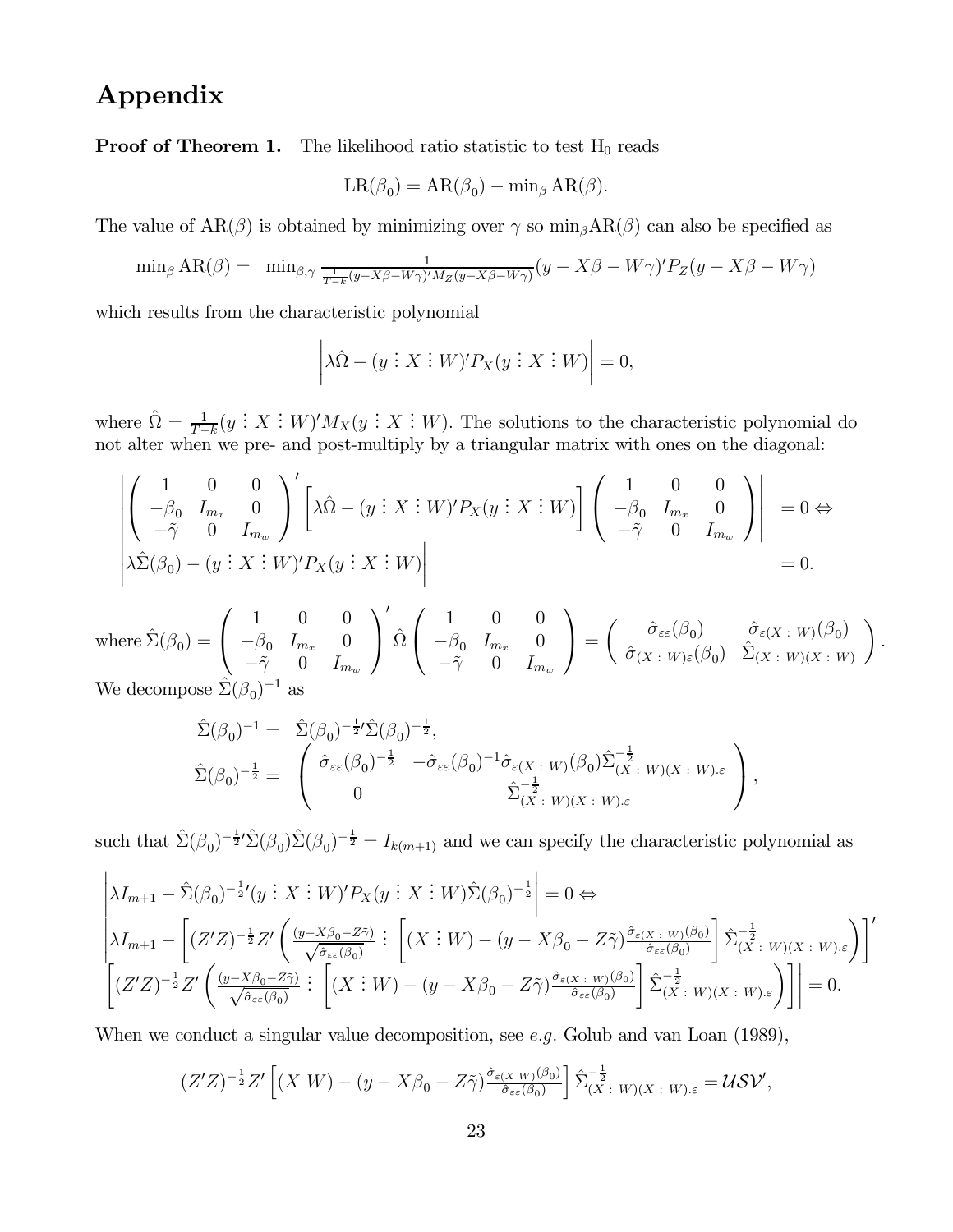where  $\mathcal{U}: k \times k$ ,  $\mathcal{U}'\mathcal{U} = I_k$ ,  $\mathcal{V}: m \times m$ ,  $\mathcal{V}'\mathcal{V} = I_m$  and  $\mathcal{S}$  is a diagonal  $k \times m$  dimensional matrix with the singular values in decreasing order on the main diagonal, we can specify the characteristic polynomial as, see Kleibergen (2005b),

$$
\begin{vmatrix} \lambda I_{m+1} - \left(\eta : \mathcal{U} \mathcal{S} \mathcal{V}'\right)' \left(\eta : \mathcal{U} \mathcal{S} \mathcal{V}'\right) & = 0 \Leftrightarrow \\ \left|\lambda I_{m+1} - \left(\begin{array}{cc} \eta' \eta & \eta' \mathcal{U} \mathcal{S} \mathcal{V}' \\ \mathcal{V} \mathcal{S}' \mathcal{U}' \eta & \mathcal{V} \mathcal{S}' \mathcal{S} \mathcal{V}' \end{array}\right)\right| & = 0 \Leftrightarrow \\ \left|\lambda I_{m+1} - \left(\begin{array}{cc} 1 & 0 \\ 0 & \mathcal{V} \end{array}\right) \left(\begin{array}{cc} \eta' \mathcal{U}' \mathcal{U} \eta & \eta' \mathcal{U} \mathcal{S} \\ \mathcal{S}' \mathcal{U}' \eta & \mathcal{S}' \mathcal{S} \end{array}\right) \left(\begin{array}{cc} 1 & 0 \\ 0 & \mathcal{V} \end{array}\right)' \right| & = 0 \Leftrightarrow \\ \left|\lambda I_{m+1} - \left(\begin{array}{cc} \varphi' \varphi & \varphi' \mathcal{S} \\ \mathcal{S}' \varphi & \mathcal{S}' \mathcal{S} \end{array}\right)\right| & = 0, \end{vmatrix}
$$

with  $\eta = (Z'Z)^{-\frac{1}{2}}Z'\frac{(y-X\beta_0-Z\tilde{\gamma})}{\sqrt{\hat{\sigma}_{\varepsilon\varepsilon}(\beta_0,\tilde{\gamma})}}, \varphi = \mathcal{U}\eta$ . This expression shows that the roots of the characteristic polynomial only depend on the eigenvalues of

$$
\Sigma_{(X \ : W)(X \ : W) \cdot \varepsilon}^{-\frac{1}{2} \cdot} \left[ (X \ : W) - (y - X\beta_0 - Z\tilde{\gamma}) \frac{\sigma_{\varepsilon(X \ : W)}(\beta_0, \tilde{\gamma})}{\sigma_{\varepsilon\varepsilon}(\beta_0, \tilde{\gamma})} \right]' P_Z
$$

$$
\left[ (X \ : W) - (y - X\beta_0 - Z\tilde{\gamma}) \frac{\sigma_{\varepsilon(X \ : W)}(\beta_0, \tilde{\gamma})}{\sigma_{\varepsilon\varepsilon}(\beta_0, \tilde{\gamma})} \right] \Sigma_{(X \ : W)(X \ : W) \cdot \varepsilon}^{-\frac{1}{2}},
$$

since  $S'S$  is a diagonal matrix that only contains the eigenvalues. Although the roots of the characteristic polynomial have no analytical expression when  $m$  exceeds one, Kleibergen (2005b) shows that they are always larger than or equal to

$$
\frac{1}{2} \left[ \varphi' \varphi + s_{mm} - \sqrt{(\varphi' \varphi + s_{mm})^2 - 4 \varphi'_2 \varphi_2 s_{mm}} \right],
$$

where  $\varphi = (\varphi'_1 \varphi'_2)'$ ,  $\varphi_1 : m \times 1$ ,  $\varphi_2 : (k-m) \times 1$  and  $s_{mm}$  is the smallest eigenvalue, or  $mm$ th element of  $\mathcal{S}'\mathcal{S}$ . Kleibergen (2005) shows that the approximation that is provided by this lowerbound is accurate and can be used to construct a quasi-LR statistic:

$$
\begin{split} \text{MQLR}(\beta_0) &= \varphi' \varphi - \frac{1}{2} \left[ \varphi' \varphi + s_{mm} - \sqrt{(\varphi' \varphi + s_{mm})^2 - 4 \varphi_2' \varphi_2 s_{mm}} \right] \\ &= \frac{1}{2} \left[ \varphi' \varphi - s_{mm} + \sqrt{(\varphi' \varphi + s_{mm})^2 - 4 \varphi_2' \varphi_2 s_{mm}} \right] \\ &= \frac{1}{2} \left[ \text{AR}(\beta_0) - s_{mm} + \sqrt{(\text{AR}(\beta_0) + s_{mm})^2 - 4 \left( \text{AR}(\beta_0) - \text{KLM}(\beta_0) \right) s_{mm}} \right], \end{split}
$$

since  $\varphi' \varphi = AR(\beta_0)$  and  $\varphi'_1 \varphi_1 = KLM(\beta_0)$ .

An important property that this approximation preserves is the behavior of the LR statistic around minima, maxima and inflexion points of the AR statistic where the FOC

$$
\frac{1}{\sigma_{\varepsilon\varepsilon}(\beta_0,\tilde{\gamma})^{\frac{1}{2}}}(y-X\beta_0-Z\tilde{\gamma})'P_Z\left[(X:W)-(y-X\beta_0-Z\tilde{\gamma})\frac{\sigma_{\varepsilon(X:W)}(\beta_0,\tilde{\gamma})}{\sigma_{\varepsilon\varepsilon}(\beta_0,\tilde{\gamma})}\right]\Sigma_{(X:W)(X:W).\varepsilon}^{-\frac{1}{2}}=0\Leftrightarrow\\\eta''\mathcal{U}\mathcal{SV}'=0
$$

holds. For such values of  $\beta_0$ , the characteristic polynomial reads

$$
\left|\lambda I_{m+1}-\left(\begin{array}{cc}\eta'\eta&0\\0&\mathcal{V}\mathcal{S}'\mathcal{S}\mathcal{V}'\end{array}\right)\right|_{}=0.
$$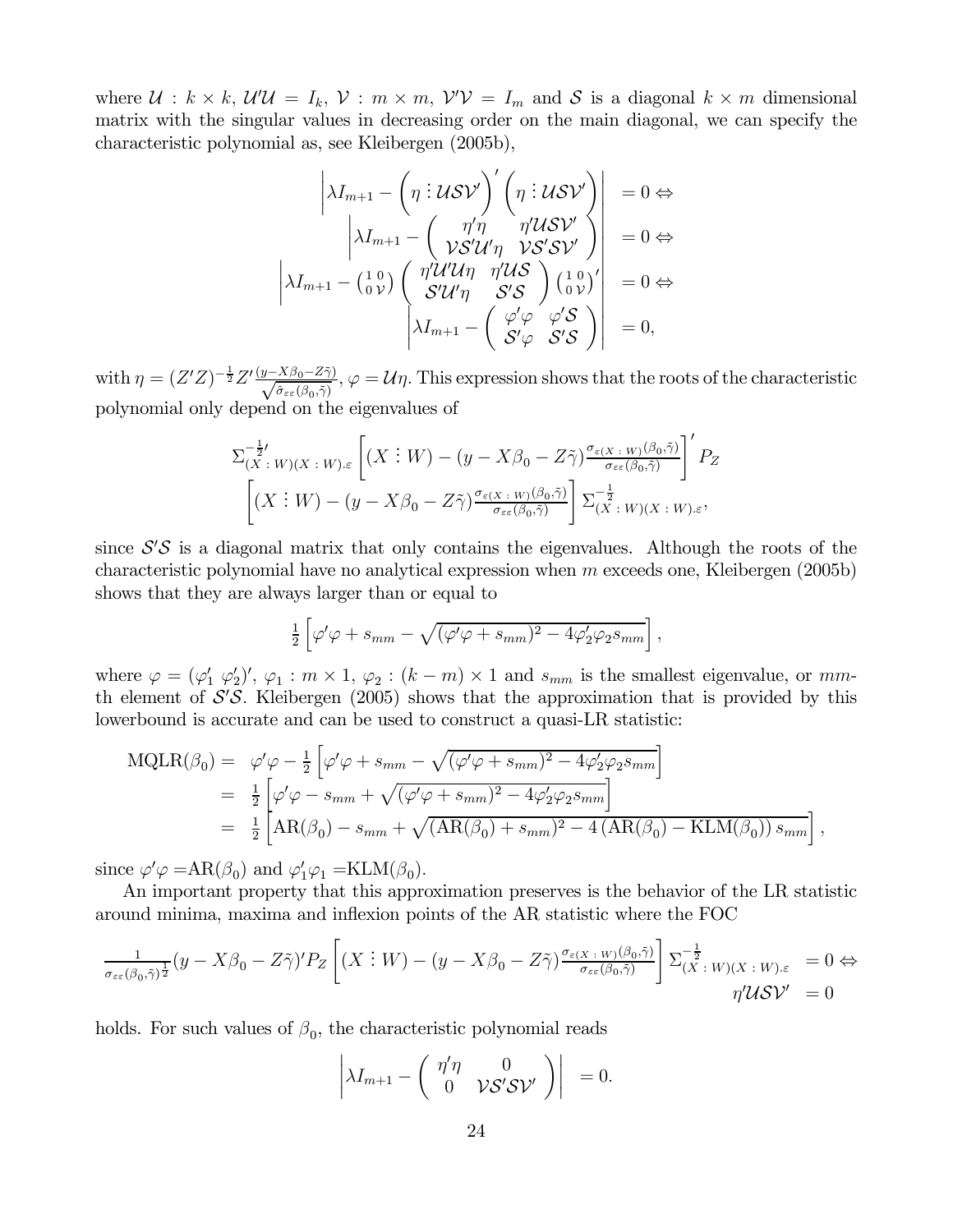The characteristic polynomial shows that the values of  $(1 - \beta'_0)$ : - $\tilde{\gamma}'$ )' for which the FOC holds are eigenvectors that belong to one of the roots of the characteristic polynomial  $|\lambda \hat{\Omega} - (y \cdot X \cdot W)|$  $: W / P_Z(y : X : W)$  = 0. The orthogonality condition shows that the other eigenvectors are contained in  $\mathcal{USV}'$ . When  $(1 : -\beta'_0)$  $\therefore$  - $\tilde{\gamma}'$  satisfies the FOC,  $\eta' \eta$  and the m non-zero elements of S'S are equal to the  $m + 1$  roots of the characteristic polynomial  $|\lambda \hat{\Omega} - (y \cdot X \cdot W)'P_Z(y \cdot X \cdot W')|$  $\mathbb{E}[W] = 0.$  Hence, there are  $m + 1$  different solutions to the FOC. It is interesting to analyze the behavior of the LR statistic for the solutions to the FOC.

The value of the LR statistic for the solutions to the FOC reads:

$$
MQLR = \frac{1}{2} \left[ \varphi_2' \varphi_2 - s_{mm} + \sqrt{(\varphi_2' \varphi_2 - s_{mm})^2} \right]
$$

since  $\varphi_1 = 0$  for the solutions to the FOC. We can now distinguish two different cases:

1.  $\varphi'_2\varphi_2$  is equal to the smallest root of  $|\lambda \hat{\Omega} - (y \cdot X : W)'P_Z(y : X : W)| = 0$  so  $\varphi'_2\varphi_2 < s_{mm}$ since  $s_{mm}$  is then the second smallest root and

$$
\begin{array}{rcl}\n\text{MQLR} &=& \frac{1}{2} \left[ \varphi_2' \varphi_2 - s_{mm} + \sqrt{(\varphi_2' \varphi_2 - s_{mm})^2} \right] \\
&=& \frac{1}{2} \left[ \varphi_2' \varphi_2 - s_{mm} + s_{mm} - \varphi_2' \varphi_2 \right] \\
&=& 0\n\end{array}
$$

since  $\varphi_2' \varphi_2 < s_{mm}$ .

2.  $\varphi'_2\varphi_2$  is equal to a root of  $|\lambda \hat{\Omega} - (y \cdot X \cdot W)'P_Z(y \cdot X \cdot W)| = 0$  which is not the smallest one so  $\varphi'_2\varphi_2 > s_{mm}$  since  $s_{mm}$  is now equal to the smallest root and

$$
MQLR = \frac{1}{2} \left[ \varphi_2' \varphi_2 - s_{mm} + \sqrt{(\varphi_2' \varphi_2 - s_{mm})^2} \right]
$$
  
=  $\frac{1}{2} \left[ \varphi_2' \varphi_2 - s_{mm} + \varphi_2' \varphi_2 - s_{mm} \right]$   
=  $\varphi_2' \varphi_2 - s_{mm}$ 

since  $\varphi_2' \varphi_2 > s_{mm}$ .

The value of the MQLR statistic at parameter values that satisfy the FOC is such that it equals the LR statistic which further shows the quality of the approximation.

The MQLR statistic is constructed such that it corresponds with a statistic that conducts a test of a subset of the parameters  $H_0$ :  $\gamma = \gamma_0$  and uses the MLE for the remaining unspecified structural parameters:

$$
MQLR(\beta_0) = \frac{1}{2} \left[ AR(\beta_0) - s_{mm} + \sqrt{(AR(\beta_0) + s_{mm})^2 - 4 (AR(\beta_0) - KLM(\beta_0)) s_{mm}} \right],
$$

with  $s_{mm}$  the smallest eigenvalue of

$$
\Sigma_{(X \ : W)(X \ : W) \cdot \varepsilon}^{-\frac{1}{2} \cdot} \left[ (X \ : W) - (y - X\beta_0 - Z\tilde{\gamma}) \frac{\sigma_{\varepsilon(X \ : W)}(\beta_0, \tilde{\gamma})}{\sigma_{\varepsilon\varepsilon}(\beta_0, \tilde{\gamma})} \right]' P_Z
$$

$$
\left[ (X \ : W) - (y - X\beta_0 - Z\tilde{\gamma}) \frac{\sigma_{\varepsilon(X \ : W)}(\beta_0, \tilde{\gamma})}{\sigma_{\varepsilon\varepsilon}(\beta_0, \tilde{\gamma})} \right] \Sigma_{(X \ : W)(X \ : W) \cdot \varepsilon}^{-\frac{1}{2}}.
$$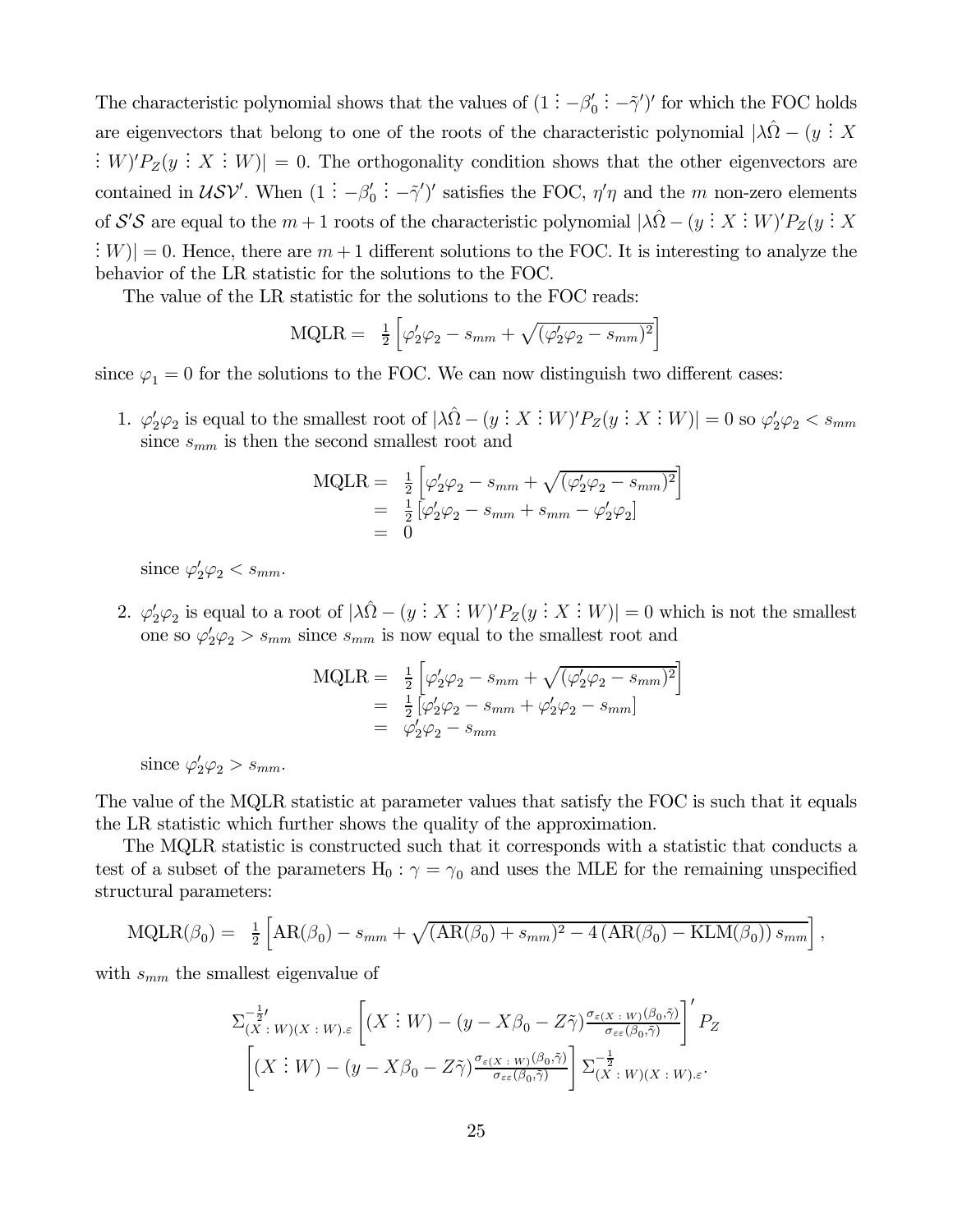**Proof of Lemma 1.** The FOC for a maximum of the likelihood with respect to  $\gamma$  is such that:

$$
\frac{1}{T-k}(\hat{y}-X\beta_0 - W\tilde{\gamma})'M_Z(\hat{y}-X\beta_0 - W\tilde{\gamma})}\tilde{\Pi}_W(\beta_0)'Z'(\hat{y}-X\beta_0 - W\tilde{\gamma}) = 0 \Leftrightarrow
$$
\n
$$
\frac{1}{T-k}(\hat{y}-X\beta_0 - W\tilde{\gamma})'M_Z(\hat{y}-X\beta_0 - W\tilde{\gamma})\left[W - (\hat{y}-X\beta_0 - W\tilde{\gamma})\frac{(\hat{y}-X\beta_0 - W\tilde{\gamma})'M_ZW}{(\hat{y}-X\beta_0 - W\tilde{\gamma})'M_Z(\hat{y}-X\beta_0 - W\tilde{\gamma})}\right]'
$$
\n
$$
P_Z(\hat{y}-X\beta_0 - W\gamma_0 - W(\tilde{\gamma}-\gamma_0)) = 0 \Leftrightarrow
$$
\n
$$
\frac{1}{T-k}(\varepsilon - W(\tilde{\gamma}-\gamma_0))'\frac{(\varepsilon - W(\tilde{\gamma}-\gamma_0))'M_ZW}{\frac{1}{T-k}(\varepsilon - W(\tilde{\gamma}-\gamma_0))'M_Z(\varepsilon - W(\tilde{\gamma}-\gamma_0))}{\frac{1}{T-k}(\varepsilon - W(\tilde{\gamma}-\gamma_0))'M_Z(\varepsilon - W(\tilde{\gamma}-\gamma_0))}{\frac{1}{T-k}(\varepsilon - W(\tilde{\gamma}-\gamma_0))'M_Z(\varepsilon - W(\tilde{\gamma}-\gamma_0))}{\frac{1}{T-k}(\varepsilon - W(\tilde{\gamma}-\gamma_0))} = 0,
$$

where  $\varepsilon = y - X\beta_0 - W\gamma_0$ . Using the equation for W, we can specify the FOC as

$$
\frac{1}{T-k}(\varepsilon-(Z\Pi_W+V_W)(\tilde{\gamma}-\gamma_0))^t M_Z(\varepsilon-(Z\Pi_W+V_W)(\tilde{\gamma}-\gamma_0))} \left[Z\Pi_W+V_W-(\varepsilon-(Z\Pi_W+V_W)(\tilde{\gamma}-\gamma_0))\right] \frac{1}{T-k}(\varepsilon-(Z\Pi_W+V_W)(\tilde{\gamma}-\gamma_0))^t M_Z(Z\Pi_W+V_W)}{\frac{1}{T-k}(\varepsilon-(Z\Pi_W+V_W)(\tilde{\gamma}-\gamma_0))^t M_Z(\varepsilon-(Z\Pi_W+V_W)(\tilde{\gamma}-\gamma_0))}\right]^t P_Z(\varepsilon-(Z\Pi_W+V_W)(\tilde{\gamma}-\gamma_0)) = 0.
$$

Under Assumption 1,  $\frac{1}{T-k} \varepsilon' M_Z \varepsilon \to \frac{\varepsilon}{p} \sigma_{\varepsilon\varepsilon}$ ,  $\frac{1}{T-k} \varepsilon' M_Z V_W \to \frac{\varepsilon}{p} \sigma_{\varepsilon W}$ ,  $\frac{1}{T-k} V_W M_Z V_W \to \Sigma_{WW}$  and  $\gamma^* =$  $\Sigma^{\frac{1}{2}}_{WW}(\tilde{\gamma}-\gamma_0)\sigma_{\varepsilon\varepsilon.w}^{-\frac{1}{2}}, \ \Theta_W \ = \ (Z'Z)^{\frac{1}{2}}\Pi_W\Sigma_{WW}^{-\frac{1}{2}}, \ \xi_{\varepsilon.w} \ = \ (Z'Z)^{-\frac{1}{2}}Z'(\varepsilon-V_W\Sigma_{WW}^{-1}\sigma_{W\varepsilon})\sigma_{\varepsilon\varepsilon.w}^{-\frac{1}{2}}, \ \sigma_{\varepsilon\varepsilon.w} \ =$  $\sigma_{\varepsilon\varepsilon} - \sigma_{\varepsilon W} \Sigma_{WW}^{-1} \sigma_{W\varepsilon}, \rho_{W\varepsilon} = \Sigma_{WW}^{-\frac{1}{2}} \sigma_{W\varepsilon} \sigma_{\varepsilon\varepsilon\cdot w}^{-\frac{1}{2}}$ . For large samples, the FOC can then be specified as

$$
\frac{1}{1+(\gamma^*-\rho_{W_{\varepsilon}})'(\gamma^*-\rho_{W_{\varepsilon}})} \sum_{WW} \left[\Theta_W + \xi_w - (\xi_{\varepsilon,w} - \Theta_W \gamma^* - \xi_w (\gamma^* - \rho_{W_{\varepsilon}}))\right] \n\frac{(\gamma^*-\rho_{W_{\varepsilon}})'(\gamma^*-\rho_{W_{\varepsilon}})}{1+(\gamma^*-\rho_{W_{\varepsilon}})'(\gamma^*-\rho_{W_{\varepsilon}})}\n\left[ \xi_{\varepsilon,w} - \Theta_W \gamma^* - \xi_w (\gamma^* - \rho_{W_{\varepsilon}}) \right] + o_p(1) = 0 \Leftrightarrow \n\frac{1}{1+(\gamma^*-\rho_{W_{\varepsilon}})'(\gamma^*-\rho_{W_{\varepsilon}})} \sum_{WW} \left\{ \Theta'_W \left[ \xi_{\varepsilon,w} - \Theta_W \gamma^* - \xi_w (\gamma^* - \rho_{W_{\varepsilon}}) \right] + \left[ \xi_w - (\xi_{\varepsilon,w} - \Theta_W \gamma^* - \xi_w (\gamma^* - \rho_{W_{\varepsilon}})) \frac{(\gamma^*-\rho_{W_{\varepsilon}})'}{1+(\gamma^*-\rho_{W_{\varepsilon}})'(\gamma^*-\rho_{W_{\varepsilon}})} \right]' \n\left[ \xi_{\varepsilon,w} - \Theta_W \gamma^* - \xi_w (\gamma^* - \rho_{W_{\varepsilon}}) \right] \right\} + o_p(1) = 0.
$$

Hence, when  $\Theta_W$  equals zero, the FOC simplifies to

$$
\Sigma_{WW}^{\frac{1}{2}'} \left[ \xi_w - (\xi_{\varepsilon,w} - \xi_w (\gamma^* - \rho_{W\varepsilon})) \frac{(\gamma^* - \rho_{W\varepsilon})'}{1 + (\gamma^* - \rho_{W\varepsilon})' (\gamma^* - \rho_{W\varepsilon})} \right]' \left[ \xi_{\varepsilon,w} - \xi_w (\gamma^* - \rho_{W\varepsilon}) \right] + o_p(1) = 0
$$

which is equivalent to

$$
\left[\xi_w - (\xi_{\varepsilon,w} - \xi_w \bar{\gamma}) \frac{\bar{\gamma}'}{1 + \bar{\gamma}'\bar{\gamma}}\right]' [\xi_{\varepsilon,w} - \xi_w \bar{\gamma}] + o_p(1) = 0,
$$
  
with  $\bar{\gamma} = \gamma^* - \rho_{W\varepsilon} = \sum_{WW}^{\frac{1}{2}} (\tilde{\gamma} - \gamma_0 - \sum_{WW}^{-1} \sigma_{W\varepsilon}) \sigma_{\varepsilon\varepsilon\cdots}^{-\frac{1}{2}}.$ 

#### Proof of Theorem 3.

**1. AR-statistic:** k times the AR statistic for testing  $H_0: \beta = \beta_0$  reads

$$
\begin{array}{rcl}\n\text{AR}(\beta_0) &=& \frac{1}{\hat{\sigma}_{\varepsilon\varepsilon}(\beta_0)}(y - X\beta_0 - W\tilde{\gamma})'P_Z(y - X\beta_0 - W\tilde{\gamma}) \\
&=& \frac{1}{T - \kappa}(\varepsilon - W(\tilde{\gamma} - \gamma_0))'M_Z(\varepsilon - W(\tilde{\gamma} - \gamma_0))}(\varepsilon - W(\tilde{\gamma} - \gamma_0))'P_Z(\varepsilon - W(\tilde{\gamma} - \gamma_0))\n\end{array}
$$

which is in large samples identical to (using the notation from the proof of Lemma 1)

$$
AR(\beta_0) \to \frac{1}{d} \left[ \frac{1}{1+(\gamma^*-\rho_{W_{\varepsilon}})'(\gamma^*-\rho_{W_{\varepsilon}})} \left[ \xi_{\varepsilon,w} - \Theta_W \gamma^* - \xi_w (\gamma^* - \rho_{W_{\varepsilon}}) \right]' \left[ \xi_{\varepsilon,w} - \Theta_W \gamma^* - \xi_w (\gamma^* - \rho_{W_{\varepsilon}}) \right] \right].
$$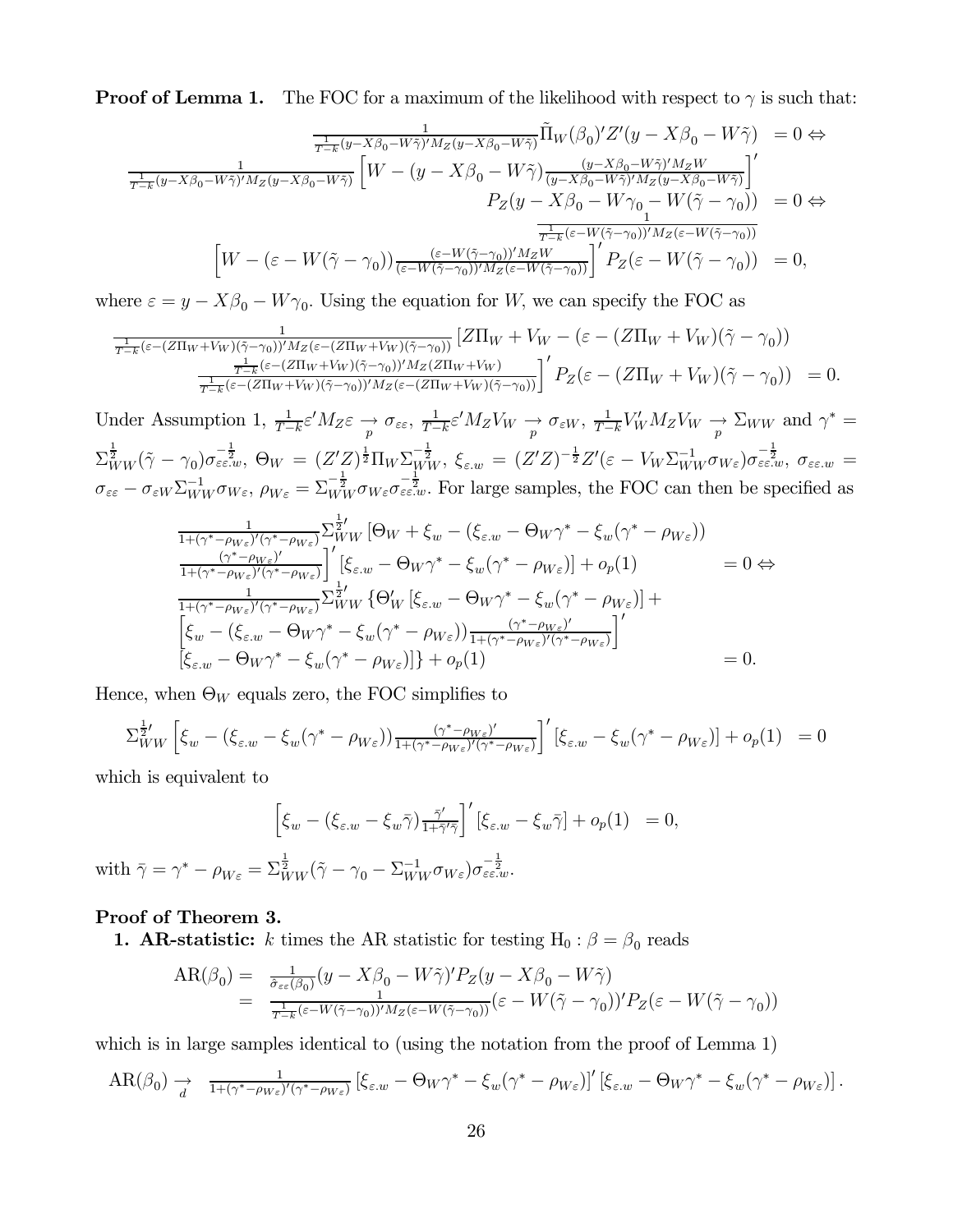When  $\Pi_W$ , and thus  $\Theta_W$ , equals zero, this expression simplifies further

$$
AR(\beta_0) \xrightarrow[d]{} \frac{1}{1+\bar{\gamma}'\bar{\gamma}} \left[ \xi_{\varepsilon,w} - \xi_w \bar{\gamma} \right]' \left[ \xi_{\varepsilon,w} - \xi_w \bar{\gamma} \right].
$$

Since  $\bar{\gamma}$  does not depend on nuisance parameters, the distribution of  $AR(\beta_0)$  does not depend on nuisance parameters when  $\Pi_W$  equals zero.

**2. KLM-statistic:** The expression of the KLM-statistic for testing  $H_0$  reads

$$
\text{KLM}(\beta_0) = \frac{1}{\hat{\sigma}_{\varepsilon\varepsilon}(\beta_0)} (y - X\beta_0 - W\tilde{\gamma})' P_{M_{Z\tilde{\Pi}_W(\beta_0)} Z\tilde{\Pi}_X(\beta_0)} (y - X\beta_0 - W\tilde{\gamma}).
$$

In large samples and when  $\Pi_W$  equals zero:

$$
(Z'Z)^{\frac{1}{2}}\tilde{\Pi}_W(\beta_0) = (Z'Z)^{-\frac{1}{2}}Z'\left[W - (y - X\beta_0 - W\tilde{\gamma})\frac{\hat{\sigma}_{\varepsilon X}(\beta_0)}{\hat{\sigma}_{\varepsilon\varepsilon}(\beta_0)}\right]
$$
  
\n
$$
= \left[\xi_w - (\xi_{\varepsilon,w} - \xi_w\bar{\gamma})\frac{\bar{\gamma}'}{1+\bar{\gamma}'\bar{\gamma}}\right] \Sigma^{\frac{1}{2}}_{WW} + o_p(1)
$$
  
\n
$$
(Z'Z)^{\frac{1}{2}}\tilde{\Pi}_X(\beta_0) = (Z'Z)^{-\frac{1}{2}}Z'\left[X - (y - X\beta_0 - W\tilde{\gamma})\frac{\hat{\sigma}_{\varepsilon X}(\beta_0)}{\hat{\sigma}_{\varepsilon\varepsilon}(\beta_0)}\right]
$$
  
\n
$$
= \left[\Theta_X + \xi_x - (\xi_{\varepsilon,w} - \xi_w\bar{\gamma})\frac{\left(\frac{1}{-\bar{\gamma}}\right)'(\frac{\rho_{\varepsilon,w}}{\rho_{WX}})}{1+\bar{\gamma}'\bar{\gamma}}\right] \Sigma^{\frac{1}{2}}_{XX} + o_p(1)
$$

where  $\xi_x = (Z'Z)^{-\frac{1}{2}}Z'V_X\Sigma_{XX}^{-\frac{1}{2}}, \Theta_X = (Z'Z)^{\frac{1}{2}}\Pi_X\Sigma_{XX}^{-\frac{1}{2}}, \rho_{\varepsilon,w,X} = \sigma_{\varepsilon\varepsilon\cdot w}^{-\frac{1}{2}}(\sigma_{\varepsilon X} - \sigma_{\varepsilon W}\Sigma_{WW}^{-1}\Sigma_{WX})\Sigma_{XX}^{-\frac{1}{2}},$  $\rho_{WX} = \sum_{WW}^{-\frac{1}{2}} \sum_{WX} \sum_{XX}^{-\frac{1}{2}}$ , and we used that

$$
\begin{array}{rcl}\n\left(\begin{array}{cc}1\\-\left(\tilde{\gamma}-\gamma_{0}\right)\end{array}\right)' \left(\begin{array}{c}\sigma_{\varepsilon X}\\ \Sigma_{WX}\end{array}\right) &=& \sigma_{\varepsilon X} - \sigma_{\varepsilon W} \Sigma_{WW}^{-1} \Sigma_{WX} - \left(\tilde{\gamma} - \gamma_{0} - \Sigma_{WW}^{-1} \sigma_{W\varepsilon}\right)' \Sigma_{WX} \\
&=& \sigma_{\varepsilon \varepsilon,w}^{\frac{1}{2}} \left[\rho_{\varepsilon,w,X} - \bar{\gamma}' \rho_{WX}\right] \Sigma_{XX}^{-\frac{1}{2}}.\n\end{array}
$$

Hence, we can specify the limit behavior of  $KLM(\beta_0)$  as

$$
\text{KLM}(\beta_0) \xrightarrow[d]{} \frac{1}{4\pi\bar{\gamma'}\bar{\gamma}}(\xi_{\varepsilon,w}-\xi_w\bar{\gamma})'P_{M_{\left[\xi_w-(\xi_{\varepsilon,w}-\xi_w\bar{\gamma})\frac{\bar{\gamma'}}{1+\bar{\gamma'}\bar{\gamma}}\right]}\left[\Theta_X+\xi_x-(\xi_{\varepsilon,w}-\xi_w\bar{\gamma})\frac{\left(\frac{1}{\bar{\gamma}}\right)'(\rho_{\varepsilon,w,X})}{1+\bar{\gamma'}\bar{\gamma}}\right]}\left(\xi_{\varepsilon,w}-\xi_w\bar{\gamma}\right).
$$

Because  $\Theta_X + \xi_x - (\xi_{\varepsilon,w} - \xi_w \bar{\gamma}) \frac{\left(\frac{1}{-\bar{\gamma}}\right)' \left(\frac{\rho_{\varepsilon,w,X}}{\rho_{WX}}\right)}{1+\bar{\gamma}'\bar{\gamma}}$  and  $\xi_w - (\xi_{\varepsilon,w} - \xi_w \bar{\gamma}) \frac{\bar{\gamma}'}{1+\bar{\gamma}'\bar{\gamma}}$  are uncorrelated with  $(\xi_{\varepsilon,w} - \xi_w \bar{\gamma}) \frac{1}{\sqrt{1+\bar{\gamma}'\bar{\gamma}}}$ , the limit behavior of  $\text{KLM}(\beta_0)$  is identical to

$$
\mathrm{KLM}(\beta_0) \xrightarrow[d]{} \tfrac{1}{1+\bar{\gamma}'\bar{\gamma}} (\xi_{\varepsilon,w}-\xi_w\bar{\gamma})'P_{M_{\left[\xi_w-(\xi_{\varepsilon,w}-\xi_w\bar{\gamma})\frac{\bar{\gamma}'}{1+\bar{\gamma}'\bar{\gamma}}\right]} A(\xi_{\varepsilon,w}-\xi_w\bar{\gamma}),
$$

where A is a fixed  $k \times m_x$  dimensional matrix and which shows that the limit behavior of KLM( $\beta_0$ ) given  $\Pi_W = 0$  does not depend on nuisance parameters.

**3. JKLM-statistic:** The expression of the JKLM statistic reads

$$
JKLM(\beta_0) = AR(\beta_0) - KLM(\beta_0)
$$
  
\n
$$
\rightarrow \frac{1}{d} \frac{1}{1+\bar{\gamma}'\bar{\gamma}} [\xi_{\varepsilon,w} - \xi_w \bar{\gamma}]' M_{\left[A\;:\; \xi_w - (\xi_{\varepsilon,w} - \xi_w \bar{\gamma})\frac{\bar{\gamma}'}{1+\bar{\gamma}'\bar{\gamma}}\right]} [\xi_{\varepsilon,w} - \xi_w \bar{\gamma}].
$$

4. MQLR-statistic: The expression of the MQLR statistic to test  $H_0$  reads

$$
MQLR(\beta_0) = \frac{1}{2} \left[ AR(\beta_0) - s_{mm} + \sqrt{(AR(\beta_0) + s_{mm})^2 - 4 (AR(\beta_0) - KLM(\beta_0)) s_{mm}} \right],
$$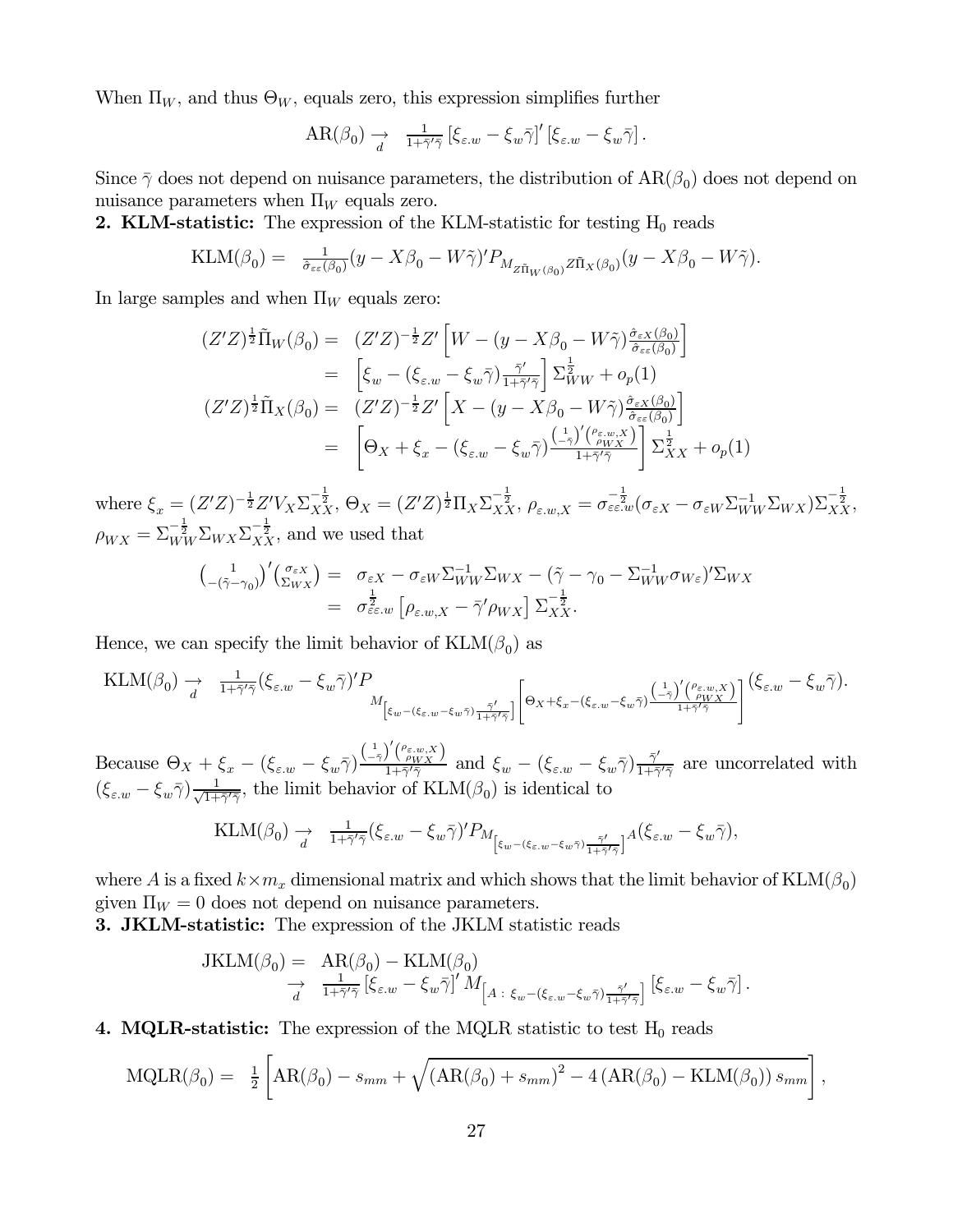where  $s_{mm}$  is the smallest eigenvalue of  $\hat{\Sigma}_{(X)}^{-\frac{1}{2}I}$  $-\frac{1}{2}K(x:W)(X:W) \in \left[ (X:W) - (y-X\beta_0 - Z\tilde{\gamma}) \frac{\hat{\sigma}_{\varepsilon(X:W)}(\beta_0)}{\hat{\sigma}_{\varepsilon\varepsilon}(\beta_0)} \right]$  $\hat{\sigma}_{\varepsilon\varepsilon}(\beta_0)$ '١  $P_Z$  $\Big[(X:W)-(y-X\beta_{0}-Z\tilde{\gamma})\frac{\hat{\sigma}_{\varepsilon(X+W)}(\beta_{0})}{\hat{\sigma}_{\varepsilon\varepsilon}(\beta_{0})}$  $\hat{\sigma}_{\varepsilon\varepsilon}(\beta_0)$  $\left[ \sum_{(X \ : \ W)(X \ : \ W) \cdot \varepsilon}.$  The limiting distribution of  $\mathrm{MQLR}(\beta_0)$ conditional on  $s_{mm}$  is therefore

$$
\begin{split} &\text{MQLR}(\beta_0)|s_{mm}\underset{d}{\rightarrow}\\ &\frac{1}{2}\left[\frac{1}{1+\bar{\gamma}'\bar{\gamma}}\left[\xi_{\varepsilon,w}-\xi_w\bar{\gamma}\right]'\left[\xi_{\varepsilon,w}-\xi_w\bar{\gamma}\right]-s_{mm}+\left\{\left(\frac{1}{1+\bar{\gamma}'\bar{\gamma}}\left[\xi_{\varepsilon,w}-\xi_w\bar{\gamma}\right]'\left[\xi_{\varepsilon,w}-\xi_w\bar{\gamma}\right]+s_{mm}\right)^2-\right.\\ &\left.4\left(\frac{1}{1+\bar{\gamma}'\bar{\gamma}}\left[\xi_{\varepsilon,w}-\xi_w\bar{\gamma}\right]'\,M_{\left[A\;:\;\xi_w-(\xi_{\varepsilon,w}-\xi_w\bar{\gamma})\frac{\bar{\gamma}'}{1+\bar{\gamma}'\bar{\gamma}}\right]}\left[\xi_{\varepsilon,w}-\xi_w\bar{\gamma}\right]\right)s_{mm}\right\}^{\frac{1}{2}}\right]. \end{split}
$$

**Proof of Theorem 4.** When the behavior of the number of instruments and observations is such that  $k/T \to 0$ , we can construct the limit behavior of  $\text{KLM}(\beta_0)$  when  $\Pi_W = 0$  in a sequential manner so first we let the number of observations become infinite and afterwards the number of instruments, see Phillips and Moon (1999) and Bekker and Kleibergen (2003). The limit behavior of  $\text{KLM}(\beta_0)$  when  $\Pi_W = 0$  and when the number of observations becomes infinite reads

$$
\text{KLM}(\beta_0) \xrightarrow{d} \frac{1}{1 + \bar{\gamma}' \bar{\gamma}} (\xi_{\varepsilon,w} - \xi_w \bar{\gamma})' P_{M_{\left[\xi_w - (\xi_{\varepsilon,w} - \xi_w \bar{\gamma}) \frac{\bar{\gamma}'}{1 + \bar{\gamma}' \bar{\gamma}}\right]} A(\xi_{\varepsilon,w} - \xi_w \bar{\gamma}),
$$

with A a fixed  $k \times m_x$  matrix and where  $\bar{\gamma}$  results from the FOC:

$$
\left[\xi_w - (\xi_{\varepsilon,w} - \xi_w \bar{\gamma}) \frac{\bar{\gamma}'}{1 + \bar{\gamma}' \bar{\gamma}}\right]' [\xi_{\varepsilon,w} - \xi_w \bar{\gamma}] = 0.
$$

The FOC shows that the limit behavior of  $\bar{\gamma}$  results from the limit behaviors of  $\xi'_w \xi_w$ ,  $\xi'_w \xi_{\varepsilon,w}$  and  $\xi'_{\varepsilon,w}\xi_{\varepsilon,w}$ . The limit behavior of  $\text{KLM}(\beta_0)$  also involves the limit behaviors of  $A'\xi_w$  and  $A'\xi_{\varepsilon,w}$ . When the number of instruments becomes large,

$$
\frac{1}{\sqrt{k}}\left(\begin{array}{c}\text{vec}(A'\xi_w)\\ A'\xi_{\varepsilon,w}\\ \xi'_w\xi_{\varepsilon,w}\\ k\left(\frac{1}{k}\mathcal{G}_{m_w}\mathbf{vec}((\xi'_w\xi_w-1)\right)\\ k\left(\frac{1}{k}D_{m_w}\text{vec}((\xi'_w\xi_w-I_w))\right)\end{array}\right)\xrightarrow{d}\left(\begin{array}{c}\varphi_{A\xi_w}\\ \varphi_{A\xi_{\varepsilon,w}}\\ \varphi_{\xi_w\xi_{\varepsilon,w}}\\ \varphi_{\xi_w\xi_w}\\ \varphi_{\xi_w\xi_w}\end{array}\right),
$$

where  $D_{m_w}$ :  $\frac{1}{2}m_w(m_w+1) \times m_w^2$  is a selection matrix that selects the different elements of a  $m_w \times m_w$  dimensional symmetric matrix and  $\varphi_{A\xi_w}$ ,  $\varphi_{A\xi_w}$ ,  $\varphi_{\xi_w\xi_{\varepsilon,w}}$ ,  $\varphi_{\xi_w\xi_{\varepsilon,w}}$  and  $\varphi_{\xi_w\xi_w}$  are independent normal random variables with mean zero and covariance matrices  $I_{m_w} \otimes \tilde{Q}_A$ ,  $Q_A$ ,  $I_{m_w}$ , 1,  $D'_{m_w}(I_{m_w} \otimes I_{m_w})D_{m_w}$ ,  $Q_A = \lim_{k \to \infty} \frac{1}{k}A'A$ . Because of the independence of  $(\varphi_{A\xi_w}, \varphi_{A\xi_{\varepsilon_w}})$ and  $(\varphi_{\xi_w\xi_{\varepsilon,w}},\varphi_{\xi_{\varepsilon,w}\xi_{\varepsilon,w}}\varphi_{\xi_w\xi_w})$ , the limit behavior of  $\bar{\gamma}$  is independent of the limit behavior of  $A'\bar{\xi}_{\varepsilon,w}$ and  $A'\xi_w$  when the number of instruments gets large. Hence,

$$
\frac{1}{\sqrt{k}}A'(\xi_{\varepsilon,w}-\xi_w\bar{\gamma})\frac{1}{\sqrt{1+\bar{\gamma}'\bar{\gamma}}} \xrightarrow[d]{} N(0,Q_A)
$$

and

$$
\text{KLM}(\beta_0) \to \chi^2(m_x).
$$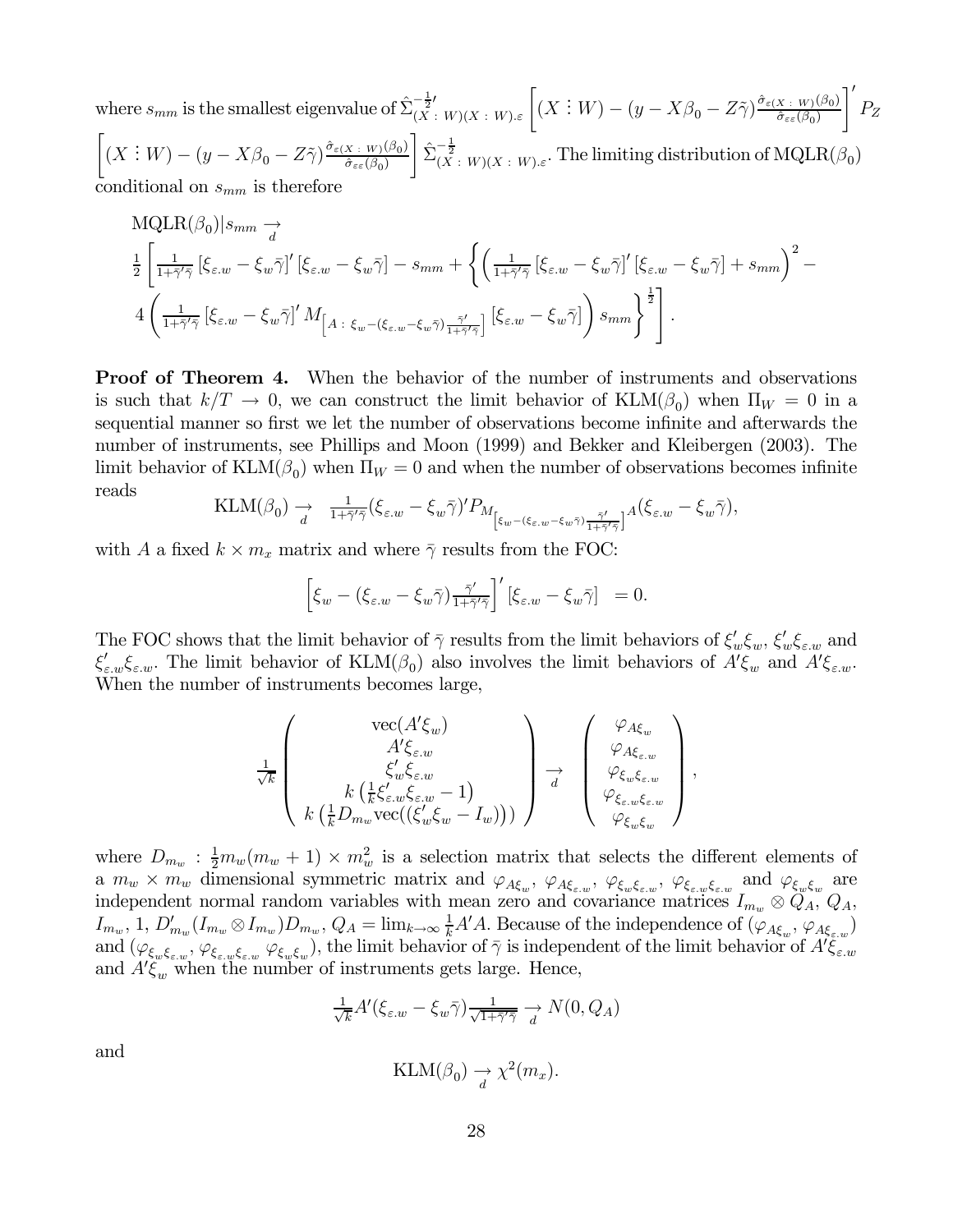**Proof of Theorem 5.** 1.  $AR(\beta_0)$ :  $AR(\beta_0)$  equals the smallest root of the characteristic polynomial

$$
\left|\lambda \hat{\Omega}_w - (y - X\beta_0 \; \vdots \; W)'P_Z(y - X\beta_0 \; \vdots \; W)\right| = 0 \Leftrightarrow
$$
  

$$
\left|\lambda I_{m_w+1} - \hat{\Omega}_w^{-\frac{1}{2}}(y - X\beta_0 \; \vdots \; W)'P_Z(y - X\beta_0 \; \vdots \; W)\hat{\Omega}_w^{-\frac{1}{2}}\right| = 0,
$$

where  $\hat{\Omega}_w = \frac{1}{T-k} (y - X\beta_0 : W)' M_Z(y - X\beta_0 : W)$ . The reduced form model for  $(y - X\beta_0 : W)$ reads

$$
(y - X\beta_0 : W) = Z\Pi_W(\gamma_0 : I_{m_w}) + (u : V_W),
$$

with  $u = \varepsilon + V_W \gamma_0$ , so  $\Omega_w =$  $\int \sigma_{\varepsilon \varepsilon} + \sigma_{\varepsilon w} \gamma_0 + \gamma_0' \sigma_{w \varepsilon} + \gamma_0' \Sigma_{w w} \gamma_0$  $\sigma_{w\varepsilon}+\Sigma_{ww}\gamma_0$  $\left\{ \begin{array}{l} \mathfrak{S}_{\varepsilon w} + \gamma_0' \Sigma_{ww} \ \Sigma_{ww} \end{array} \right\}$  . Pre-multiplying by  $(Z'Z)^{-\frac{1}{2}}Z'$ and post-multiplying by  $\Omega_W^{-\frac{1}{2}} =$  $\int \frac{-\frac{1}{2}}{\sigma_{\varepsilon\varepsilon.w}}$  $-(\Sigma_{ww}^{-1}\sigma_{w\varepsilon}+\gamma_0)\sigma_{\varepsilon\varepsilon,w}^{-\tfrac{1}{2}}$  $\left(\begin{array}{c} 0 \\ \sum_{w=1}^{-\frac{1}{2}} \end{array}\right)$  results in

$$
(Z'Z)^{-\frac{1}{2}}Z'(y - X\beta_0 : W)\Omega_W^{-\frac{1}{2}} = (Z'Z)^{-\frac{1}{2}}Z'\left[Z\Pi_W(\gamma_0 : I_{m_w}) + (u : V_W)\right]
$$

$$
= \begin{pmatrix} \sigma_{\varepsilon\varepsilon\cdot w}^{-\frac{1}{2}} & 0\\ -(\Sigma_{ww}^{-1}\sigma_{w\varepsilon}+\gamma_0)\sigma_{\varepsilon\varepsilon\cdot w}^{-\frac{1}{2}} & \Sigma_{ww}^{-\frac{1}{2}} \end{pmatrix}
$$

$$
= (Z'Z)^{\frac{1}{2}}\Pi_W\Sigma_{ww}^{-\frac{1}{2}}(-\Sigma_{ww}^{-\frac{1}{2}}\sigma_{w\varepsilon}\sigma_{\varepsilon\varepsilon\cdot w}^{-\frac{1}{2}} : I_{m_w}) +
$$

$$
(Z'Z)^{-\frac{1}{2}}Z'((\varepsilon - V_W\Sigma_{ww}^{-1}\sigma_{w\varepsilon})\sigma_{\varepsilon\varepsilon\cdot w}^{-\frac{1}{2}} : V_W\Sigma_{ww}^{-\frac{1}{2}})
$$

$$
= \Theta_W(\rho_W : I_{m_w}) + (\xi_{\varepsilon\cdot w} : \xi_w) + o_p(1),
$$

with  $\rho_w = -\Sigma_{ww}^{-\frac{1}{2}} \sigma_{w\varepsilon} \sigma_{\varepsilon\varepsilon\ldots w}^{-\frac{1}{2}}, \ \Theta_W = (Z'Z)^{\frac{1}{2}} \Pi_W \Sigma_{ww}^{-\frac{1}{2}}.$  Since  $\hat{\Omega}_w \to \Omega_w$  and  $\xi_{\varepsilon\ldots w}$  and  $\xi_w$  are independent  $k \times 1$  and  $k \times m_w$  dimensional standard normal distributed random variables, the characteristic polynomial is for large samples equivalent to

$$
\left|\lambda I_{m_w+1} - \left[\Theta_W(\rho_W : I_{m_w}) + (\xi_{\varepsilon,w} : \xi_w)\right]'\left[\Theta_W(\rho_W : I_{m_w}) + (\xi_{\varepsilon,w} : \xi_w)\right]\right| = 0.
$$

We conduct a singular value decomposition of  $\Theta_W$ ,  $\Theta_W = \mathcal{U} \mathcal{SV}'$ ,  $\mathcal{U} : k \times m_w$ ,  $\mathcal{U}'\mathcal{U} = I_k$ ,  $\mathcal{V}: m_w \times m_w, \ \mathcal{V}'\mathcal{V} = I_{m_w}$  and  $\mathcal{S}: k \times m_w$  is a diagonal matrix with the singular values in decreasing order on the main diagonal. Using the singular value decomposition, we can specify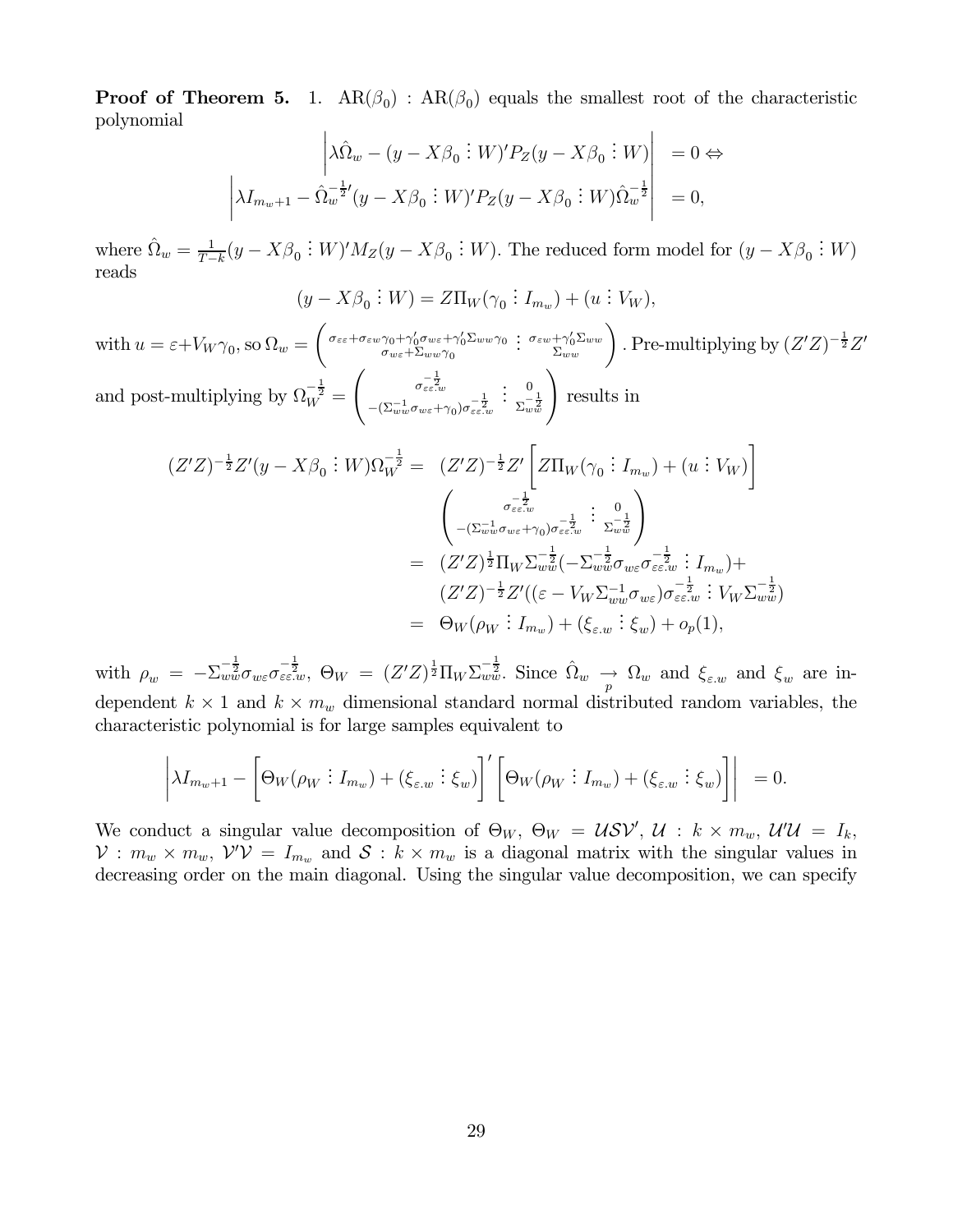the characteristic polynomial as

¯ ¯ ¯  $\frac{1}{2}$ 

$$
\begin{aligned}\n\left| \lambda I_{m_{w}+1} - \left[ \mathcal{U} \mathcal{S} \mathcal{V}'(\rho_{W} : I_{m_{w}}) + (\xi_{\varepsilon,w} : \xi_{w}) \right]' \left[ \mathcal{U} \mathcal{S} \mathcal{V}'(\rho_{W} : I_{m_{w}}) + (\xi_{\varepsilon,w} : \xi_{w}) \right] \right] &= 0 \Leftrightarrow \\
& \left| \lambda I_{m_{w}+1} - \left[ \mathcal{S}(\alpha_{W} : I_{m_{w}}) \begin{pmatrix} 1 : 0 \\ 0 : \mathcal{V} \end{pmatrix} + \mathcal{U}'(\xi_{\varepsilon,w} : \xi_{w}) \right] \right| &= 0 \Leftrightarrow \\
& \left| \lambda I_{m_{w}+1} - \begin{pmatrix} 1 : 0 \\ 0 : \mathcal{V} \end{pmatrix} \right| \left[ \mathcal{S}(\alpha_{W} : I_{m_{w}}) + \mathcal{U}'(\xi_{\varepsilon,w} : \xi_{w}) \right] \right| &= 0 \Leftrightarrow \\
& \left| \lambda I_{m_{w}+1} - \left[ \mathcal{S}(\alpha_{W} : I_{m_{w}}) + \mathcal{U}'(\xi_{\varepsilon,w} : \xi_{w}) \right] \left( \begin{pmatrix} 1 : 0 \\ 0 : \mathcal{V} \end{pmatrix} \right) \left( \begin{pmatrix} 1 : 0 \\ 0 : \mathcal{V} \end{pmatrix} \right) \right| &= 0 \Leftrightarrow \\
& \left| \lambda I_{m_{w}+1} - \left[ \mathcal{S}(\alpha_{W} : I_{m_{w}}) + \mathcal{U}'(\xi_{\varepsilon,w} : \xi_{w}) \right] \right|' \left[ \mathcal{S}(\alpha_{w} : I_{m_{w}}) + \mathcal{U}'(\xi_{\varepsilon,w} : \xi_{w}) \right] \right| &= 0 \Leftrightarrow \\
& \lambda I_{m_{w}+1} - A' \left[ \mathcal{S}(\alpha_{W} : I_{m_{w}}) + \mathcal{U}'(\xi_{\varepsilon,w} : \xi_{w}) \right] \right|' \left[ \mathcal{S}(\alpha_{w} : I_{m_{w}}) + \mathcal{U}'(\xi_{\varepsilon,w} : \xi_{w}) \right] \right| &= 0,\n\end{
$$

with  $\alpha_W = \mathcal{V}' \rho_W$ ,  $(\xi_{\varepsilon,w}^*)$  $\mathcal{L}(\xi_w^*) = \mathcal{U}'(\xi_{\varepsilon,w} : \xi_w \mathcal{V})$  and  $A = (a_1 : A_1), a_1 : (m_w + 1) \times 1, A_1$  $(m_w + 1) \times m_w; a_1 = \begin{pmatrix} 1 \\ -\alpha_w \end{pmatrix}$  $(1 + \alpha_w' \alpha_w)^{-\frac{1}{2}}, A_1 = (\alpha_w : I_{m_w})' B^{-1}, B =$ ·  $(\alpha_w : I_{m_w})(\alpha_w : I_{m_w})'$  $\frac{1}{2}$ , such that

$$
\begin{vmatrix}\n\lambda I_{m_{w}+1} - A' \left[ \mathcal{S}(\alpha_{W} : I_{m_{w}}) + \mathcal{U}'(\xi_{\varepsilon,w} : \xi_{w} \mathcal{V}) \right] \n\end{vmatrix}' \n\begin{vmatrix}\n\mathcal{S}(\alpha_{w} : I_{m_{w}}) + \mathcal{U}'(\xi_{\varepsilon,w} : \xi_{w} \mathcal{V}) \n\end{vmatrix} A \n= 0 \Leftrightarrow
$$
\n
$$
\begin{vmatrix}\n\lambda I_{m_{w}+1} - \left[ \mathcal{S} \left( 0 : B \right) + (\xi_{\varepsilon,w}^{*} : \xi_{w}^{*}) \right] \n\begin{vmatrix}\n\mathcal{S} \left( 0 : B \right) + (\xi_{\varepsilon,w}^{*} : \xi_{w}^{*}) \n\end{vmatrix}' \n\begin{vmatrix}\n\mathcal{S} \left( 0 : B \right) + (\xi_{\varepsilon,w}^{*} : \xi_{w}^{*}) \n\end{vmatrix} = 0 \Leftrightarrow
$$
\n
$$
\begin{vmatrix}\n\lambda I_{m_{w}+1} - \left( \xi_{\varepsilon,w}^{*} : \mathcal{S}B + \xi_{w}^{*} \right) \n\begin{vmatrix}\n\xi_{\varepsilon,w}^{*} : \mathcal{S}B + \xi_{w}^{*} \n\end{vmatrix} = 0 \Leftrightarrow
$$
\n
$$
\begin{vmatrix}\n\lambda I_{m_{w}+1} - \left( 1 : \xi_{\varepsilon,w}^{*}(\mathcal{S}B + \xi_{w}^{*})|(\mathcal{S}B + \xi_{w}^{*})|^{(S}B + \xi_{w}^{*})|^{(S}B + \xi_{w}^{*})\n\end{vmatrix}' = 0 \Leftrightarrow
$$
\n
$$
\begin{vmatrix}\n0 \\
\lambda I_{m_{w}+1} - \left( 1 : \xi_{\varepsilon,w}^{*}(\mathcal{S}B + \xi_{w}^{*})|(\mathcal{S}B + \xi_{w}^{*})|^{(S}B + \xi_{w}^{*})|^{(S}B + \xi_{w}^{*})|^{(S}B + \xi_{w}^{*})|^{(S}B + \xi_{w}^{*})|^{(S}B + \xi_{w}^{*})|^{(S}B + \xi_{w}^{*})
$$

The above shows that the roots of the characteristic polynomial equal the eigenvalues of the block-diagonal matrix  $\begin{pmatrix} \xi_{\varepsilon,w}^{*M}(s_{B}+\xi_{w}^{*})\xi_{\varepsilon,w}^{*} \\ 0 \end{pmatrix}$  $\vdots$  (SB+ $\xi_w^*$ )'(SB+ $\xi_w^*$ )  $\setminus$ . The eigenvalues of this matrix are equal to  $\xi_{\varepsilon,w}^* M_{(\mathcal{S}B + \xi_w^*)} \xi_{\varepsilon,w}^*$  and the eigenvalues of

$$
(\mathcal{S}B+\xi^*_{w})'(\mathcal{S}B+\xi^*_{w}).
$$

Since  $\xi_{\varepsilon,w}^*$  and  $\xi_w^*$  are independent,  $\xi_{\varepsilon,w}^* M_{(SB+\xi_w^*)} \xi_{\varepsilon,w}^*$  is a  $\chi^2(k-m_w)$  distributed random variable that is independent of  $(SB+\xi_w^*)'(SB+\xi_w^*)$ . Because  $SB+\xi_w^* \sim N(SB, I_k)$ ,  $(SB+\xi_w^*)'(SB+\xi_w^*)$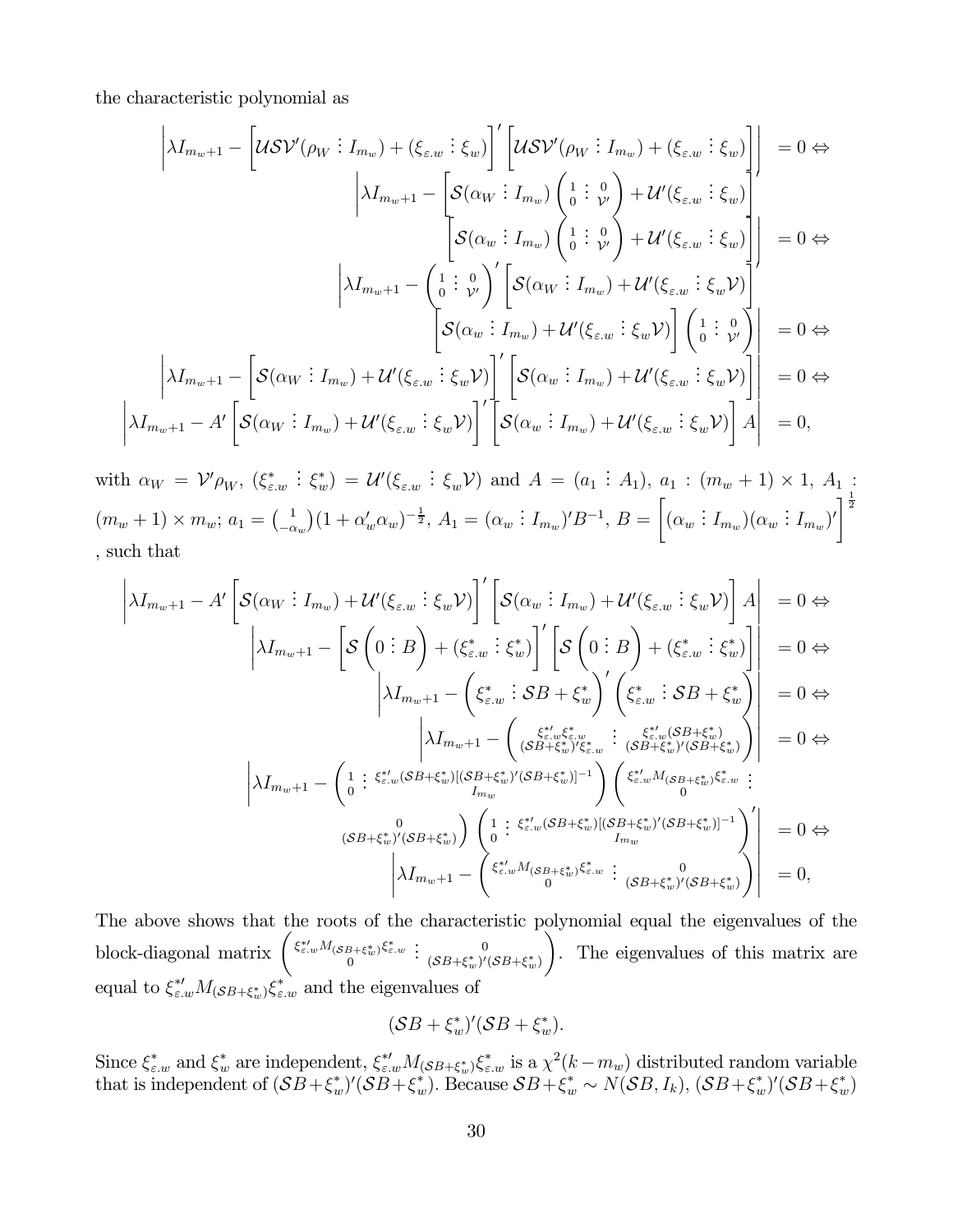is a non-central Wishart distributed matrix with  $k$  degrees of freedom, identity covariance matrix and non-centrality parameter  $BS'SB$ .

We reflect smaller values of  $\Pi_W$  ( $\Theta_W$ ) by smaller values of S.When S decreases by a nonnegative diagonal matrix  $\Delta S$  ( $S \geq \Delta S$ ),  $BS'SB$  decreases by  $B\Delta S'\Delta SB$  which is a positive semi-definite matrix. This implies that the distribution of the smallest eigenvalue of  $(SB +$  $(\mathcal{S}_w)(\mathcal{S}_w + \mathcal{S}_w^*)$  provides a upperbound on the distribution of the smallest eigenvalue of  $((\mathcal{S}_w - \mathcal{S}_w)(\mathcal{S}_w - \mathcal{S}_w))$  $(\Delta S)B + \xi_w^*$  ( $(\mathcal{S} - \Delta S)B + \xi_w^*$ ). Similarly, the distribution of the smallest root when S is zero provides a lowerbound on the distribution of the smallest root of  $(SB + \xi_w^*)'(SB + \xi_w^*)$ .

The above shows that for large numbers of observations, the AR statistic equals the minimum of an independent  $\chi^2(k - m_w)$  distributed random variable and the smallest eigenvalue of  $(SB +$  $(\mathcal{S}_w^*)'(\mathcal{S}_w^* + \xi_w^*)$ . Since the distribution of the smallest eigenvalue of  $(\mathcal{S}_w^* + \xi_w^*)'(\mathcal{S}_w^* + \xi_w^*)$  is decreasing for decreasing values of  $S$ , the distribution of the AR statistic is non-increasing for decreasing values of  $\mathcal{S}(\Pi_W)$  since the  $\chi^2(k-m_w)$  distributed random variable does not depend on S. The distribution of the smallest eigenvalue when  $\mathcal{S}(\Pi_W)$  is large (infinite) provides therefore an upperbound on the distribution of the AR statistic while the distribution when  $\mathcal{S}(\Pi_W)$  is zero provides a lowerbound.

2. KLM( $\beta_0$ ) : The specification of AR( $\beta_0$ ) is:

$$
AR(\beta_0) = \frac{1}{\frac{1}{T-k}(y-X\beta_0 - W\tilde{\gamma})'M_Z(y-X\beta_0 - W\tilde{\gamma})}(y-X\beta_0 - W\tilde{\gamma})'P_Z(y-X\beta_0 - W\tilde{\gamma})
$$
  
= 
$$
\frac{1}{\frac{1}{T-k}(y-X\beta_0 - W\tilde{\gamma})'M_Z(y-X\beta_0 - W\tilde{\gamma})}(y-X\beta_0 - W\tilde{\gamma})'P_{M_{Z\tilde{\Pi}_W(\beta_0)}Z}(y-X\beta_0 - W\tilde{\gamma})
$$
  
= 
$$
\eta(\beta_0)'\eta(\beta_0)
$$

with

$$
\eta(\beta_0) = (Z'M_{Z\tilde{\Pi}_W(\beta_0)}Z)^{-\frac{1}{2}}Z'M_{Z\tilde{\Pi}_W(\beta_0)}(y - X\beta_0 - W\tilde{\gamma})\frac{1}{\sqrt{\frac{1}{T-k}(y - X\beta_0 - W\tilde{\gamma})'M_Z(y - X\beta_0 - W\tilde{\gamma})}},
$$

so it is a quadratic form of  $\eta(\beta_0)$ . The distribution of this quadratic form does not increase when  $\Pi_W$  decreases and is bounded from below by the distribution in case  $\Pi_W = 0$ . The AR statistic  $AR(\beta_0)$  is a quadratic form of  $\eta(\beta_0)$  with respect to the identity matrix. Quadratic forms with respect to other projection matrices which project onto a (random) space that is uncorrelated with  $\eta(\beta_0)$  will not increase as well when  $\Pi_W$  decreases. KLM( $\beta_0$ ) is an example of such a statistic since it can be specified as

$$
\begin{split} \text{KLM}(\beta_0) &= \frac{1}{\hat{\sigma}_{\varepsilon\varepsilon}(\beta_0)} (y - X\beta_0 - W\tilde{\gamma})' P_{M_{Z\tilde{\Pi}_W(\beta_0)} Z\tilde{\Pi}_X(\beta_0)} (y - X\beta_0 - W\tilde{\gamma}) \\ &= \eta(\beta_0)' P_{\Psi(\beta_0)} \eta(\beta_0) \end{split}
$$

with

$$
\Psi(\beta_0) = (Z'M_{Z\tilde{\Pi}_W(\beta_0)}Z)^{-\frac{1}{2}}Z'M_{Z\tilde{\Pi}_W(\beta_0)}\left(X - (y - X\beta_0 - W\tilde{\gamma})\frac{\hat{\sigma}_{\varepsilon X}(\beta_0)}{\hat{\sigma}_{\varepsilon\varepsilon}(\beta_0)}\right)
$$
  
\n
$$
= (Z'M_{Z\tilde{\Pi}_W(\beta_0)}Z)^{-\frac{1}{2}}Z'M_{Z\tilde{\Pi}_W(\beta_0)}X - \eta(\beta_0)\frac{\hat{\sigma}_{\varepsilon X}(\beta_0)}{\sqrt{\hat{\sigma}_{\varepsilon\varepsilon}(\beta_0)}}.
$$

Since  $P_{\Psi(\beta_0)}$  is an idempotent matrix and  $\Psi(\beta_0)$  is independent of  $\eta(\beta_0)$ , the limiting distribution of KLM( $\beta_0$ ) will not increase when  $\Pi_W$  decreases. Using similar arguments, it results that the limiting distribution of  $KLM(\beta_0)$  is bounded from below by its limiting distribution when  $\Pi_W = 0.$ 

3. JKLM( $\beta_0$ ) is just a function of  $AR(\beta_0)$  and  $KLM(\beta_0)$  so the results for these statistics directly extend to  $JKLM(\beta_0)$ .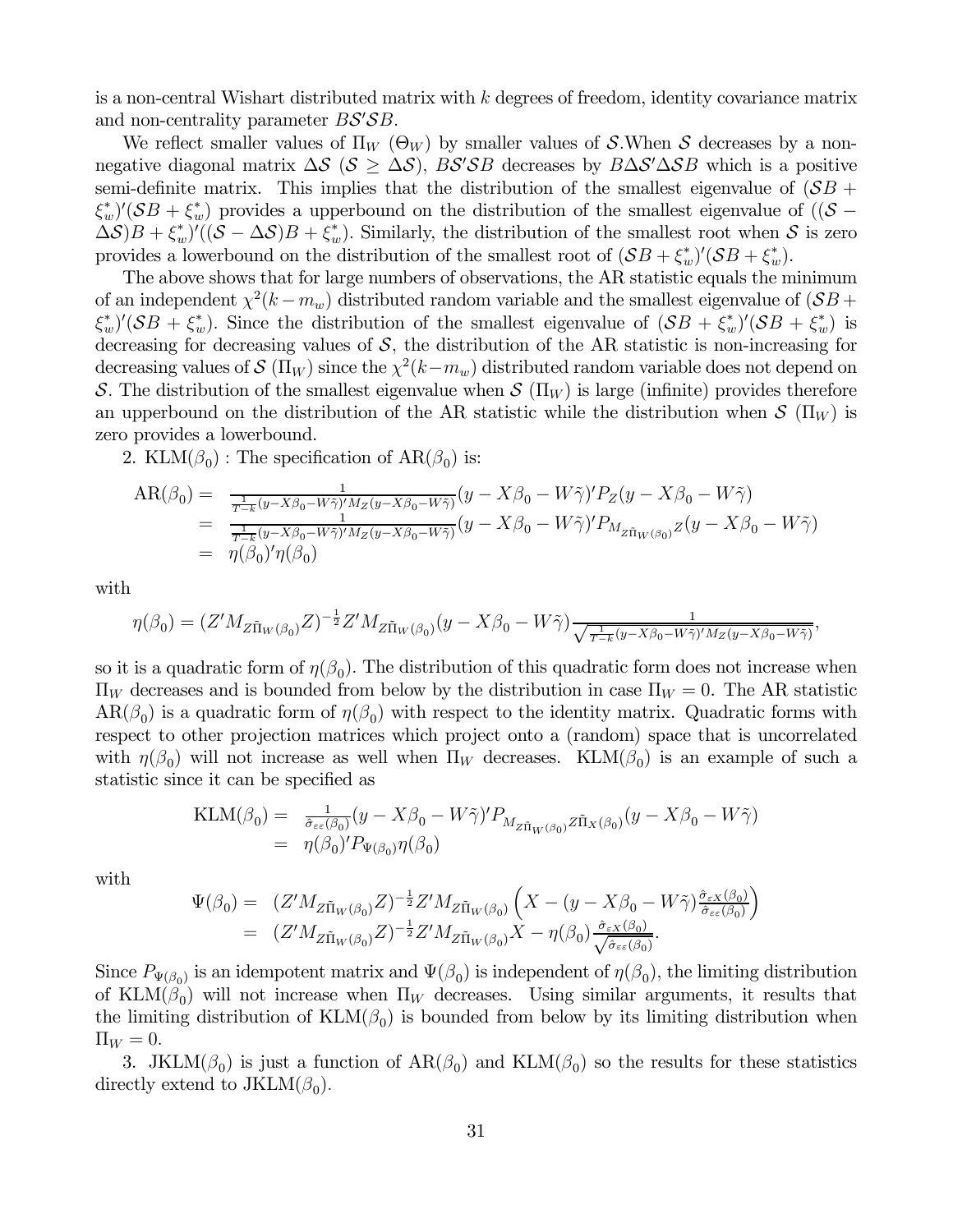4. MQLR( $\beta_0$ ): Given  $s_{mm}$ , MQLR( $\beta_0$ ) is just a function of  $AR(\beta_0)$  and  $KLM(\beta_0)$  such that the results for MQLR( $\beta_0$ ) result from combining the results for  $AR(\beta_0)$  and  $KLM(\beta_0)$ .

**Proof of Theorem 6.** 1. When we test H<sub>0</sub> :  $\beta = \beta_0$  and the true value of  $\beta$  is such that  $\beta - \beta_0$ is large,

$$
y - X\beta_0 = \varepsilon + X(\beta - \beta_0) + W\gamma
$$
  
= \varepsilon + U + W\gamma,

where  $\varepsilon = y - X\beta - W\gamma$  and  $U = X(\beta - \beta_0)$ . When  $\tilde{\Sigma}(\beta_0) = \begin{pmatrix} \tilde{\sigma}_{\varepsilon\varepsilon}(\beta_0) \\ \tilde{\sigma}_{W\varepsilon}(\beta_0) \end{pmatrix}$  $\tilde{\sigma}_{\varepsilon W}(\beta_0)$  $\tilde{\Sigma}_{WW}(\beta_0)$  $= \frac{1}{T-k} (y - X\beta_0)$ 

 $\therefore$  W)' $M_Z(y - X\beta_0 : W)$ , its different elements converge when the sample size gets large as

$$
\tilde{\sigma}_{\varepsilon\varepsilon}(\beta_0) \xrightarrow{p} \sigma_{(\varepsilon+U)(\varepsilon+U)} + 2\sigma_{(\varepsilon+U)W}\gamma + \gamma' \Sigma_{WW}\gamma
$$
  

$$
\tilde{\sigma}_{\varepsilon W}(\beta_0) \xrightarrow{p} \sigma_{(\varepsilon+U)W} + \gamma' \Sigma_{WW}\gamma
$$
  

$$
\tilde{\Sigma}_{WW}(\beta_0) \xrightarrow{p} \Sigma_{WW},
$$

with  $\sigma_{(\varepsilon+U)(\varepsilon+U)} = \sigma_{\varepsilon\varepsilon} + 2\sigma_{\varepsilon X}(\beta-\beta_0) + (\beta-\beta_0)^2\sigma_{XX}, \sigma_{(\varepsilon+U)W} = \sigma_{\varepsilon W} + (\beta-\beta_0)\sigma_{XW}$ . The MLE of  $\gamma$  is obtained from the smallest root of the characteristic polynomial:

$$
\left| \mu(y - X\beta_0 \, \vdots \, W)'(y - X\beta_0 \, \vdots \, W) - (y - X\beta_0 \, \vdots \, W)'P_Z(y - X\beta_0 \, \vdots \, W) \right| \ = 0
$$

which can as well be obtained from the smallest root of the polynomial

$$
\left| \lambda \tilde{\Sigma}(\beta_0) - (y - X\beta_0 \; ; \; W)' P_Z(y - X\beta_0 \; ; \; W) \right| \; = 0,
$$

with  $\lambda = (T - k) \frac{\mu}{1-\mu}$  and the smallest root of this polynomial, say  $\lambda_1$ , also equals k times the AR statistic to test  $H_0$ . The smallest root does not alter when we respecify the characteristic polynomial as

$$
\left| \lambda I_{m_W+1} - \tilde{\Sigma}(\beta_0)^{-\frac{1}{2}} (y - X\beta_0 \; \vdots \; W)' P_Z(y - X\beta_0 \; \vdots \; W) \tilde{\Sigma}(\beta_0)^{-\frac{1}{2}} \right| \; = 0.
$$

When the numbers of observations gets large,  $\tilde{\Sigma}(\beta_0)^{-\frac{1}{2}}$  can be characterized by

$$
\tilde{\Sigma}(\beta_0)^{-\frac{1}{2}} \underset{p}{\rightarrow} \begin{pmatrix} \sigma_{(\varepsilon+U)(\varepsilon+U),W}^{-\frac{1}{2}} & 0\\ -\Sigma_{WW}^{-1}\sigma_{W(\varepsilon+U)}\sigma_{(\varepsilon+U)(\varepsilon+U),W}^{-\frac{1}{2}} & \Sigma_{WW}^{-\frac{1}{2}}\\ -\Sigma_{WW}^{-1}\sigma_{W(\varepsilon+U)} & I_{m_W} \end{pmatrix} \begin{pmatrix} 0\\ \sigma_{(\varepsilon+U)(\varepsilon+U),W}^{-\frac{1}{2}} & 0\\ 0 & \Sigma_{WW}^{-\frac{1}{2}} \end{pmatrix}
$$

with  $\sigma_{(\varepsilon+U)(\varepsilon+U),W} = \sigma_{(\varepsilon+U)(\varepsilon+U)} - \sigma_{(\varepsilon+U)W} \Sigma_{WW}^{-1} \sigma_{W(\varepsilon+U)},$  such that  $\tilde{\Sigma}(\beta_0)^{-\frac{1}{2}} \tilde{\Sigma}(\beta_0) \tilde{\Sigma}(\beta_0)^{-\frac{1}{2}} \rightarrow$  $I_{m_w+1}$ . Using this specification, we can specify  $\tilde{\Sigma}(\beta_0)^{-\frac{1}{2}}(y - X\beta_0 : W)'P_Z(y - X\beta_0 : W)\tilde{\Sigma}(\beta_0)^{-\frac{1}{2}}$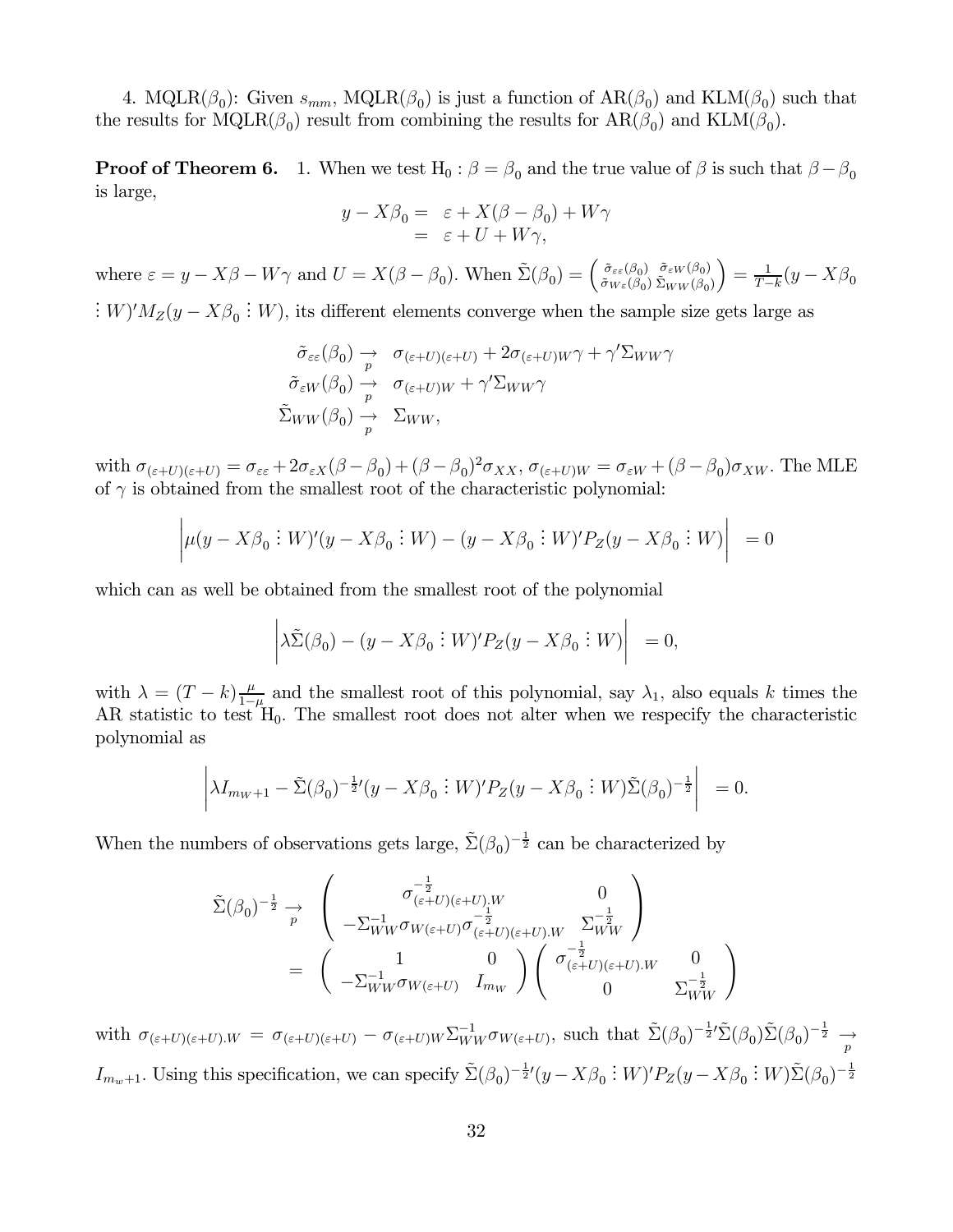as

$$
\tilde{\Sigma}(\beta_0)^{-\frac{1}{2}'}(\varepsilon + U + W\gamma : W)'P_Z(\varepsilon + U + W\gamma : W)\tilde{\Sigma}(\beta_0)^{-\frac{1}{2}} =
$$
\n
$$
\begin{pmatrix}\n\sigma_{(\varepsilon+U)(\varepsilon+U)\cdot W}^{-\frac{1}{2}} & 0 \\
0 & \Sigma_{WW}^{-\frac{1}{2}}\n\end{pmatrix}'(\varepsilon + U - W\Sigma_{WW}^{-1}\sigma_{W(\varepsilon+U)} : W)'P_Z
$$
\n
$$
(\varepsilon + U - W\Sigma_{WW}^{-1}\sigma_{W(\varepsilon+U)} : W) \begin{pmatrix}\n\sigma_{(\varepsilon+U)(\varepsilon+U)\cdot W}^{-\frac{1}{2}} & 0 \\
0 & \Sigma_{WW}^{-\frac{1}{2}}\n\end{pmatrix}.
$$

For large values of  $\beta - \beta_0$ , the above expression simplifies to

$$
\begin{pmatrix}\n\sigma_{XXW}^{-\frac{1}{2}} & 0 \\
0 & \Sigma_{WW}^{-\frac{1}{2}}\n\end{pmatrix}' (X - W\Sigma_{WW}^{-1}\sigma_{WX} : W)'P_Z(X - W\Sigma_{WW}^{-1}\sigma_{WX} : W) \begin{pmatrix}\n\sigma_{XXW}^{-\frac{1}{2}} & 0 \\
0 & \Sigma_{WW}^{-\frac{1}{2}}\n\end{pmatrix},
$$

which results since  $\varepsilon + U = (\beta - \beta_0)(X + (\beta - \beta_0)^{-1}\varepsilon)$  so  $\varepsilon$  vanishes when  $\beta - \beta_0$  gets large. For large values of  $\beta - \beta_0$ ,  $\lambda_1$  thus corresponds with the smallest eigenvalue of  $\hat{\Omega}_{XW}^{-\frac{1}{2}'}(X:W)'P_Z(X)$  $\therefore$  W) $\hat{\Omega}_{XW}^{-\frac{1}{2}}$  which is a statistic that tests for a reduced rank value of  $(\Pi_X : \Pi_W)$ ,  $\hat{\Omega}_{XW} = \frac{1}{T-k}(X)$ :  $W)'M_Z(X:W)$ . Since  $\lambda_1$  equals the AR statistic, the value of the AR statistic thus equals a statistic that tests the rank of  $(\Pi_X : \Pi_W)$  using the smallest eigenvalue of  $\hat{\Omega}_{XW}^{-\frac{1}{2}}(X : W)'P_Z(X : W)'$  $W$ ) $\hat{\Omega}_{XW}^{-\frac{1}{2}}$  when  $\beta - \beta_0$  becomes large.

2. Let  $V = (v_1 : V_1) : m \times m$  contain the eigenvectors of  $\hat{\Omega}_{XW}^{-\frac{1}{2}}(X : W)'P_Z(X : W)\hat{\Omega}_{XW}^{-\frac{1}{2}}$ with  $v_1$  the eigenvector of the smallest eigenvalue and  $V_1$  contains the eigenvectors of the larger eigenvalues. The eigenvectors are orthonormal so  $V'V = I_m$ . When the number of observations gets large,  $\hat{\Omega}_{XW} \to \hat{\Omega}_{XW}$ . Since  $v_1$  is the eigenvector that belongs to the smallest eigenvalue of  $\hat{\Omega}_{XW}^{-\frac{1}{2}'}(X:W)'P_Z(X:W)\hat{\Omega}_{XW}^{-\frac{1}{2}}, \tilde{\Sigma}(\beta_0)^{-\frac{1}{2}}v_1$  is the eigenvector that belongs to the smallest root of the orginal characteristic polynomial  $|\lambda \tilde{\Sigma}(\beta_0) - (y - X\beta_0 : W)'P_Z(y - X\beta_0 : W)| = 0.$ 

For large numbers of observations and large values of  $\beta - \beta_0$ ,

$$
\tilde{\Sigma}(\beta_0)^{-\frac{1}{2}}v_1 \xrightarrow{P} \begin{pmatrix} (\beta - \beta_0)^{-1} & 0 \\ 0 & I_k \end{pmatrix} \Omega_{XW}^{-\frac{1}{2}}v_1 + O((\beta - \beta_0)^{-2}),
$$

where  $O((\beta - \beta_0)^{-2})$  indicates that the highest order of the remaining terms is  $(\beta - \beta_0)^{-2}$ . The MLE  $\tilde{\gamma}$  is obtained from the eigenvector that belongs to the smallest eigenvalue which for large values of  $(\beta - \beta_0)$  is therefore such that

$$
\begin{array}{ll} \left(\begin{matrix} 1 \\ -\tilde{\gamma} \end{matrix}\right) = & \tilde{\Sigma}(\beta_0)^{-\frac{1}{2}}v_1\\ \rightarrow & \left(\begin{matrix} (\beta-\beta_0)^{-1} & 0 \\ 0 & I_k \end{matrix}\right) \Omega_{XW}^{-\frac{1}{2}}v_1 + O((\beta-\beta_0)^{-2}) \end{array}
$$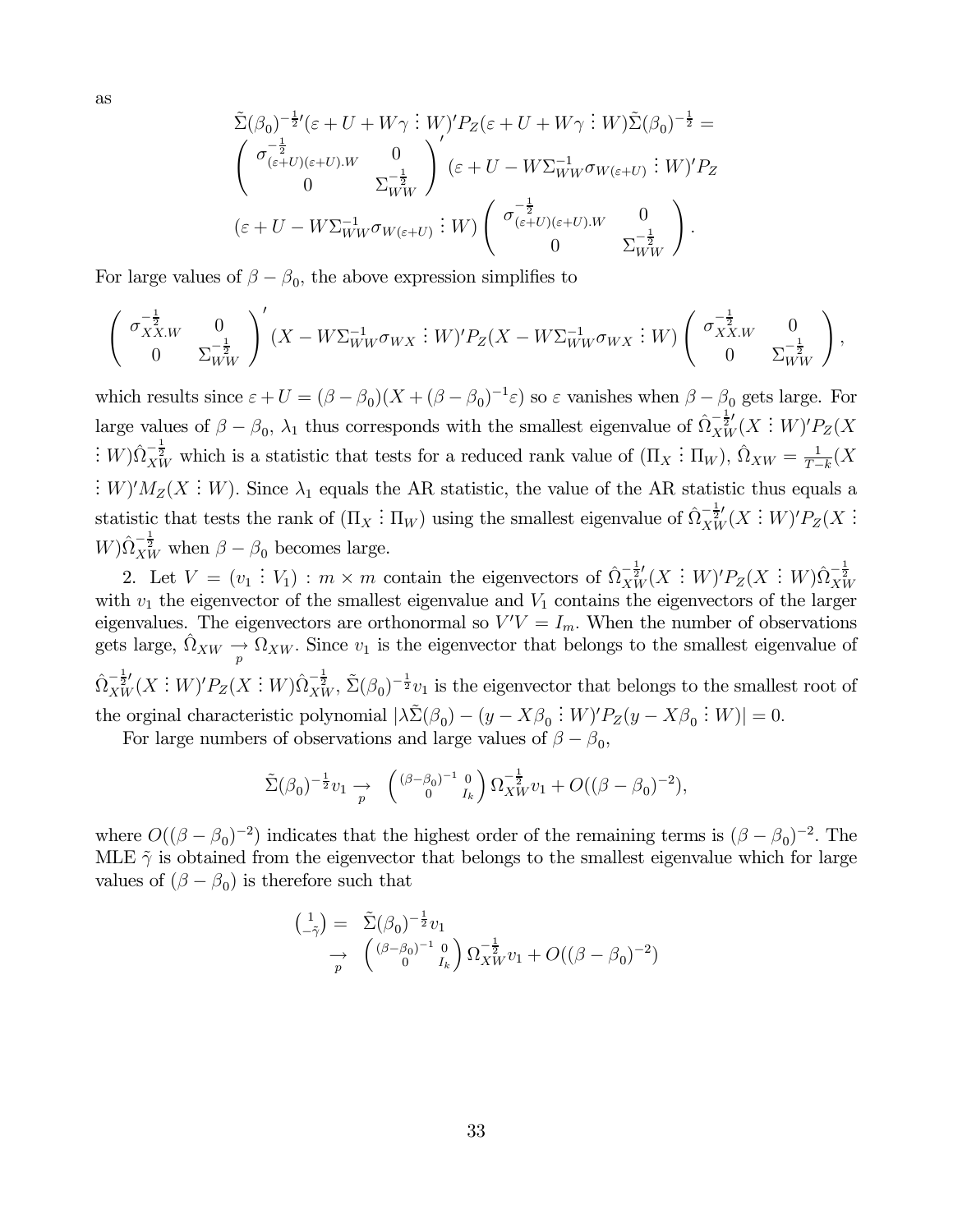so

$$
y - X\beta_0 - W\tilde{\gamma} = (y - X\beta_0 : W)(\frac{1}{-\tilde{\gamma}})
$$
  
\n
$$
= (\varepsilon + X(\beta - \beta_0) + W\gamma : W)(\frac{1}{-\tilde{\gamma}})
$$
  
\n
$$
= (\varepsilon + X(\beta - \beta_0) + W\gamma : W)(\frac{(\beta - \beta_0)^{-1} \rho}{\rho} ) \Omega_{XW}^{-\frac{1}{2}} v_1
$$
  
\n
$$
= (X + \frac{1}{\beta - \beta_0} (\varepsilon + W\gamma) : W) \Omega_{XW}^{-\frac{1}{2}} v_1
$$
  
\n
$$
= (X : W) \Omega_{XW}^{-\frac{1}{2}} v_1 + \frac{1}{\beta - \beta_0} ((\varepsilon + W\gamma) : 0) \Omega_{XW}^{-\frac{1}{2}} v_1
$$

where " $\frac{a}{a}$ " indicates that the equality holds in large samples. We can use the expression of  $y - X\beta_0 - W\tilde{\gamma}$  to obtain that

$$
\hat{\sigma}_{\varepsilon\varepsilon}(\beta_0) = \frac{1}{T-k}(y - X\beta_0 - W\tilde{\gamma})'M_Z(y - X\beta_0 - W\tilde{\gamma})
$$
\n
$$
\rightarrow v_1'\Omega_{XW}^{-\frac{1}{2}'}\Omega_{XW}\Omega_{XW}^{-\frac{1}{2}}v_1 + \frac{1}{(\beta-\beta_0)}c(\beta-\beta_0)
$$
\n
$$
= 1 + \frac{1}{(\beta-\beta_0)}c(\beta-\beta_0)
$$
\n
$$
\hat{\sigma}_{\varepsilon(X\cdot W)}(\beta_0) = \frac{1}{T-k}(y - X\beta_0 - W\tilde{\gamma})'M_Z(X\cdot W)
$$
\n
$$
\rightarrow v_1'\Omega_{XW}^{-\frac{1}{2}'}\left[\Omega_{XW} + e_1\left(\frac{\frac{1}{(\beta-\beta_0)}(\sigma_{X\varepsilon} + \sigma_{XW}\gamma)}{\frac{1}{(\beta-\beta_0)}(\sigma_{W\varepsilon} + \Sigma_{WW}\gamma)}\right)'\right]
$$
\n
$$
= v_1'\Omega_{XW}^{-\frac{1}{2}'}\Omega_{XW} + \frac{1}{(\beta-\beta_0)}v_1'\Omega_{XW}^{-\frac{1}{2}'}e_1\left(\frac{\frac{1}{(\beta-\beta_0)}(\sigma_{X\varepsilon} + \sigma_{XW}\gamma)}{\frac{1}{(\beta-\beta_0)}(\sigma_{W\varepsilon} + \Sigma_{WW}\gamma)}\right)'
$$

with  $c(\beta - \beta_0) = v_1' \Omega_{XW}^{-\frac{1}{2}'} \left( \frac{1}{(\beta - \beta_0)} (\sigma_{\varepsilon \varepsilon} + 2\sigma \gamma'_{W\varepsilon} + \gamma' \Sigma_{WW} \gamma) + 2(\sigma_{X\varepsilon} + \sigma_{XW} \gamma) \right)$  $\sigma_{W\varepsilon}+\Sigma_{WW}\gamma$  $\sigma_{\varepsilon W}$  +  $\gamma' \Sigma_{WW}$ 0  $\int \Omega_{XW}^{-\frac{1}{2}} v_1$  and  $e_1$  is the first m-dimensional unity vector or the first column of  $I_m$ .

We want to determine the behavior of the roots of  $\hat{\Sigma}_{\text{MQLR}}(\beta_0) = \hat{\Sigma}(\beta_0)^{-\frac{1}{2}}\tilde{\Pi}(\beta_0)'Z'Z\tilde{\Pi}(\beta_0)\hat{\Sigma}(\beta_0)^{-\frac{1}{2}},$ with

$$
\tilde{\Pi}(\beta_0) = (Z'Z)^{-1}Z' \left[ (X:W) - (y - X\beta_0 - W\tilde{\gamma}) \frac{\hat{\sigma}_{\varepsilon(X \colon W)}(\beta_0)}{\hat{\sigma}_{\varepsilon\varepsilon}(\beta_0)} \right],
$$

for large values of  $\beta - \beta_0$  which roots are equivalent to the roots of the polynomial

$$
\left|\mu\hat{\Sigma}_{(X\; : \; W)(X\; : \; W)\cdot\epsilon}(\beta_0)-\tilde{\Pi}(\beta_0)'Z'Z\tilde{\Pi}(\beta_0)\right| = 0.
$$

The roots do not alter when we pre and post-multiply the matrices in the above polynomial by  $\Omega_{XW}^{-\frac{1}{2}}(v_1:V_1)$  which leads to a more interpretable expression. To determine the expressions of these matrices, we first post-multiply  $\left[ (X : W) - (y - X\beta_0 - W\tilde{\gamma}) \frac{\hat{\sigma}_{\varepsilon(X \cdot W)}(\beta_0)}{\hat{\sigma}_{\varepsilon\varepsilon}(\beta_0)} \right]$  $\hat{\sigma}_{\varepsilon\varepsilon}(\beta_0)$  $\Big]$  by  $\Omega_{XW}^{-\frac{1}{2}}(v_1$ :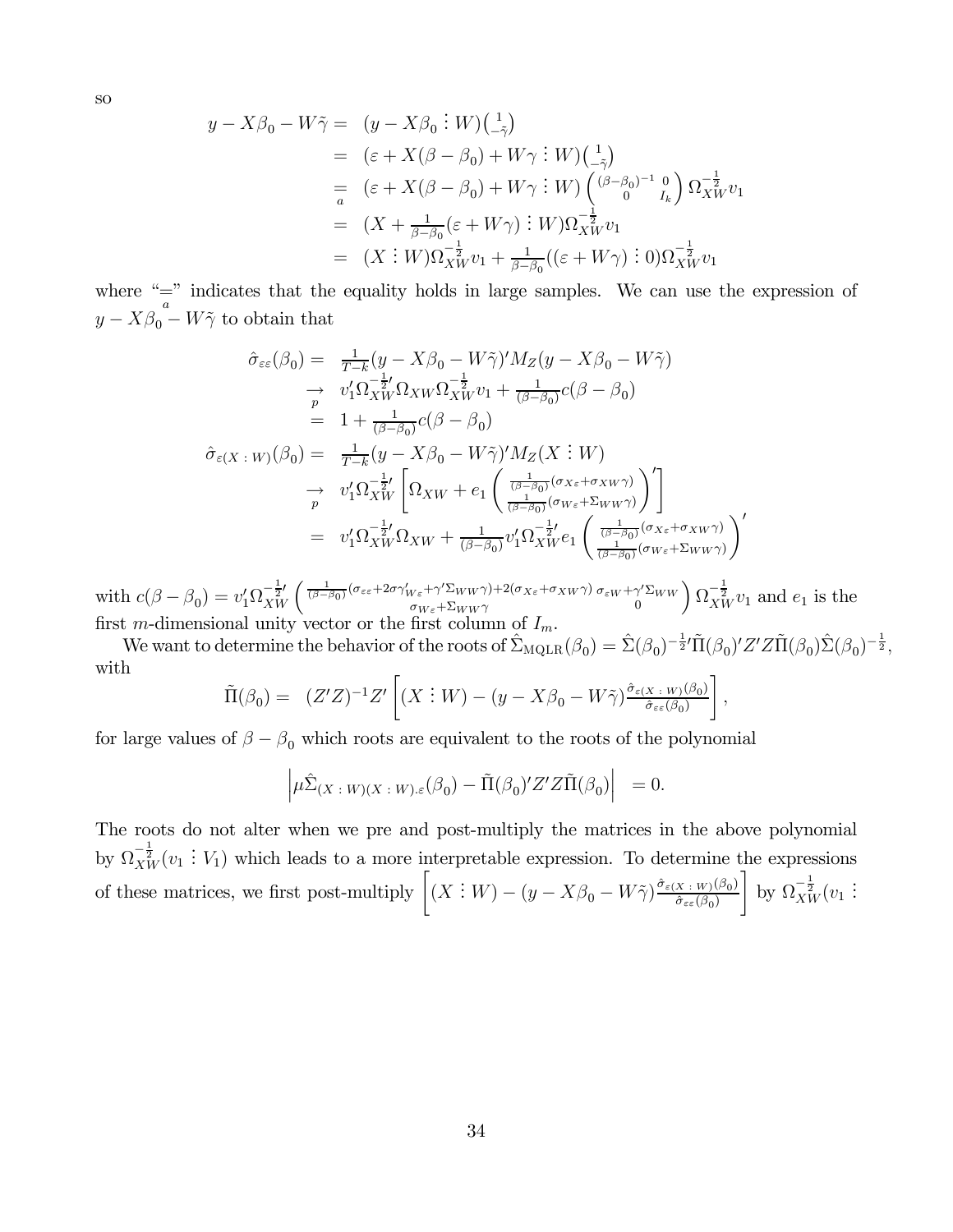V1) : · (<sup>X</sup> . . . W) − (y − Xβ<sup>0</sup> − Wγ˜) σˆε(<sup>X</sup> : <sup>W</sup>)(β0) σˆεε(β0) ¸ Ω<sup>−</sup><sup>1</sup> 2 XW (v<sup>1</sup> . . . V1) = (<sup>X</sup> . . . <sup>W</sup>) <sup>−</sup> (<sup>X</sup> <sup>+</sup> <sup>1</sup> β−β<sup>0</sup> (<sup>ε</sup> <sup>+</sup> W γ) . . . <sup>W</sup>)Ω<sup>−</sup> <sup>1</sup> 2 XW v<sup>1</sup> v0 1Ω<sup>−</sup> <sup>1</sup> 2 0 XW <sup>Ω</sup>XW <sup>+</sup> <sup>1</sup> (β−β0) <sup>v</sup><sup>0</sup> 1Ω<sup>−</sup> <sup>1</sup> 2 0 XW e<sup>1</sup> <sup>Ã</sup> <sup>1</sup> (β−β0) (σXε+σXW <sup>γ</sup>) <sup>1</sup> (β−β0) (σW ε+ΣWW <sup>γ</sup>) !0 a(β−β0) <sup>Ω</sup><sup>−</sup> <sup>1</sup> 2 XW (v<sup>1</sup> . . . <sup>V</sup>1) + <sup>O</sup>((<sup>β</sup> <sup>−</sup> <sup>β</sup>0)−<sup>2</sup>) = (<sup>X</sup> . . . W) · Ω<sup>−</sup><sup>1</sup> 2 XW (v<sup>1</sup> . . . <sup>V</sup>1) <sup>−</sup> <sup>1</sup> <sup>a</sup>(β−β0)Ω<sup>−</sup> <sup>1</sup> 2 XW v1e<sup>0</sup> 1 ¸ <sup>−</sup> <sup>1</sup> (β−β0)a(β−β0) · ((<sup>ε</sup> <sup>+</sup> W γ) . . . 0)Ω<sup>−</sup> <sup>1</sup> 2 XW v1e<sup>0</sup> 1+ (<sup>X</sup> . . . <sup>W</sup>)Ω<sup>−</sup> <sup>1</sup> 2 XW v1v<sup>0</sup> 1Ω<sup>−</sup> <sup>1</sup> 2 0 XW e<sup>1</sup> µ <sup>1</sup> (β−β0) (σXε+σXW <sup>γ</sup>) 1 (β−β0) (σW ε+ΣWW <sup>γ</sup>) ¶0 <sup>Ω</sup><sup>−</sup> <sup>1</sup> 2 XW (v<sup>1</sup> . . . V1) ¸ + 1 (β−β0)2a(β−β0) ((<sup>ε</sup> <sup>+</sup> W γ) . . . 0)Ω<sup>−</sup> <sup>1</sup> 2 XW v1v<sup>0</sup> 1Ω<sup>−</sup> <sup>1</sup> 2 0 XW e<sup>1</sup> µ <sup>1</sup> (β−β0) (σXε+σXW <sup>γ</sup>) 1 (β−β0) (σW ε+ΣWW <sup>γ</sup>) ¶0 <sup>Ω</sup><sup>−</sup> <sup>1</sup> 2 XW (v<sup>1</sup> . . . V1) <sup>+</sup>O((<sup>β</sup> <sup>−</sup> <sup>β</sup>0)−<sup>2</sup>) = (<sup>X</sup> . . . <sup>W</sup>)Ω<sup>−</sup> <sup>1</sup> 2 XW (0 . . . V1) + <sup>1</sup> (β−β0) ·½<sup>c</sup> (β0) (<sup>X</sup> . . . <sup>W</sup>) <sup>−</sup> ((<sup>ε</sup> <sup>+</sup> W γ) . . . 0)<sup>¾</sup> <sup>Ω</sup><sup>−</sup> <sup>1</sup> 2 XW v1e<sup>0</sup> <sup>1</sup>− (<sup>X</sup> . . . <sup>W</sup>)Ω<sup>−</sup><sup>1</sup> 2 XW v1v<sup>0</sup> 1Ω<sup>−</sup><sup>1</sup> 2 0 XW e<sup>1</sup> µ <sup>1</sup> (β−β0) (σXε+σXW <sup>γ</sup>) 1 (β−β0) (σW ε+ΣWW <sup>γ</sup>) ¶0 Ω<sup>−</sup><sup>1</sup> 2 XW (v<sup>1</sup> . . . V1) ¸ <sup>+</sup> <sup>O</sup>((<sup>β</sup> <sup>−</sup> <sup>β</sup>0)−<sup>2</sup>) = (<sup>X</sup> . . . W) · <sup>I</sup><sup>m</sup> <sup>−</sup> <sup>1</sup> (β−β0)Ω<sup>−</sup><sup>1</sup> 2 XW v1v<sup>0</sup> 1Ω<sup>−</sup> <sup>1</sup> 2 0 XW e<sup>1</sup> µ <sup>1</sup> (β−β0) (σXε+σXW <sup>γ</sup>) 1 (β−β0) (σW ε+ΣWW <sup>γ</sup>) ¶0¸ Ω<sup>−</sup><sup>1</sup> 2 XW (0 . . . V1) + <sup>1</sup> (β−β0) · <sup>c</sup> (β0) (<sup>X</sup> . . . <sup>W</sup>) <sup>−</sup> ((<sup>ε</sup> <sup>+</sup> W γ) . . . 0) <sup>−</sup> (<sup>X</sup> . . . W)v<sup>0</sup> 1Ω<sup>−</sup> <sup>1</sup> 2 0 XW e<sup>1</sup> µ <sup>1</sup> (β−β0) (σXε+σXW <sup>γ</sup>) 1 (β−β0) (σW ε+ΣWW <sup>γ</sup>) ¶0 <sup>Ω</sup><sup>−</sup> <sup>1</sup> 2 XW v<sup>1</sup> ¸ <sup>Ω</sup><sup>−</sup> <sup>1</sup> 2 XW v1e<sup>0</sup> <sup>1</sup> <sup>+</sup> <sup>O</sup>((<sup>β</sup> <sup>−</sup> <sup>β</sup>0)−<sup>2</sup>) = (<sup>X</sup> . . . W) · <sup>I</sup><sup>m</sup> <sup>−</sup> <sup>1</sup> (β−β0)Ω<sup>−</sup><sup>1</sup> 2 XW v1v<sup>0</sup> 1Ω<sup>−</sup> <sup>1</sup> 2 0 XW e<sup>1</sup> µ <sup>1</sup> (β−β0) (σXε+σXW <sup>γ</sup>) 1 (β−β0) (σW ε+ΣWW <sup>γ</sup>) ¶0¸ (0 . . . <sup>Ω</sup><sup>−</sup> <sup>1</sup> 2 XW <sup>V</sup>1) <sup>−</sup> <sup>1</sup> (β−β0) · ((<sup>ε</sup> <sup>+</sup> W γ) . . . 0) <sup>−</sup> (<sup>X</sup> . . . <sup>W</sup>)Ω<sup>−</sup><sup>1</sup> 2 XW v1v<sup>0</sup> 1Ω<sup>−</sup><sup>1</sup> 2 0 XW <sup>µ</sup> <sup>1</sup> (β−β0) (σXε+σXW <sup>γ</sup>) 1 (β−β0) (σW ε+ΣWW <sup>γ</sup>) ¶ e0 1 ¸ <sup>Ω</sup><sup>−</sup> <sup>1</sup> 2 XW v1e<sup>0</sup> <sup>1</sup> <sup>+</sup> <sup>O</sup>((<sup>β</sup> <sup>−</sup> <sup>β</sup>0)−<sup>2</sup>) = (<sup>X</sup> . . . W) · <sup>I</sup><sup>m</sup> <sup>−</sup> <sup>1</sup> (β−β0)Ω<sup>−</sup><sup>1</sup> 2 XW v1v<sup>0</sup> 1Ω<sup>−</sup> <sup>1</sup> 2 0 XW e<sup>1</sup> µ σεX + γ<sup>0</sup> σWX . . . σεW + γ<sup>0</sup> <sup>Σ</sup>WW ¶¸ (0 . . . <sup>Ω</sup><sup>−</sup> <sup>1</sup> 2 XW V1) <sup>−</sup> <sup>1</sup> (β−β0) · <sup>ε</sup> <sup>+</sup> W γ <sup>−</sup> (<sup>X</sup> . . . <sup>W</sup>)Ω<sup>−</sup> <sup>1</sup> 2 XW v1v<sup>0</sup> 1Ω<sup>−</sup> <sup>1</sup> 2 0 XW <sup>³</sup> <sup>σ</sup>Xε+σXW <sup>γ</sup> σW ε+ΣWW γ ´¸ e0 1Ω<sup>−</sup> <sup>1</sup> 2 XW v1e<sup>0</sup> <sup>1</sup> <sup>+</sup> <sup>O</sup>((<sup>β</sup> <sup>−</sup> <sup>β</sup>0)−<sup>2</sup>)

with  $a(\beta - \beta_0) = 1 + \frac{1}{\beta - \beta_0}c(\beta - \beta_0), \frac{1}{1 + \frac{1}{\beta - \beta_0}c(\beta - \beta_0)} = \sum_{i=1}^{\infty} \left[ -\frac{1}{\beta - \beta_0}c(\beta - \beta_0) \right]^i$ . We further post-multiply this expression by

$$
\begin{pmatrix}(\beta-\beta_0)(e'_1\Omega_{XW}^{-\frac{1}{2}}v_1)^{-1}&0\\0&I_{m_W}\end{pmatrix}\begin{pmatrix}1&0\\-V'_1\Omega_{XW}^{-\frac{1}{2}\prime}\begin{pmatrix}\sigma_{X\varepsilon}+\sigma_{XW} \gamma\\ \sigma_{W\varepsilon}+\Sigma_{WW} \gamma\end{pmatrix}I_{m_W}\end{pmatrix}=\begin{pmatrix}(\beta-\beta_0)(e'_1\Omega_{XW}^{-\frac{1}{2}}v_1)^{-1}&0\\-V'_1\Omega_{XW}^{-\frac{1}{2}\prime}\begin{pmatrix}\sigma_{X\varepsilon}+\sigma_{XW} \gamma\\ \sigma_{W\varepsilon}+\Sigma_{WW} \gamma\end{pmatrix}I_{m_W}\end{pmatrix}
$$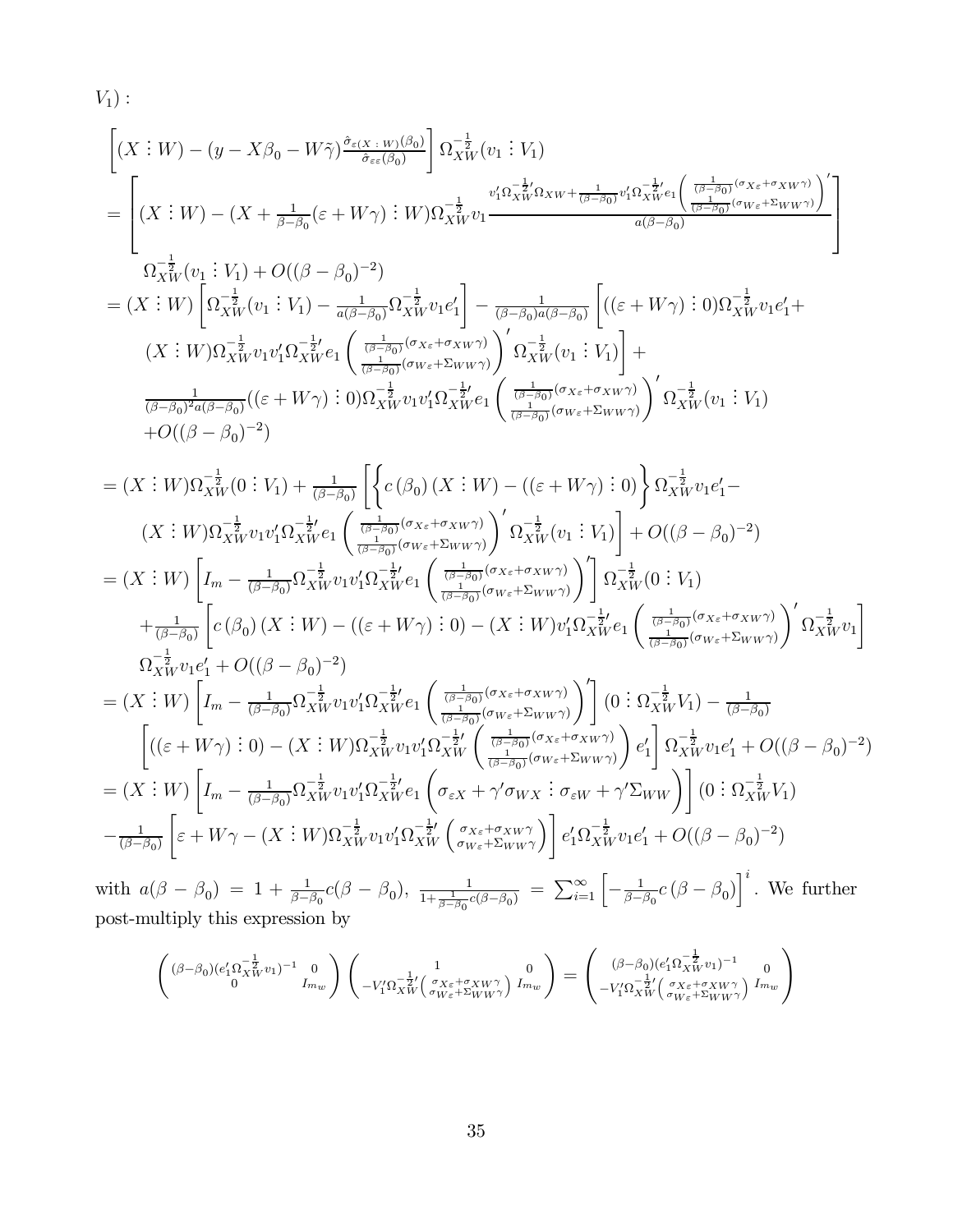which does not alter the roots of the polynomial:

$$
\begin{split}\n&\left[ (X:W) - (y - X\beta_0 - W\tilde{\gamma}) \frac{\partial \varepsilon(x \cdot w)(\beta_0)}{\partial \varepsilon(\beta_0)} \right] \Omega_{XW}^{-\frac{1}{2}}(v_1:V_1) \begin{pmatrix} (\beta - \beta_0)(e'_1 \Omega_{XW}^{-\frac{1}{2}} v_1)^{-1} & 0 \\
-v'_1 \Omega_{XW}^{-\frac{1}{2}}(e_1 \gamma e_1 + \varepsilon \lambda W \gamma e_1) & I_{mw} \end{pmatrix} \\
&= (X:W)(0: \Omega_{XW}^{-\frac{1}{2}} V_1) \\
& \quad - \left[ \varepsilon + W\gamma - (X:W) \Omega_{XW}^{-\frac{1}{2}}(v_1 v'_1 + V_1 V'_1) \Omega_{XW}^{-\frac{1}{2}}(e_1 \gamma e_1 + \varepsilon \lambda W \gamma e_1) \right] e'_1 + O((\beta - \beta_0)^{-1}) \\
&= (X:W)(0: \Omega_{XW}^{-\frac{1}{2}} V_1) \\
& \quad - \left[ \varepsilon + W\gamma - (X:W) \Omega_{XW}^{-1} \left[ \left( \frac{\sigma_{X\varepsilon}}{\sigma_{W\varepsilon}} \right) + \Omega_{XW} \left( \frac{0}{\gamma} \right) \right] \right] e'_1 + O((\beta - \beta_0)^{-1}) \\
&= \left[ \varepsilon - (X:W) \Omega_{XW}^{-1} \left( \frac{\sigma_{X\varepsilon}}{\sigma_{W\varepsilon}} \right) : (X:W) \Omega_{XW}^{-\frac{1}{2}} V_1 \right],\n\end{split}
$$

since  $v_1v_1' + V_1V_1' = I_m$ . For large numbers of observations and large values of  $\beta - \beta_0$ , the roots of the characteristic polynomial are thus identical to the roots that result from a characteristic polynomial  $|\lambda A - B| = 0$  with

$$
A = \frac{1}{T-k} \left[ \varepsilon - (X \colon W) \Omega_{XW}^{-1} \left( \frac{\sigma_{X\varepsilon}}{\sigma_{W\varepsilon}} \right) : (X \colon W) \Omega_{XW}^{-\frac{1}{2}} V_1 \right]' M_Z
$$
\n
$$
\left[ \varepsilon - (X \colon W) \Omega_{XW}^{-1} \left( \frac{\sigma_{X\varepsilon}}{\sigma_{W\varepsilon}} \right) : (X \colon W) \Omega_{XW}^{-\frac{1}{2}} V_1 \right]
$$
\n
$$
\to \left( \frac{\sigma_{\varepsilon\varepsilon.(X \colon W)} 0}{0} I_{m_W} \right)
$$
\nand\n
$$
B = \left[ \varepsilon - (X \colon W) \Omega_{XW}^{-1} \left( \frac{\sigma_{X\varepsilon}}{\sigma_{W\varepsilon}} \right) : (X \colon W) \Omega_{XW}^{-\frac{1}{2}} V_1 \right]' P_Z
$$
\n
$$
\varepsilon - (X \colon W) \Omega_{XW}^{-1} \left( \frac{\sigma_{X\varepsilon}}{\sigma_{W\varepsilon}} \right) : (X \colon W) \Omega_{XW}^{-\frac{1}{2}} V_1
$$
\n
$$
\left( \varepsilon - (X \colon W) \Omega_{XW}^{-1} \left( \frac{\sigma_{X\varepsilon}}{\sigma_{W\varepsilon}} \right) \right)' P_Z \left( \varepsilon - (X \colon W) \Omega_{XW}^{-1} \left( \frac{\sigma_{X\varepsilon}}{\sigma_{W\varepsilon}} \right) \right) \left( \varepsilon' P_Z(X \colon W) \Omega_{XW}^{-\frac{1}{2}} V_1 - \left( \frac{\sigma_{X\varepsilon}}{\sigma_{W\varepsilon}} \right)' \Omega_{XW}^{-\frac{1}{2}} \Lambda_1 \right) \right)
$$

since  $\frac{1}{T-k}V_1'\Omega_{XW}^{-\frac{1}{2}'}(X \; : \; W)'M_Z(X \; : \; W)\Omega_{XW}^{-\frac{1}{2}}V_1 = I_{m_w},\, V_1'\Omega_{XW}^{-\frac{1}{2}'}(X \; : \; W)'P_Z(X \; : \; W)\Omega_{XW}^{-\frac{1}{2}}V_1 = \Lambda_1,$ where  $\Lambda_1$  is a  $m_w \times m_w$  diagonal matrix that contains all eigenvalues of  $\Omega_{XW}^{-\frac{1}{2}}(X:W)'P_Z(X:W)'$  $W$ ) $\Omega_{XW}^{-\frac{1}{2}}$  except the smallest one. The roots of this characteristic polynomial are identical to the eigenvalues of  $A^{-\frac{1}{2}}'BA^{-\frac{1}{2}}$  whose convergence behavior is characterized by

$$
A^{-\frac{1}{2}}BA^{-\frac{1}{2}} \to \left[\psi_{\varepsilon}(X:W) : (\Theta_{(X:W)} + \Psi_{(X:W)}) V_1\right]'\left[\psi_{\varepsilon}(X:W) : (\Theta_{(X:W)} + \Psi_{(X:W)}) V_1\right],
$$

with  $(Z'Z)^{-\frac{1}{2}}Z'$  $\left[\varepsilon-(X:W)\Omega_{XW}^{-1}\left( \begin{smallmatrix}\sigma_{X\varepsilon}\\ \sigma_{W\varepsilon} \end{smallmatrix}\right)\right]\sigma_{\varepsilon\varepsilon.(X+W)}^{-\frac{1}{2}} \xrightarrow[d]{} \psi_{\varepsilon.(X+W)},\ (Z'Z)^{\frac{1}{2}}(\Pi_X\ \vdots\ \Pi_W)\Omega_{XW}^{-\frac{1}{2}} \xrightarrow[p]{}$  $\Theta_{(X|W)}$  and  $(Z'Z)^{-\frac{1}{2}}Z'(V_X:V_W)\Omega_{XW}^{-\frac{1}{2}} \xrightarrow[p]{} \Psi_{(X|W)}$ , where we note that  $\Theta_{(X|W)}$  might not be properly defined since it may be proportional to the sample size.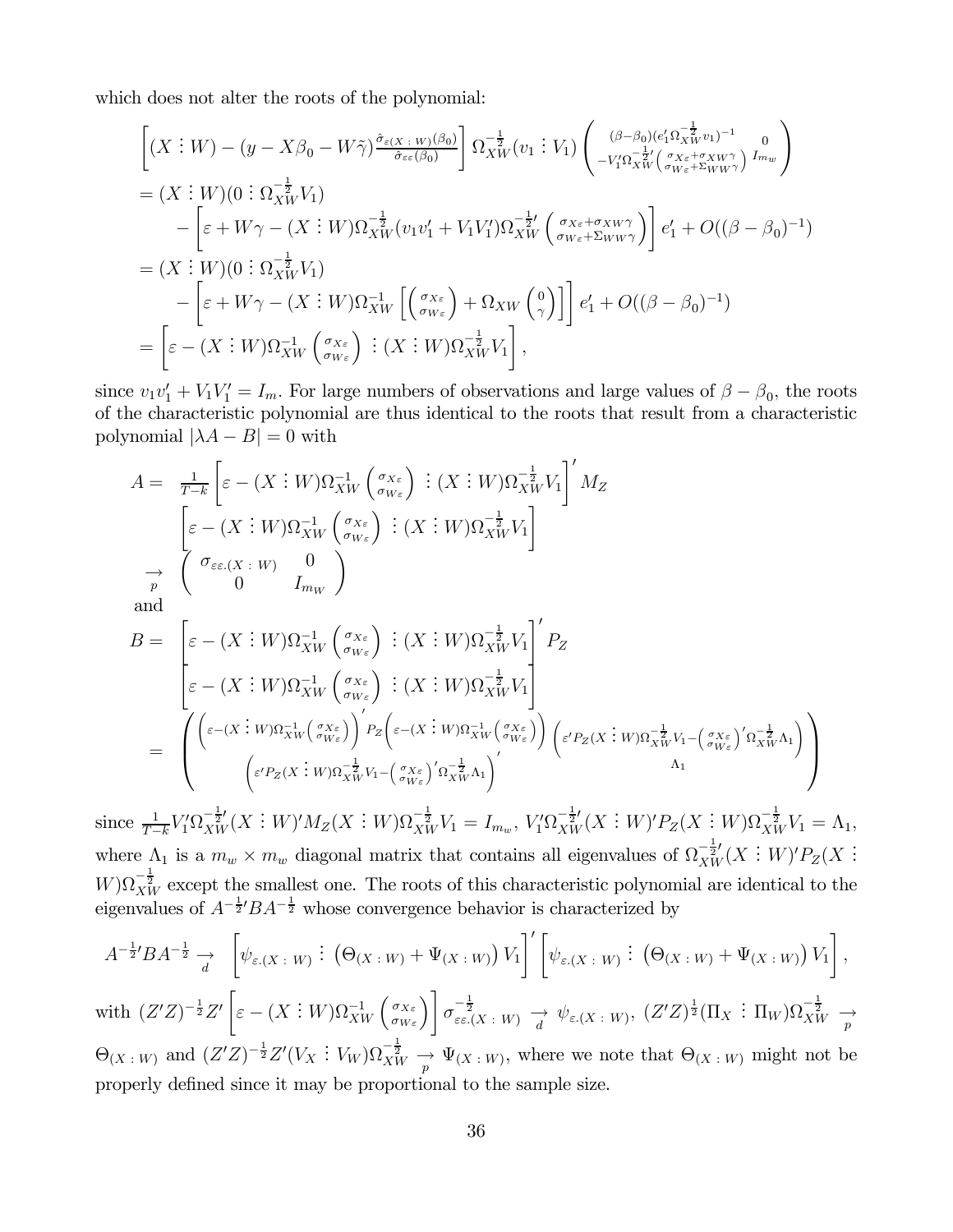3. When  $\Theta_{(X+W)}V_1$  has a full rank value the rank of the expected value of  $[\psi_{\varepsilon,(X+W)}]$ :  $(\Theta_{(X+W)} + \Psi_{(X+W)}) V_1]$  equals  $m_w$  since  $E(\psi_{\varepsilon,(X+W)})=0$ . When  $\Theta_{(X+W)}V_1$  has a full rank value, the smallest root of  $A^{-\frac{1}{2}} B A^{-\frac{1}{2}}$  is thus identical to a rank statistic that tests if the rank of a  $k \times m$  matrix equals  $m - 1$  under the hypothesis that its rank is equal to  $m - 1$ . This rank statistic has a  $\chi^2(k - m + 1) = \chi^2(k - m_w)$  limiting distribution. For general possibly lower rank values of  $\Theta_{(X \cdot W)} V_1$ , this limiting distribution is bounded by a  $\chi^2(k - m_w)$  distributed random variable which is proven in Theorem 5.

# References

- [1] Anderson, T.W. and H. Rubin. Estimators of the Parameters of a Single Equation in a Complete Set of Stochastic Equations. The Annals of Mathematical Statistics, 21:570—582, (1949).
- [2] Andrews, D.W.K., M.J. Moreira and J.H. Stock. Optimal Invariant Similar Tests for Instrumental Variables Regression. Econometrica, 2005. Forthcoming.
- [3] Bekker, P.A. and F. Kleibergen. Finite-Sample Instrumental Variables Inference using an Asymptotically Pivotal Statistic. Econometric Theory, 19:744—753, 2003.
- [4] Dufour, J.-M. and M. Taamouti. Projection-based statistical inference in linear structural models with possibly weak instruments. Econometrica, 73:1351—1365, 2005a.
- [5] Dufour, J.-M. and M. Taamouti. Further results on projection-based inference in IV regressions with weak, collinear or missing instruments. Technical report, Université de Montréal, 2005b.
- [6] Golub, G.H. and C.F. van Loan. Matrix Computations. The John Hopkins University Press (Baltimore), 1989.
- [7] Kleibergen, F. Pivotal Statistics for testing Structural Parameters in Instrumental Variables Regression. Econometrica, 70:1781—1803, 2002.
- [8] Kleibergen, F. Testing Subsets of Structural Parameters in the Instrumental Variables Regression Model. Review of Economic and Statistics, 86:418—423, 2004.
- [9] Kleibergen, F. Testing Parameters in GMM without assuming that they are identified. Econometrica, 2005a. Forthcoming.
- [10] Kleibergen, F. Generalizing weak instrument robust IV statistics towards multiple parameters, unrestricted covariance matrices and identification statistics. 2005b. Department of Economics, Brown University, Working Paper.
- [11] Mariano, R.S. and T. Sawa. The Exact Finite-Sample Distribution of the Limited-Information Maximum Likelihood Estimator in the Case of Two Included Endogenous Variables. Journal of the American Statistical Association, 67:159—163, 1972.